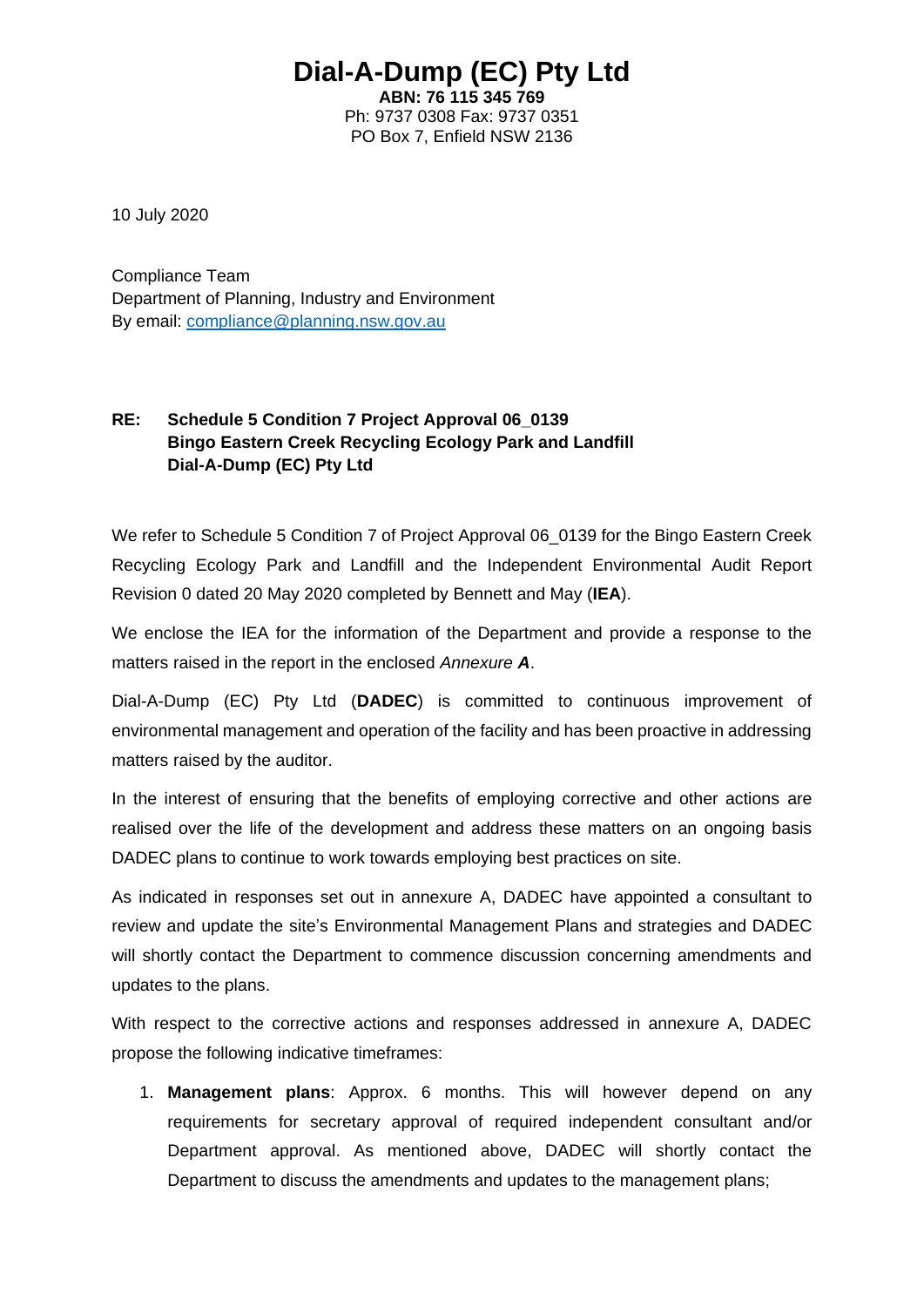- 2. **Sourcing documents/correspondence**: DADEC will endeavour to source any missing documents and/or correspondence prior to the next Audit;
- 3. **Chemical storage**: Approx. 3 to 6 months. DADEC confirm that the internal audit is underway however any recommended site corrective actions will depend on available capital expenditure which has significantly reduced following the COVID-19 pandemic;
- 4. **Signage**: Approx. 6 months. Factors to take into account for this timeframe include available capital expenditure and any approval requirements.
- 5. **Internal haul roads**: Internal haul roads are subject to an ongoing maintenance programme and upgrade works will be undertaken on an as need basis; and
- 6. **Website**: Ongoing. Documents updates will be attended to as and when they become available.

Should you have any questions in relation to the above and or the attached report please contact Katie McCallum on 0457 034 527.

Yours sincerely

*Katie McCallum*

Katie McCallum Senior Legal Counsel – Environment & Planning On behalf of Dial-A-Dump (EC) Pty Ltd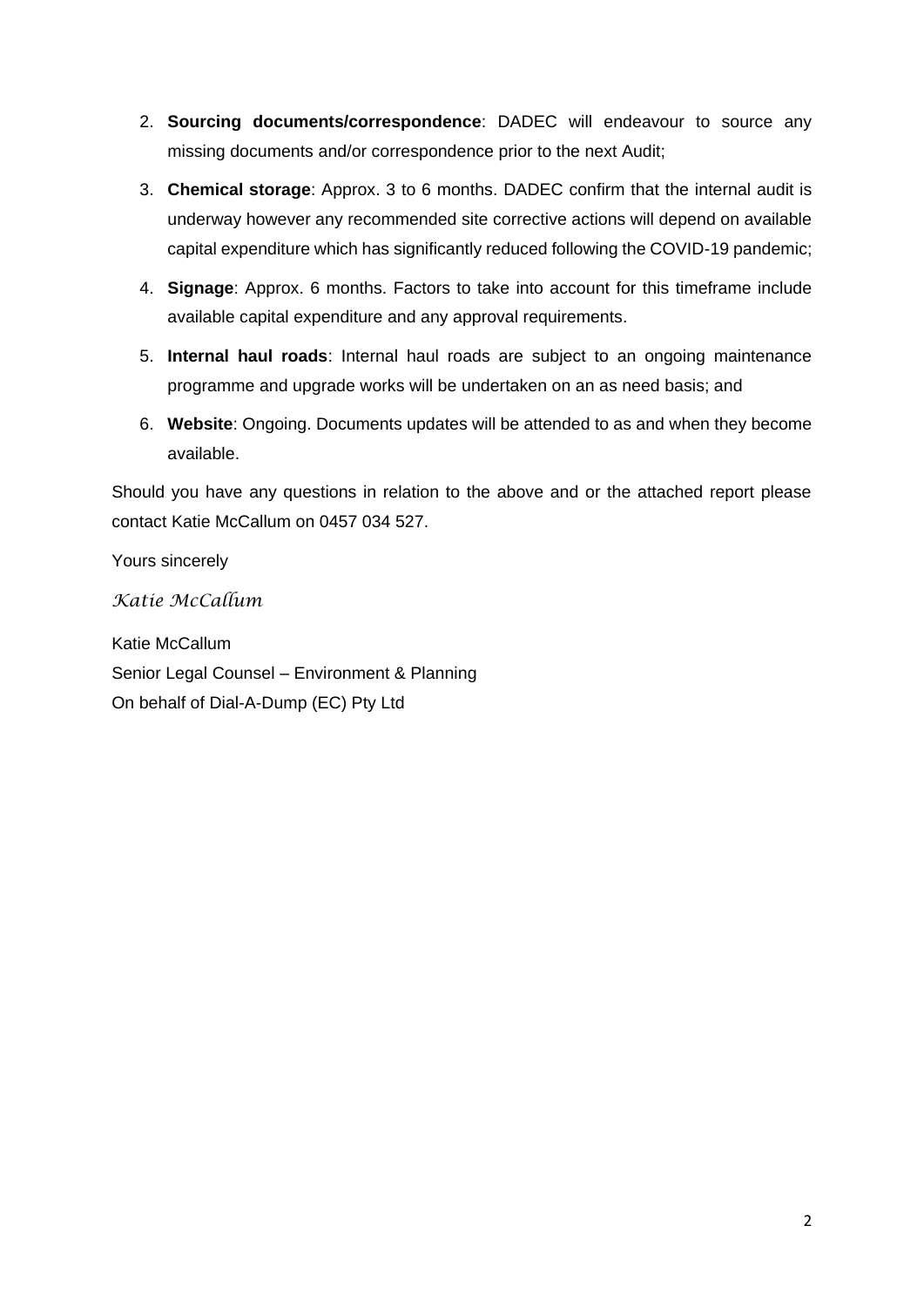| No.                            | <b>Condition</b>                                                                                                                                                                                                                                                      | <b>Observation</b>                                                                                                                                                                                                                                                                                                                                                                                              | <b>Recommendation</b>                                                                                                                        | <b>Risk Level</b>                       | <b>DADEC</b><br><b>Response</b>                                                                                        |
|--------------------------------|-----------------------------------------------------------------------------------------------------------------------------------------------------------------------------------------------------------------------------------------------------------------------|-----------------------------------------------------------------------------------------------------------------------------------------------------------------------------------------------------------------------------------------------------------------------------------------------------------------------------------------------------------------------------------------------------------------|----------------------------------------------------------------------------------------------------------------------------------------------|-----------------------------------------|------------------------------------------------------------------------------------------------------------------------|
|                                | PROJECT APPROVAL - 06_0139                                                                                                                                                                                                                                            |                                                                                                                                                                                                                                                                                                                                                                                                                 |                                                                                                                                              |                                         |                                                                                                                        |
| s <sub>2</sub> c <sub>2a</sub> | The Applicant shall carry out the<br>Development in accordance with the:<br>EA                                                                                                                                                                                        | Refer to the SOC compliance<br>assessment below.                                                                                                                                                                                                                                                                                                                                                                | Refer to the SOC compliance<br>assessment below.                                                                                             |                                         |                                                                                                                        |
| s2 c2b                         | The Applicant shall carry out the<br>Development in accordance with the:<br><b>Statement of Commitments</b>                                                                                                                                                           | Refer to the SOC compliance<br>assessment below.                                                                                                                                                                                                                                                                                                                                                                | Refer to the SOC compliance<br>assessment below.                                                                                             |                                         |                                                                                                                        |
| s <sub>2</sub> c <sub>4a</sub> | The Proponent shall comply with any<br>reasonable requirement/s of the<br>Secretary arising from the Department's<br>assessment of any reports, plans,<br>strategies, programs or correspondence<br>that are submitted in accordance with<br>this consent.            | DPE directed DADI to update and<br>resubmit the 2017 and 2018 Annual<br>Reviews. While DADI has<br>responded to the request and<br>suggested an alternative (provide the<br>additional information in the 2019<br>AR), DPIE has not responded to<br>DADI's proposal.                                                                                                                                            | Seek written confirmation from<br>DPIE to the proposed submission<br>of the required additional<br>information in the 2019 Annual<br>Review. | <b>Administrative</b><br>non-compliance | DADI will submit<br>the required<br>additional<br>information in the<br>2019 Annual<br><b>Review</b>                   |
| s2 c4b                         | The Proponent shall comply with any<br>reasonable requirement/s of the<br>Secretary arising from the Department's<br>assessment of the implementation of<br>any actions or measures contained in<br>these reports, plans, strategies,<br>programs, or correspondence. | The DPIE wrote to DADI on 10 May<br>2019 regarding the alleged breach of<br>Condition 21 (d) as a s a result this<br>Condition. The non-compliances<br>related to failure of the plan to<br>include an ERSED Plan and failure to<br>maintain sediment fencing<br>associated with the amenity berm.<br>During this IEA, the Auditor observed<br>sediment controls that had not been<br>appropriately maintained. | Refer to Schedule 3 Condition<br>21.                                                                                                         | Low                                     | <b>Refer to Schedule</b><br>3 Condition 21                                                                             |
| s <sub>2</sub> c <sub>8a</sub> | Prior to commencement of operations<br>the Proponent shall obtain and provide<br>copies of all necessary building<br>certificates from Council to the<br>Secretary, for the weighbridge and<br>associated infrastructure.                                             | Correspondence confirming that the<br>building certificates had been<br>submitted to DPE were not available.<br>Finding: Not Verified.                                                                                                                                                                                                                                                                          | Obtain copies of the building<br>certificates from Council related<br>to the weighbridge.                                                    | <b>Administrative</b><br>non-compliance | <b>DADI</b> will<br>endeavour to<br>source relevant<br>documents /<br>correspondence<br>from the relevant<br>authority |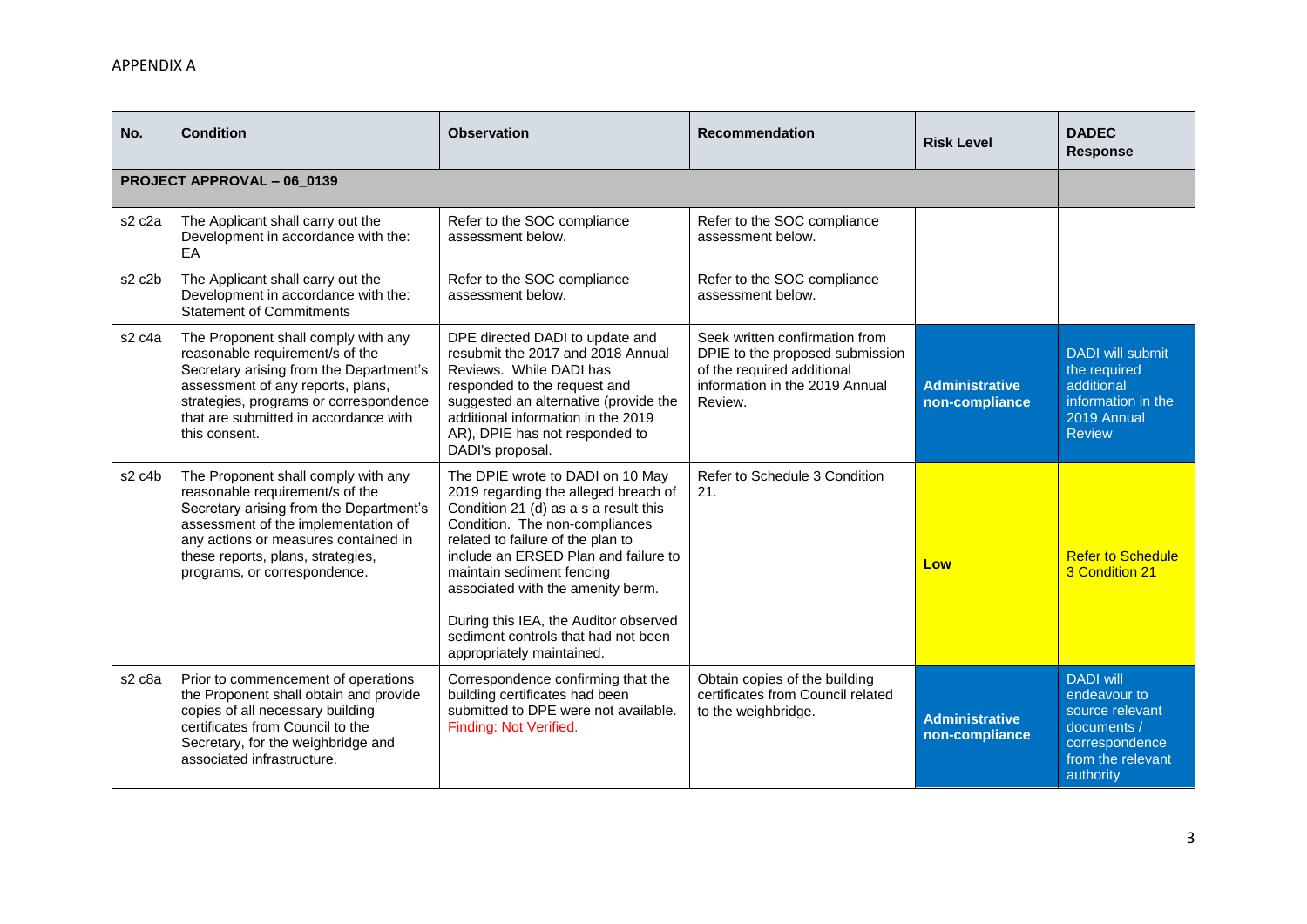| No.                             | <b>Condition</b>                                                                                                                                                                                                                                      | <b>Observation</b>                                                                                                                                                                                                                                                                                                                                                                                                                                                                                                          | <b>Recommendation</b>                                                                                                                                                 | <b>Risk Level</b>                       | <b>DADEC</b><br><b>Response</b>                                                                                                                                                                                         |
|---------------------------------|-------------------------------------------------------------------------------------------------------------------------------------------------------------------------------------------------------------------------------------------------------|-----------------------------------------------------------------------------------------------------------------------------------------------------------------------------------------------------------------------------------------------------------------------------------------------------------------------------------------------------------------------------------------------------------------------------------------------------------------------------------------------------------------------------|-----------------------------------------------------------------------------------------------------------------------------------------------------------------------|-----------------------------------------|-------------------------------------------------------------------------------------------------------------------------------------------------------------------------------------------------------------------------|
| s2 c8b                          | Prior to commencement of operations<br>the Proponent shall obtain and provide<br>copies of all necessary building<br>certificates from Council to the<br>Secretary, for the following works the<br>amenities building adjacent to the MPC<br>building | Correspondence confirming that the<br>building certificates had been<br>submitted to DPE were not available.<br>Finding: Not Verified.                                                                                                                                                                                                                                                                                                                                                                                      | Obtain copies of the building<br>certificates from Council related<br>to the MPC amenities building.                                                                  | <b>Administrative</b><br>non-compliance | <b>DADEC</b> will<br>endeavour to<br>source relevant<br>documents /<br>correspondence<br>from the relevant<br>authority                                                                                                 |
| s2 c8c                          | Prior to commencement of operations<br>the Proponent shall obtain and provide<br>copies of all necessary building<br>certificates from Council to the<br>Secretary, for the new<br>administration/office building adjacent<br>the car parking area.   | No documentation confirming<br>compliance has not available to the<br>Auditor.<br>Finding: Not Verified.                                                                                                                                                                                                                                                                                                                                                                                                                    | Obtain copies of the building<br>certificates from Council related<br>to the administration facility and<br>car parking area.                                         | <b>Administrative</b><br>non-compliance | <b>DADEC</b> will<br>endeavour to<br>source relevant<br>documents /<br>correspondence<br>from the relevant<br>authority                                                                                                 |
| s <sub>2</sub> c <sub>9</sub> b | No temporary structures such as<br>demountable sheds or shipping<br>containers are to be used as a<br>substitute for any approved permanent<br>structure. This does not prevent the use<br>of demountable structures on site during<br>construction.  | Demountable buildings and shipping<br>containers have been used in the<br>construction of permanent structures.                                                                                                                                                                                                                                                                                                                                                                                                             | Seek approval of DPIE for the<br>use of the all temporary<br>structures used for permanent<br>structures or replace those<br>structures with permanent<br>structures. | <b>Administrative</b><br>non-compliance | <b>DADEC</b> will<br>endeavour to<br>source relevant<br>documents /<br>correspondence<br>from the relevant<br>authority                                                                                                 |
| s3 c3b                          | The proponent shall integrate asbestos<br>waste identification and handling<br>procedures into the Environmental<br>Management Strategy for the Project<br>(See Schedule 5 condition 1).                                                              | The Auditor sighted training records<br>(asbestos awareness, spotters<br>training register, Asbestos<br>Management Plan (March 2017),<br><b>EMA Waste Monitoring Program</b><br>(Nov 15), SWMS - Disposal of<br>Asbestos Soil in Landfill, SWMS<br>Disposal of wrapped asbestos in<br>landfill, Rejected loads register,<br>employee site inductions,<br>Management of Asbestos in recycled<br>construction and demolition waste.<br>The asbestos management<br>procedures (refer to previous<br>condition) however are not | Review the Environmental<br>Management Strategy to<br>reference all relevant procedures<br>including the asbestos<br>management procedures.                           | <b>Administrative</b><br>non-compliance | <b>DADEC</b> has<br>appointed a<br>consultant to<br>review and update<br>management plans<br>and strategies and<br><b>DADEC</b> will review<br>and update<br>procedures and<br>incorporate into the<br><b>Bingo EMS</b> |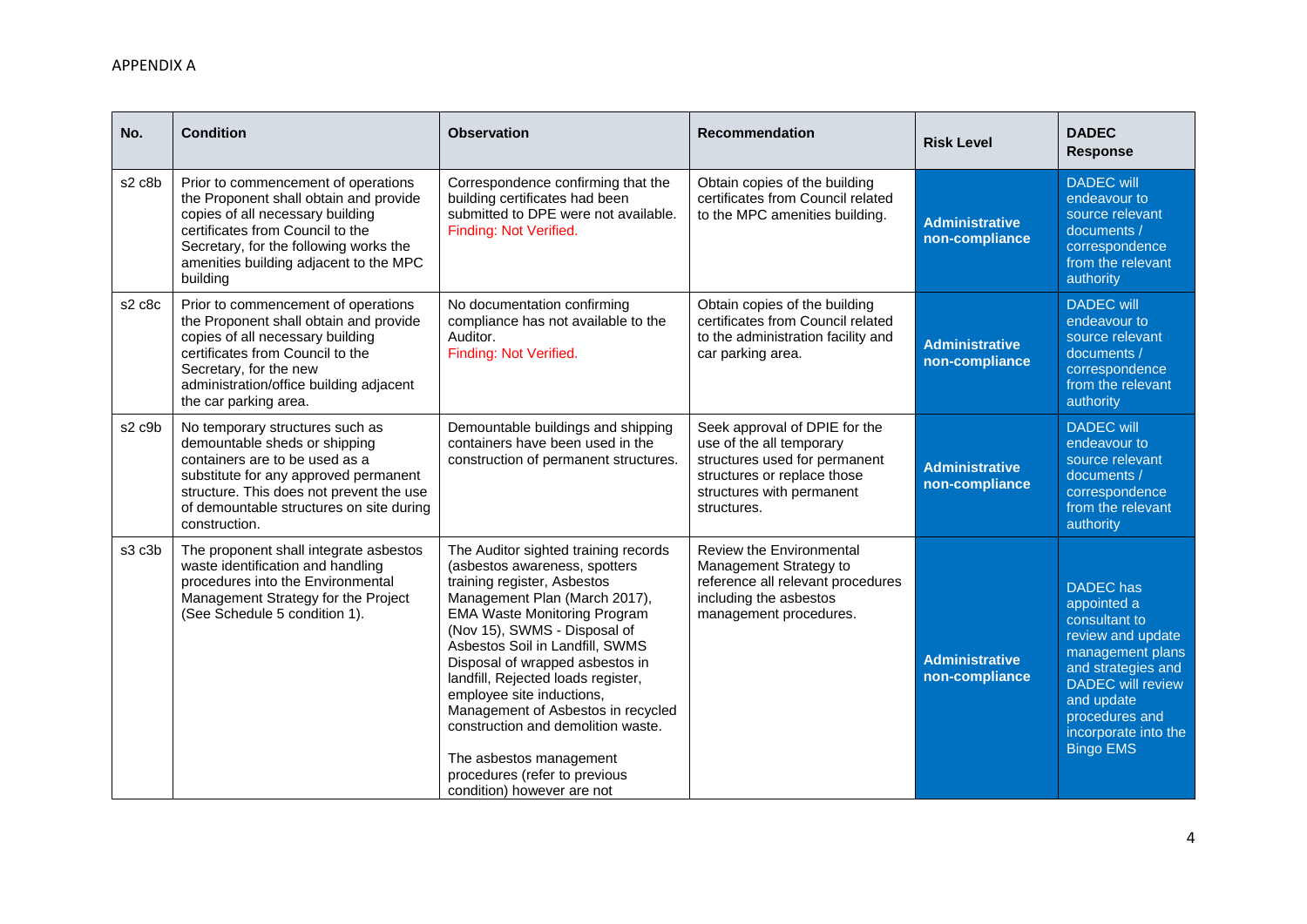| No.                             | <b>Condition</b>                                                                                                                                                                            | <b>Observation</b>                                                                                                                                                                                                                                                                                                                                                                                                                                                                                                                       | <b>Recommendation</b>                                                                                                                                                          | <b>Risk Level</b>                       | <b>DADEC</b><br><b>Response</b>                                                                                                                                                                                         |
|---------------------------------|---------------------------------------------------------------------------------------------------------------------------------------------------------------------------------------------|------------------------------------------------------------------------------------------------------------------------------------------------------------------------------------------------------------------------------------------------------------------------------------------------------------------------------------------------------------------------------------------------------------------------------------------------------------------------------------------------------------------------------------------|--------------------------------------------------------------------------------------------------------------------------------------------------------------------------------|-----------------------------------------|-------------------------------------------------------------------------------------------------------------------------------------------------------------------------------------------------------------------------|
|                                 |                                                                                                                                                                                             | referenced in the current EMS<br>documents.                                                                                                                                                                                                                                                                                                                                                                                                                                                                                              |                                                                                                                                                                                |                                         |                                                                                                                                                                                                                         |
| s3 c5                           | Within 12 months of the<br>commencement of operations, the<br>Proponent shall prepare and implement<br>a Waste Monitoring Program for the<br>Project                                        | The Waste Monitoring Program<br>provided to the Auditor was an<br>extract from the EIS and while the<br>EIS was accepted by DPE as part of<br>the project application, the high level<br>plans contained in the EIS are not<br>approved plans for the purpose of<br>compliance with the Project<br>Approval.<br>The 2017 IEA references a different<br>plan (Dial a Dump Industries EMS<br>Waste Monitoring Program<br>November $2016$ ) – a copy of that<br>plan was not available at the time of<br>the audit.<br>FINDING NOT VERIFIED | Document the existing waste<br>handling and monitoring<br>procedures in a Waste<br>Monitoring Program that meets<br>the requirement of the Approval.                           | <b>Administrative</b><br>non-compliance | <b>DADEC</b> has<br>appointed a<br>consultant to<br>review and update<br>management plans<br>and strategies and<br><b>DADEC</b> will review<br>and update<br>procedures and<br>incorporate into the<br><b>Bingo EMS</b> |
| s <sub>3</sub> c <sub>5</sub> b | The Waste Monitoring Program shall be<br>prepared to the satisfaction of the<br>Secretary.                                                                                                  | Correspondence evidencing that<br>DPE approved the Waste Monitoring<br>Program was not sighted by the<br>Auditor. The 2017 IEA, while<br>presenting a finding of compliance<br>against this condition noted that no<br>correspondence was sighted that<br>confirmed that DPE had approved<br>the Waste Monitoring Program.<br>Assessment: NOT VERIFIED.                                                                                                                                                                                  | Obtain a copy of the letter from<br>DPE approving the Waste<br>Monitoring Program and retain for<br>future audits.                                                             | <b>Administrative</b><br>non-compliance | <b>DADEC</b> will<br>endeavour to<br>source relevant<br>documents /<br>correspondence<br>from the relevant<br>authority                                                                                                 |
| s3 c5c                          | The Waste Monitoring Program shall<br>Include a suitable program to monitor<br>the:<br>- quantity, type and source of waste<br>received on site; and<br>- quantity, type and quality of the | The version of the plan (loaded on<br>the website) contains a short<br>description of incoming waste<br>monitoring processes. However, no<br>detail is provided on what information<br>will be recorded.                                                                                                                                                                                                                                                                                                                                 | Revise the Waste Management<br>Plan to include details of the<br>incoming waste monitoring<br>requirements, and record keeping<br>related to waste processing and<br>disposal. | <b>Administrative</b><br>non-compliance | <b>DADEC</b> has<br>appointed a<br>consultant to<br>review and update<br>management plans<br>and strategies and<br><b>DADEC</b> will review                                                                             |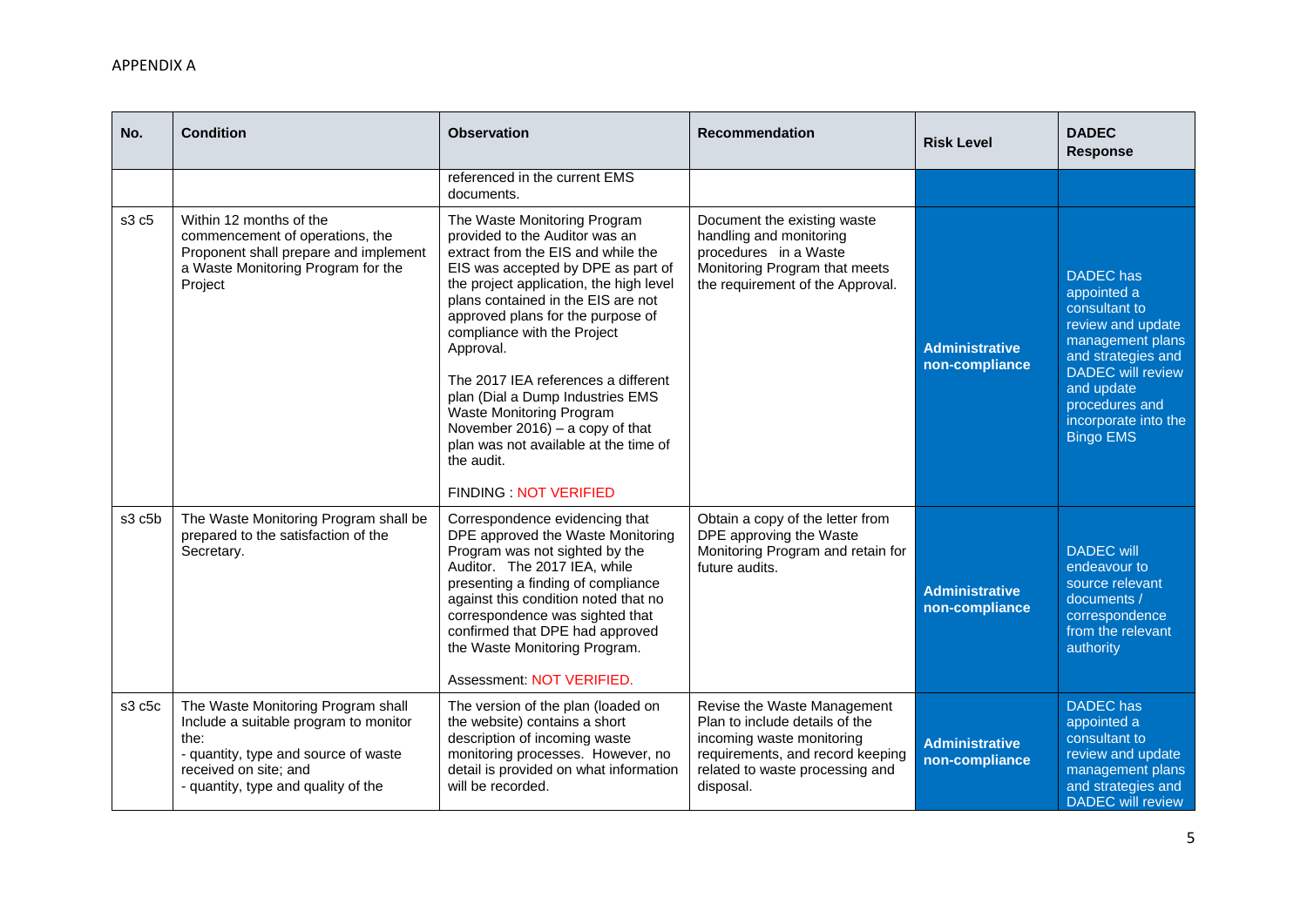| No.    | <b>Condition</b>                                                                                                                                                                                                                                        | <b>Observation</b>                                                                                                                                                                                                                                                                                                                                                                               | <b>Recommendation</b>                                                                                                                  | <b>Risk Level</b>                       | <b>DADEC</b><br><b>Response</b>                                                                                                                                                                                         |
|--------|---------------------------------------------------------------------------------------------------------------------------------------------------------------------------------------------------------------------------------------------------------|--------------------------------------------------------------------------------------------------------------------------------------------------------------------------------------------------------------------------------------------------------------------------------------------------------------------------------------------------------------------------------------------------|----------------------------------------------------------------------------------------------------------------------------------------|-----------------------------------------|-------------------------------------------------------------------------------------------------------------------------------------------------------------------------------------------------------------------------|
|        | outputs produced by the site.                                                                                                                                                                                                                           |                                                                                                                                                                                                                                                                                                                                                                                                  |                                                                                                                                        |                                         | and update<br>procedures and<br>incorporate into the<br><b>Bingo EMS</b>                                                                                                                                                |
| s3 c8e | The Proponent shall prepare and<br>implement a Landfill Plan. The Plan<br>must be conducted by a suitably<br>qualified, experienced, and independent<br>engineer (or other relevant expert)<br>whose appointment has been endorsed<br>by the Secretary. | Correspondence evidencing that<br>endorsement of the engineer<br>responsible for preparation of the<br>Landfill Plan was not sighted by the<br>Auditor.<br>The 2017 IEA, while reporting a<br>finding of Compliance against this<br>Condition, did not reference any<br>correspondence relating to the<br>endorsement of a relevant expert by<br>the Department.<br>Audit Finding: NOT VERIFIED. | Obtain a copy of the letter<br>endorsing the appointment of the<br>landfill engineer / expert and<br>retain for future audit evidence. | <b>Administrative</b><br>non-compliance | <b>DADEC</b> will<br>endeavour to<br>source relevant<br>documents /<br>correspondence<br>from the relevant<br>authority                                                                                                 |
| s3 c8f | The Proponent shall prepare and<br>implement a Landfill Plan. The Plan<br>must detail the proposed disposal<br>methodology to achieve a suitable level<br>of compaction.                                                                                | The version of the Landfill provided<br>to the Auditor did not describe the<br>disposal methodology.                                                                                                                                                                                                                                                                                             | Update the Landfill Plan to<br>include all of the requirements of<br>Schedule 2, Condition 8 of the<br>Planning Approval.              | <b>Administrative</b><br>non-compliance | <b>DADEC</b> has<br>appointed a<br>consultant to<br>review and update<br>management plans<br>and strategies and<br><b>DADEC</b> will review<br>and update<br>procedures and<br>incorporate into the<br><b>Bingo EMS</b> |
| s3 c8g | The Proponent shall prepare and<br>implement a Landfill Plan. The Plan<br>must include a criteria or level of<br>compaction target for the landfill, with<br>the view to types of uses post-land<br>filling of the void.                                | The version of the Landfill provided<br>to the Auditor did not include a<br>criteria or level of compaction target<br>for the landfill.                                                                                                                                                                                                                                                          | Update the Landfill Plan to<br>include all of the requirements of<br>Schedule 2, Condition 8 of the<br>Planning Approval.              | <b>Administrative</b><br>non-compliance | <b>DADEC</b> has<br>appointed a<br>consultant to<br>review and update<br>management plans<br>and strategies and<br><b>DADEC</b> will review<br>and update<br>procedures and                                             |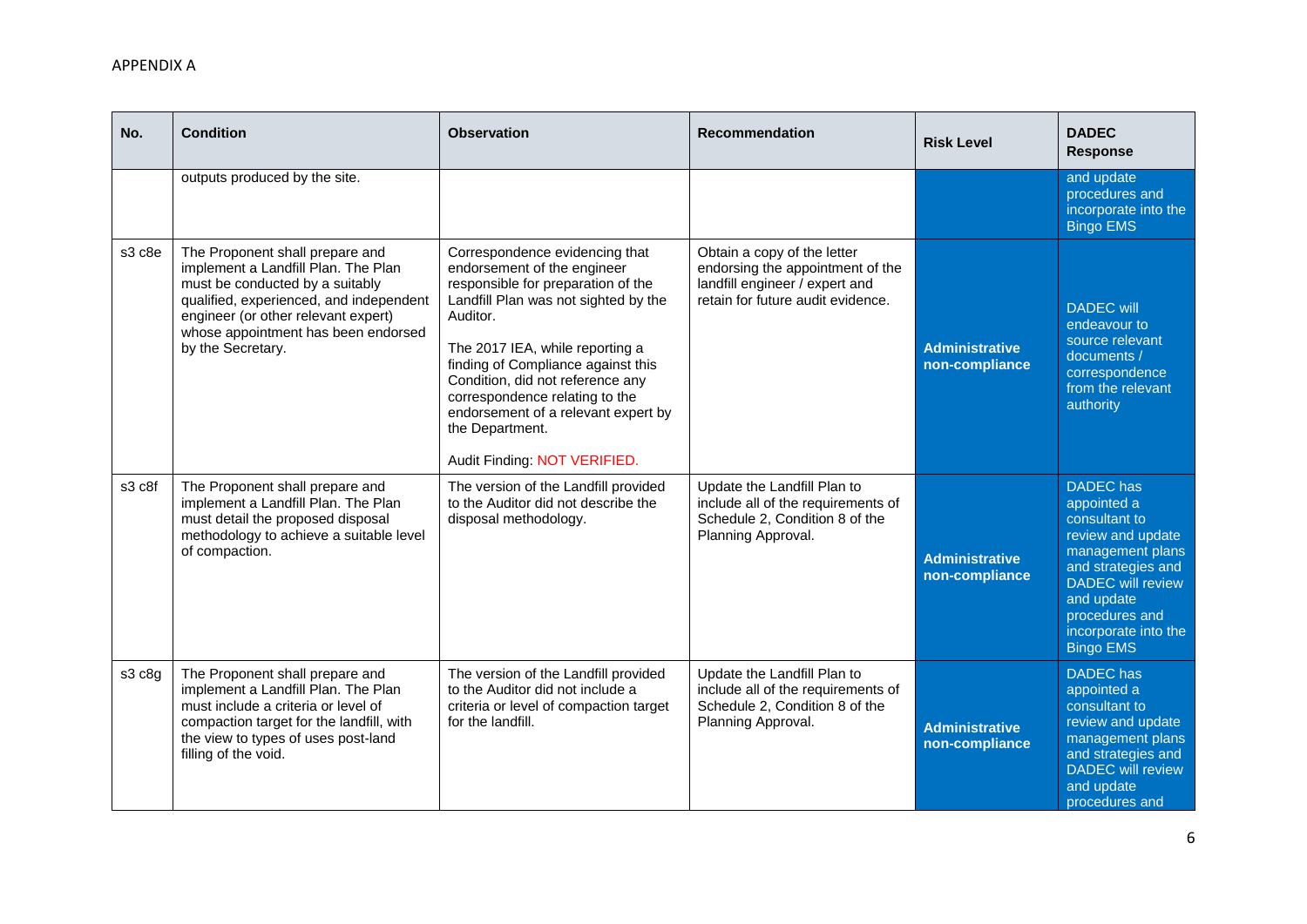| No.    | <b>Condition</b>                                                                                                                                                                                 | <b>Observation</b>                                                                                                                                                              | <b>Recommendation</b>                                                                                                     | <b>Risk Level</b>                       | <b>DADEC</b><br><b>Response</b>                                                                                                                                                                                         |
|--------|--------------------------------------------------------------------------------------------------------------------------------------------------------------------------------------------------|---------------------------------------------------------------------------------------------------------------------------------------------------------------------------------|---------------------------------------------------------------------------------------------------------------------------|-----------------------------------------|-------------------------------------------------------------------------------------------------------------------------------------------------------------------------------------------------------------------------|
|        |                                                                                                                                                                                                  |                                                                                                                                                                                 |                                                                                                                           |                                         | incorporate into the<br><b>Bingo EMS</b>                                                                                                                                                                                |
| s3 c8h | The Proponent shall prepare and<br>implement a Landfill Plan. The Plan<br>must outline a process to monitor the<br>performance of the disposal<br>methodology, compaction and settling<br>rates: | The version of the Landfill provided<br>to the Auditor did not include a<br>process to monitor the performance<br>of the disposal methodology,<br>compaction and settling rate. | Update the Landfill Plan to<br>include all of the requirements of<br>Schedule 2, Condition 8 of the<br>Planning Approval. | <b>Administrative</b><br>non-compliance | <b>DADEC</b> has<br>appointed a<br>consultant to<br>review and update<br>management plans<br>and strategies and<br><b>DADEC</b> will review<br>and update<br>procedures and<br>incorporate into the<br><b>Bingo EMS</b> |
| s3 c8i | The Proponent shall prepare and<br>implement a Landfill Plan. The Plan<br>must include contingency measures<br>should the rates not be achieved:                                                 | The version of the Landfill provided<br>to the Auditor did not include<br>contingency measures.                                                                                 |                                                                                                                           | <b>Administrative</b><br>non-compliance | <b>DADEC</b> has<br>appointed a<br>consultant to<br>review and update<br>management plans<br>and strategies and<br><b>DADEC</b> will review<br>and update<br>procedures and<br>incorporate into the<br><b>Bingo EMS</b> |
| s3 c8j | The Proponent shall prepare and<br>implement a Landfill Plan. The Plan<br>must include procedures for reporting<br>the components of this Plan.                                                  | The version of the Landfill provided<br>to the Auditor did not include<br>procedures for reporting.                                                                             | Update the Landfill Plan to<br>include all of the requirements of<br>Schedule 2, Condition 8 of the<br>Planning Approval. | <b>Administrative</b><br>non-compliance | <b>DADEC</b> has<br>appointed a<br>consultant to<br>review and update<br>management plans<br>and strategies and<br><b>DADEC</b> will review<br>and update<br>procedures and<br>incorporate into the<br><b>Bingo EMS</b> |
| s3 c9c | The proponent shall cover all exposed<br>landfilled waste with at least 150mm of                                                                                                                 | The EPA audited the landfill in<br>December 2018 reported the                                                                                                                   | No action required as the use of<br>Conover has subsequently been                                                         | Low                                     | <b>Compliant</b>                                                                                                                                                                                                        |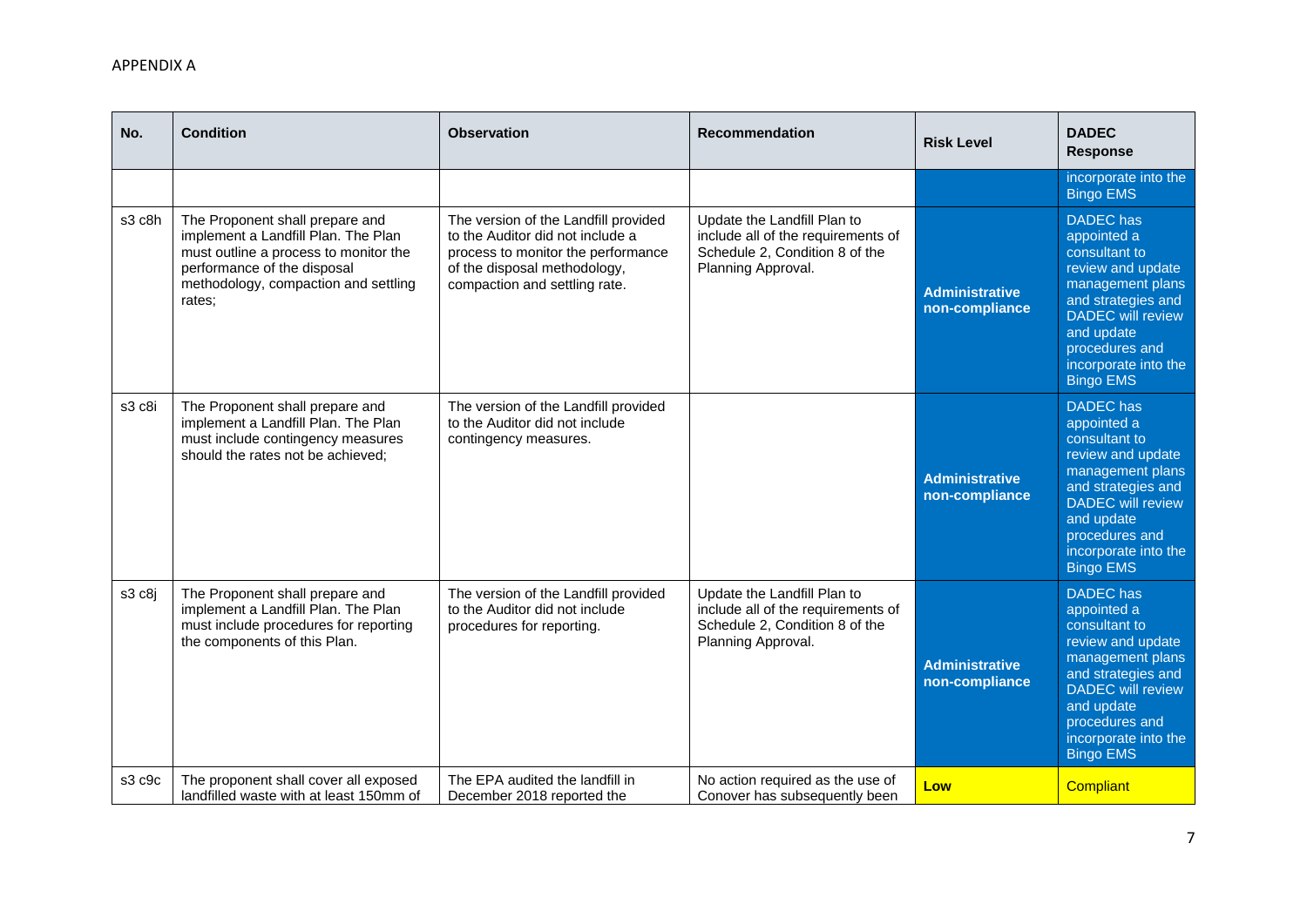| No.        | <b>Condition</b>                                                                                                                                                                                                                                                                                                                                                                                                                                                                                                  | <b>Observation</b>                                                                                                                                                                                                                                                                  | <b>Recommendation</b>                                                                                                                                                                                                                   | <b>Risk Level</b>                       | <b>DADEC</b><br><b>Response</b>                                                                                                             |
|------------|-------------------------------------------------------------------------------------------------------------------------------------------------------------------------------------------------------------------------------------------------------------------------------------------------------------------------------------------------------------------------------------------------------------------------------------------------------------------------------------------------------------------|-------------------------------------------------------------------------------------------------------------------------------------------------------------------------------------------------------------------------------------------------------------------------------------|-----------------------------------------------------------------------------------------------------------------------------------------------------------------------------------------------------------------------------------------|-----------------------------------------|---------------------------------------------------------------------------------------------------------------------------------------------|
|            | VENM (or a suitable alternative) at the<br>end of daily waste disposal and<br>compaction activities or with<br>intermediate cover comprising at least a<br>300mm thick layer of VENM if the<br>resultant covered surface is to be left<br>exposed for more than 90 days.                                                                                                                                                                                                                                          | following non-compliances:<br>1. wastes were not being covered in<br>accordance with the EPL<br>2. Unapproved cover materials were<br>being used.<br>Subsequent approval for the use of<br>ConCover was provided in the June<br>2019 variation of EPL 15668.                        | approved by the EPA.                                                                                                                                                                                                                    |                                         | <b>NFA</b>                                                                                                                                  |
| s3<br>c10b | Prior to the commencement of<br>construction of the leachate<br>management system, the Proponent<br>must submit a report to the Secretary<br>providing design details of the proposed<br>leachate collection, conveyance,<br>extraction, storage, treatment and<br>disposal systems for all aspects of the<br>proposal's operations (landfill and<br>materials processing centre / resource<br>recovery facility), including details of the<br>proposed leachate pre-treatment<br>system, including its capacity. | A construction quality assurance<br>report was prepared by Douglas<br>Partners in 2012. The report does<br>not cover the leachate treatment<br>system.<br>Assessment: Not Verified.                                                                                                 | Obtain a copy of the construction<br>quality assurance report related<br>to the Leachate Treatment<br>System.                                                                                                                           | <b>Administrative</b><br>non-compliance | <b>DADEC</b> will<br>endeavour to<br>source relevant<br>documents /<br>correspondence<br>from the relevant<br>authority or<br>consultant    |
| s3 c11     | No waste may be received until the<br>Proponent has constructed the<br>proposed leachate collection system<br>and the leachate treatment plant and<br>has secured a trade waste agreement<br>with Sydney Water Corporation for the<br>disposal of treated leachate.                                                                                                                                                                                                                                               | Note that this condition has not been<br>covered in previous IEAs.<br>Wastes were received at the facility<br>from December 2012 (2014 AR page<br>8). At that time the installation of the<br>leachate collection system was not<br>complete (the riser had not been<br>completed). | This is an historical non-<br>compliance and therefore no<br>recommendation is applicable.                                                                                                                                              | Low                                     | <b>Compliant</b><br><b>NFA</b>                                                                                                              |
| s3<br>c14a | The proponent shall Implement suitable<br>measures to manage pests, vermin,<br>feral animals and declared noxious<br>weeds on site and identify those<br>measures in the Environmental<br>Management Strategy for the Project                                                                                                                                                                                                                                                                                     | During the December 2018<br>inspection by the EPA, pampas grass<br>and other weeds were observed in<br>and around the landfill and chute.<br>During this IEA pampas grass<br>infestation was observed on the                                                                        | 1. Review the Pests, Vermin<br><b>Feral Animals and Declared</b><br>Noxious Weeds Management<br>Plan to provide a frame work to<br>assist site personnel to identify<br>weed and pest infestations,<br>define weed and pest inspections | Low                                     | <b>DADEC</b> has<br>appointed a<br>consultant to<br>review and update<br>management plans<br>and strategies and<br><b>DADEC will review</b> |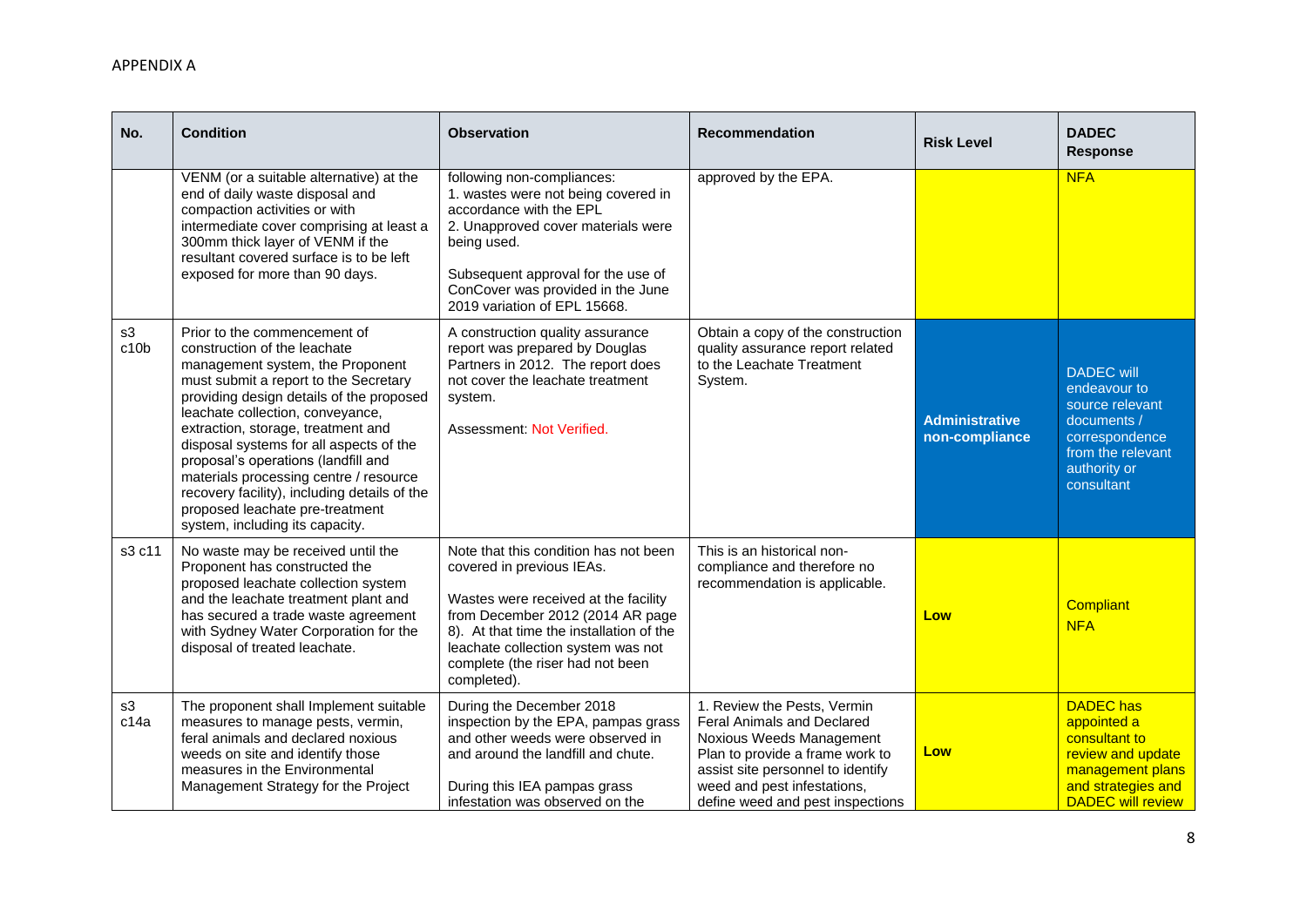| No.        | <b>Condition</b>                                                                                                                                                                                                                                                                                                                       | <b>Observation</b>                                                                                                                                                                                                                                                                                                                                                                                                                                                                                                                      | <b>Recommendation</b>                                                                                                                                                                                                                                                                                                                                                                                                                                                                                                                                       | <b>Risk Level</b>                       | <b>DADEC</b><br><b>Response</b>                                                                                                                                                                                         |
|------------|----------------------------------------------------------------------------------------------------------------------------------------------------------------------------------------------------------------------------------------------------------------------------------------------------------------------------------------|-----------------------------------------------------------------------------------------------------------------------------------------------------------------------------------------------------------------------------------------------------------------------------------------------------------------------------------------------------------------------------------------------------------------------------------------------------------------------------------------------------------------------------------------|-------------------------------------------------------------------------------------------------------------------------------------------------------------------------------------------------------------------------------------------------------------------------------------------------------------------------------------------------------------------------------------------------------------------------------------------------------------------------------------------------------------------------------------------------------------|-----------------------------------------|-------------------------------------------------------------------------------------------------------------------------------------------------------------------------------------------------------------------------|
|            | (See Schedule 5 condition 1)                                                                                                                                                                                                                                                                                                           | western environmental bund (refer<br>Photograph #6).<br>The Auditor notes that a contractor<br>has been commissioned to inspect<br>the site and treat weed infestations.<br>A Pests, Vermin Feral Animals and<br><b>Declared Noxious Weeds</b><br>Management Plan was prepared as<br>part of the EMS (last revised in<br>March 2017). The plan does not<br>provide sufficient guidance to site<br>personnel in the identification of<br>relevant weed species or specify site<br>inspection requirements or weed<br>management actions. | activities, define weed and pest<br>management actions, and define<br>weed and pest reporting<br>procedures, including where<br>required reporting of noxious<br>weed infestations as required<br>under NSW Weed Legislation.<br>2. Provide training to relevant<br>staff in the implementation of the<br>revised Plan.                                                                                                                                                                                                                                     |                                         | and update<br>procedures and<br>incorporate into the<br><b>Bingo EMS</b>                                                                                                                                                |
| s3<br>c14b | The proponent shall Inspect the site on<br>a regular basis to ensure that these<br>measures are working effectively, and<br>that pests, vermin, feral animals or<br>noxious weeds are not present on site<br>in sufficient numbers to pose an<br>environmental hazard, or cause the loss<br>of amenity in the surrounding<br>area; and | A contractor has been commissioned<br>to inspection parts of the site for<br>weeds (and to eradicate weeds<br>found), and the internal<br>environmental checklists reference<br>weed identification, the inspections<br>processes do not appear to be<br>sufficient.                                                                                                                                                                                                                                                                    | 1. Review the Pests, Vermin<br>Feral Animals and Declared<br>Noxious Weeds Management<br>Plan to provide a frame work to<br>assist site personnel to identify<br>weed and pest infestations,<br>define weed and pest inspections<br>activities, define weed and pest<br>management actions, and define<br>weed and pest reporting<br>procedures, including where<br>required reporting of noxious<br>weed infestations as required<br>under NSW Weed Legislation.<br>2. Provide training to relevant<br>staff in the implementation of the<br>revised Plan. | Low                                     | <b>DADEC</b> has<br>appointed a<br>consultant to<br>review and update<br>management plans<br>and strategies and<br><b>DADEC</b> will review<br>and update<br>procedures and<br>incorporate into the<br><b>Bingo EMS</b> |
| s3<br>c16a | Prepare an Emergency & Fire<br>Response Plan for the site to the<br>satisfaction of NSW Fire Brigade, which<br>should include but not be limited to                                                                                                                                                                                    | Three Emergency Response<br>Manuals were reviewed by the<br>Auditor. Two of the plans are generic<br>plans (that the Auditor understands                                                                                                                                                                                                                                                                                                                                                                                                | Prepare a consolidated, site<br>specific Emergency & Fire<br>Response Plan.                                                                                                                                                                                                                                                                                                                                                                                                                                                                                 | <b>Administrative</b><br>non-compliance | <b>DADEC</b> has<br>appointed a<br>consultant to<br>review and update                                                                                                                                                   |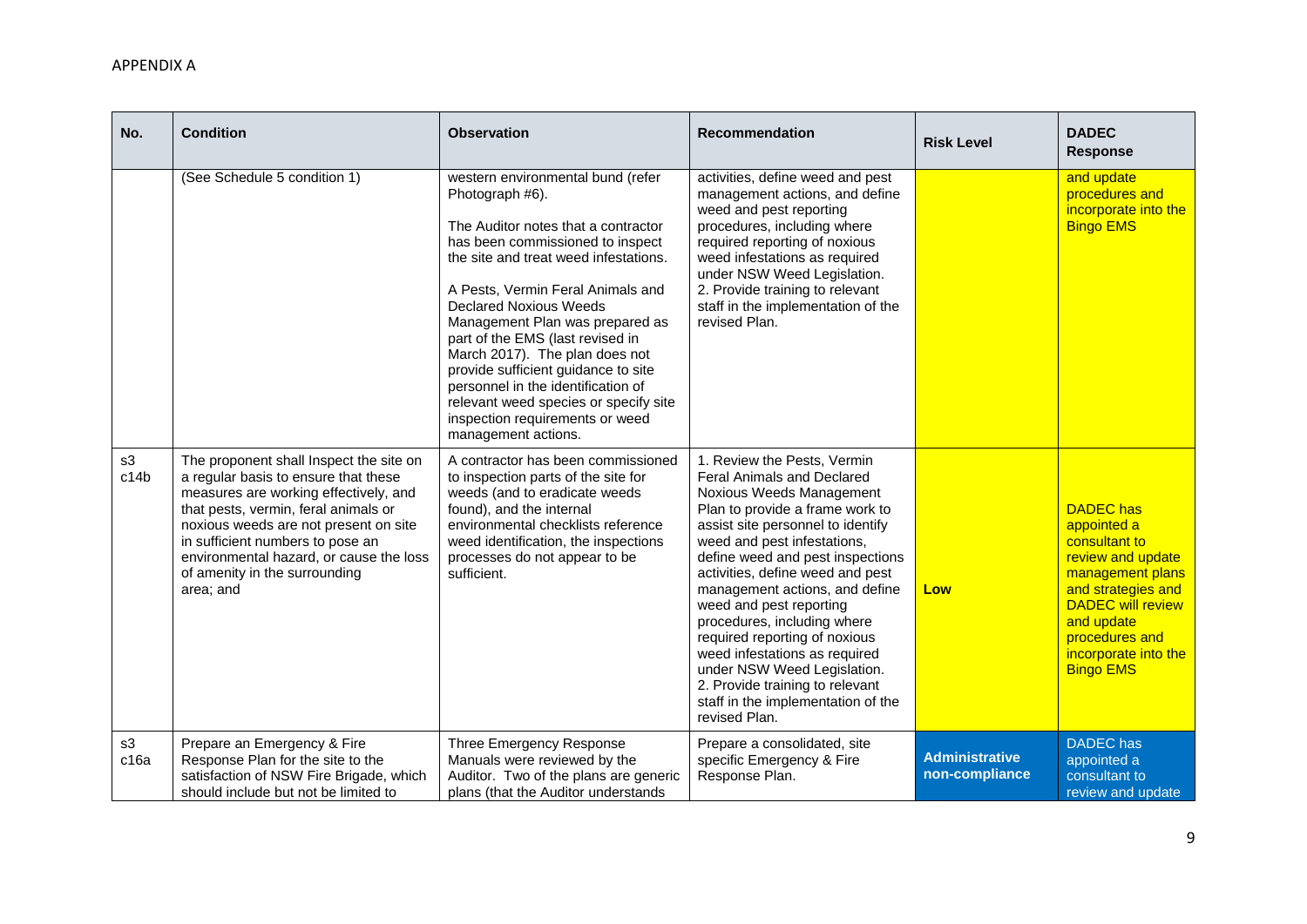| No.         | <b>Condition</b>                                                                                                                                                                          | <b>Observation</b>                                                                                                                                                                                                                                                                                                                                                                                                                           | <b>Recommendation</b>                                                                                                                                                                                                          | <b>Risk Level</b>                       | <b>DADEC</b><br><b>Response</b>                                                                                                                                                                                         |
|-------------|-------------------------------------------------------------------------------------------------------------------------------------------------------------------------------------------|----------------------------------------------------------------------------------------------------------------------------------------------------------------------------------------------------------------------------------------------------------------------------------------------------------------------------------------------------------------------------------------------------------------------------------------------|--------------------------------------------------------------------------------------------------------------------------------------------------------------------------------------------------------------------------------|-----------------------------------------|-------------------------------------------------------------------------------------------------------------------------------------------------------------------------------------------------------------------------|
|             | mitigation measures, and include the<br>number of days material can be stored<br>on site, prior to construction<br>commencing and the plan being<br>implemented;                          | apply to all Bingo sites). The third is<br>a site specific EPIRM.<br>The existence of three plans has the<br>potential to cause confusion (see<br>recommendation).<br>The Auditor understands that the<br>NSW Fire Brigade was not consulted<br>during the preparation of any of the<br>referenced emergency plans.                                                                                                                          | Consult with the NSW Fire<br>Brigade during the preparation of<br>the Plan.                                                                                                                                                    |                                         | management plans<br>and strategies and<br><b>DADEC</b> will review<br>and update<br>procedures and<br>incorporate into the<br><b>Bingo EMS</b>                                                                          |
| s3<br>c16d  | The proponent shall maintain adequate<br>fire-fighting capacity on site                                                                                                                   | The Emergency Response plan does<br>not identify the site-specific fire-<br>fighting equipment requirements. It<br>is noted that details of "adequate<br>firefighting equipment" should be<br>agreed with the NSW Fire Brigade.<br>The Auditor has been unable to verify<br>(by sighting correspondence from the<br>Fire and Rescue NSW) that<br>adequate firefighting equipment has<br>been provided at the site.<br>Finding: Not Verified. | During preparation of the site-<br>specific Emergency & Fire<br>Response Plan consult with the<br>NSW Fire Service or appropriate<br>expert in relation in relation to the<br>provision of adequate firefighting<br>equipment. | <b>Administrative</b><br>non-compliance | <b>DADEC</b> has<br>appointed a<br>consultant to<br>review and update<br>management plans<br>and strategies and<br><b>DADEC</b> will review<br>and update<br>procedures and<br>incorporate into the<br><b>Bingo EMS</b> |
| s3<br>c16Aa | The Proponent shall prepare detailed<br>design plans for the conveyor/chute<br>system. These plans shall be prepared<br>by a suitably qualified engineer in<br>consultation with the EPA. | Correspondence evidencing<br>consultation with the EPA during the<br>preparation of the Conveyer Chute<br>design process was not available<br>during the audit.<br>Assessment: Not Verified.                                                                                                                                                                                                                                                 | Obtain copies of the<br>correspondence with EPA<br>relating to the design of the<br>Conveyer and Chute.                                                                                                                        | <b>Administrative</b><br>non-compliance | <b>DADEC</b> will<br>endeavour to<br>source relevant<br>documents /<br>correspondence<br>from the relevant<br>authority or<br>consultant                                                                                |
| s3<br>c16Bb | The Conveyor and Chute System<br>Maintenance and Management Plan<br>shall include a maintenance schedule;                                                                                 | A maintenance schedule is not<br>described in the plan.                                                                                                                                                                                                                                                                                                                                                                                      | Revise the Conveyor and Chute<br>System Maintenance and<br>Management Plan to ensure that<br>it describes the maintenance and<br>management of the system.                                                                     | <b>Administrative</b><br>non-compliance | <b>DADEC</b> has<br>appointed a<br>consultant to<br>review and update<br>management plans<br>and strategies and                                                                                                         |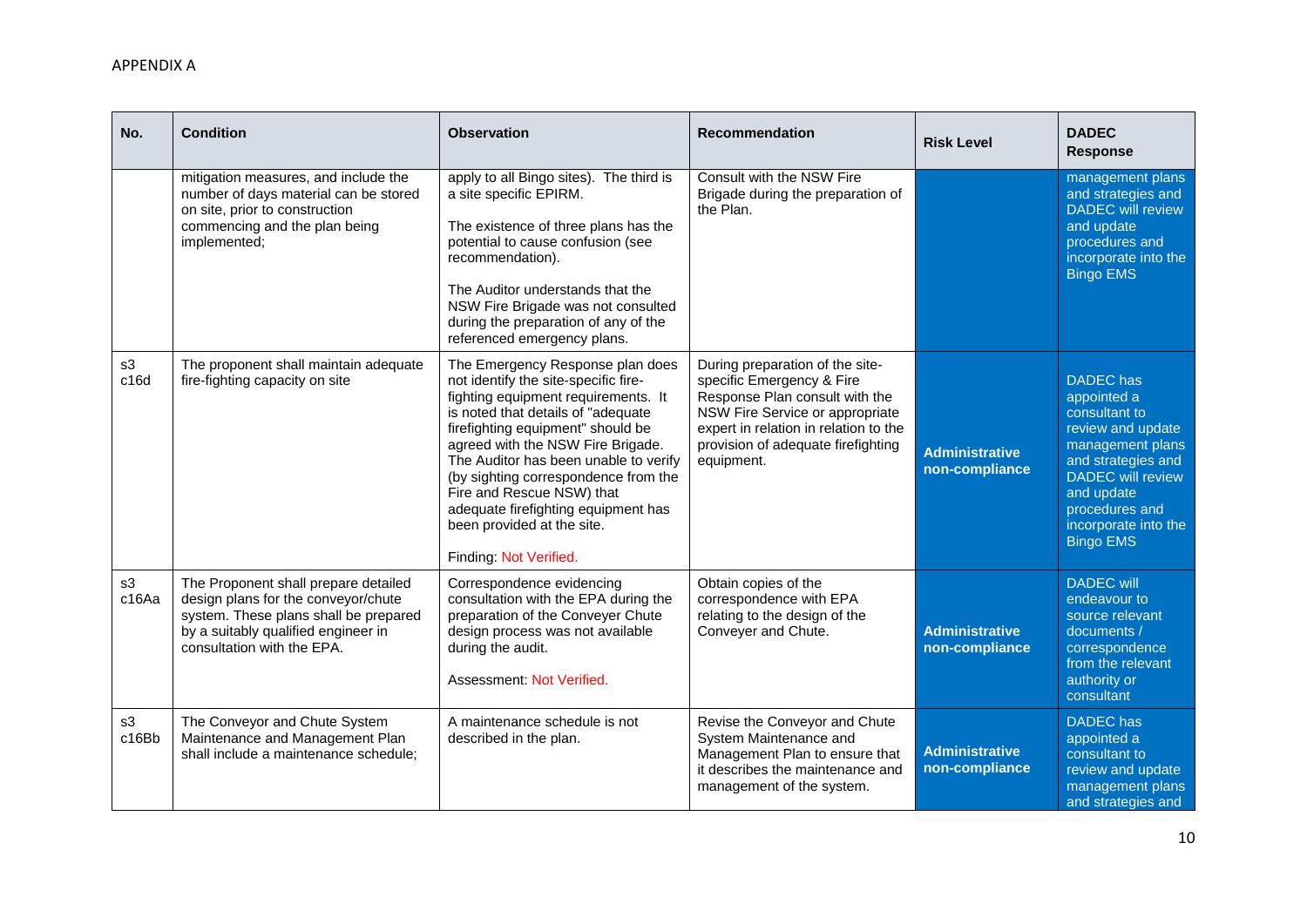| No.         | <b>Condition</b>                                                                                                                                                                                                                                                                                                                                                                                                  | <b>Observation</b>                                                                                                                                                                                                                                                         | <b>Recommendation</b>                                                                                                                                                                     | <b>Risk Level</b>                       | <b>DADEC</b><br><b>Response</b>                                                                                                                                                                                         |
|-------------|-------------------------------------------------------------------------------------------------------------------------------------------------------------------------------------------------------------------------------------------------------------------------------------------------------------------------------------------------------------------------------------------------------------------|----------------------------------------------------------------------------------------------------------------------------------------------------------------------------------------------------------------------------------------------------------------------------|-------------------------------------------------------------------------------------------------------------------------------------------------------------------------------------------|-----------------------------------------|-------------------------------------------------------------------------------------------------------------------------------------------------------------------------------------------------------------------------|
|             |                                                                                                                                                                                                                                                                                                                                                                                                                   |                                                                                                                                                                                                                                                                            |                                                                                                                                                                                           |                                         | <b>DADEC</b> will review<br>and update<br>procedures and<br>incorporate into the<br><b>Bingo EMS</b>                                                                                                                    |
| s3<br>c16Bc | The Conveyor and Chute System<br>Maintenance and Management Plan<br>shall detail contingency measures in the<br>event that the system breaks down, or<br>is not coping with the intended<br>quantities of waste; and                                                                                                                                                                                              | Continency plans are not described<br>in the Plan.                                                                                                                                                                                                                         | Revise the Conveyor and Chute<br>System Maintenance and<br>Management Plan to ensure that<br>it describes the maintenance and<br>management of the system.                                | <b>Administrative</b><br>non-compliance | <b>DADEC</b> has<br>appointed a<br>consultant to<br>review and update<br>management plans<br>and strategies and<br><b>DADEC</b> will review<br>and update<br>procedures and<br>incorporate into the<br><b>Bingo EMS</b> |
| s3<br>c16Bd | The Conveyor and Chute System<br>Maintenance and Management Plan<br>shall detail contingency measures to<br>remove asbestos waste from the<br>system should it be detected.                                                                                                                                                                                                                                       | Continency plans are not described<br>in the Plan.                                                                                                                                                                                                                         | Revise the Conveyor and Chute<br>System Maintenance and<br>Management Plan to ensure that<br>it describes the maintenance and<br>management of the system.                                | <b>Administrative</b><br>non-compliance | <b>DADEC</b> has<br>appointed a<br>consultant to<br>review and update<br>management plans<br>and strategies and<br><b>DADEC</b> will review<br>and update<br>procedures and<br>incorporate into the<br><b>Bingo EMS</b> |
| s3 c20      | The Proponent shall store all chemicals,<br>fuels and oils used on site in<br>appropriately bunded areas, with<br>impervious flooring and sufficient<br>capacity to contain 110% of the largest<br>container stored within the bund. These<br>bunds shall be designed and installed in<br>accordance with the requirements of all<br>relevant Australian Standards, and/or<br>EPA's Storing and Handling Liquids: | In general fuels, oils and gases are<br>stored appropriately, however oil<br>storage for the plant maintenance<br>workshop does not meet the EPA's<br>standards. Oil drums are stored<br>inside transport containers that are<br>not provided with appropriate<br>bunding. | Audit the storage of all fuels, oils<br>and chemicals, develop a plan for<br>storage and access to those<br>materials and provide<br>appropriately designed bunded<br>storage facilities. | Low                                     | An internal audit is<br>being undertaken.<br>If any storage or<br>other requirements<br>are identified<br>during the audit<br>they will be<br>managed as<br>monitored as site<br>corrective actions                     |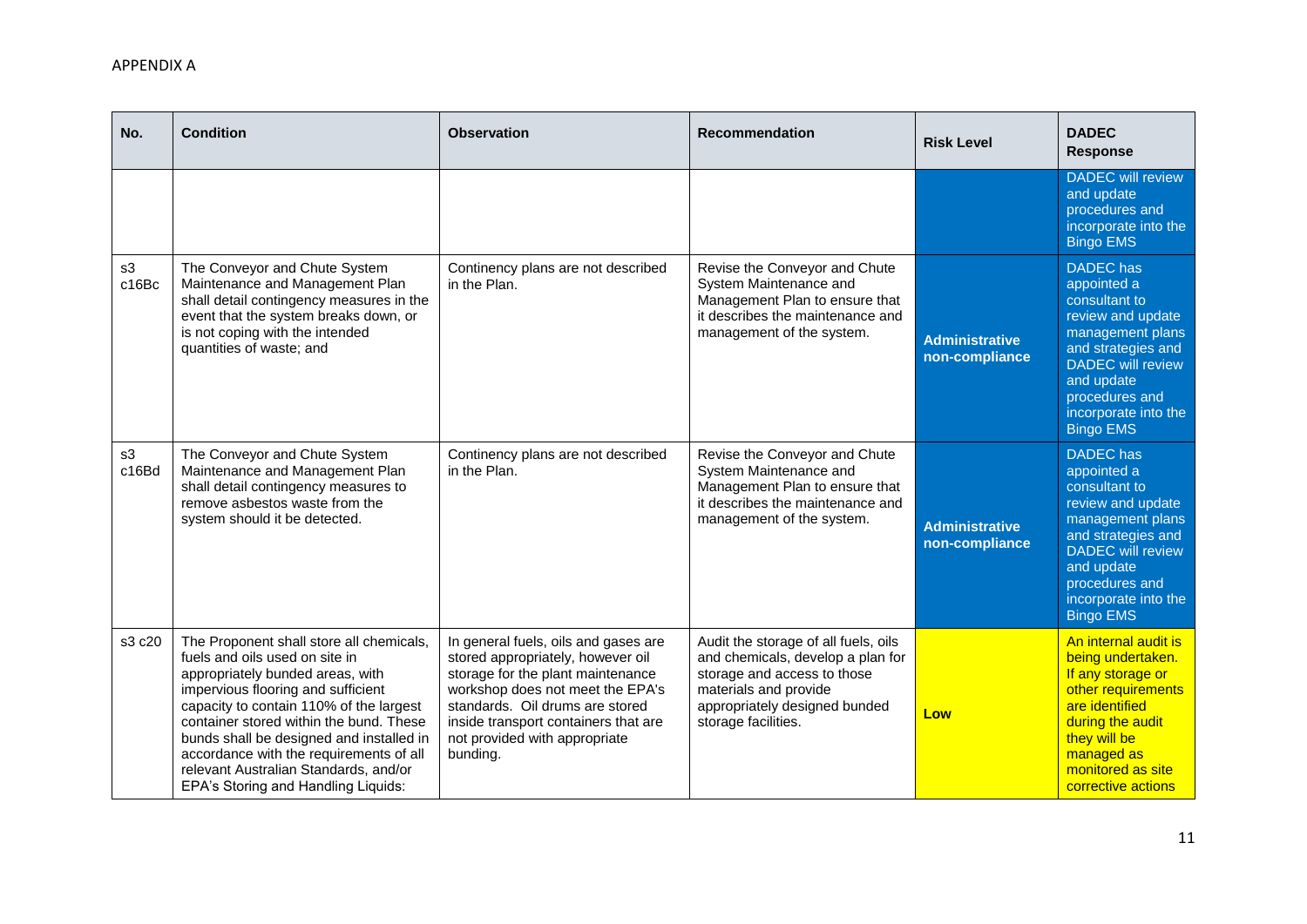| No.        | <b>Condition</b>                                                                                                                                                                                                                                                                                                    | <b>Observation</b>                                                                                                                                                                                                                                                                                                                                                                                                                                                                                                                                                                              | <b>Recommendation</b>                                                                                                                                                                                                                                                                                                                                                                            | <b>Risk Level</b>                       | <b>DADEC</b><br><b>Response</b>                                                                                                                                                                                         |
|------------|---------------------------------------------------------------------------------------------------------------------------------------------------------------------------------------------------------------------------------------------------------------------------------------------------------------------|-------------------------------------------------------------------------------------------------------------------------------------------------------------------------------------------------------------------------------------------------------------------------------------------------------------------------------------------------------------------------------------------------------------------------------------------------------------------------------------------------------------------------------------------------------------------------------------------------|--------------------------------------------------------------------------------------------------------------------------------------------------------------------------------------------------------------------------------------------------------------------------------------------------------------------------------------------------------------------------------------------------|-----------------------------------------|-------------------------------------------------------------------------------------------------------------------------------------------------------------------------------------------------------------------------|
|            | Environmental Protection manual.                                                                                                                                                                                                                                                                                    |                                                                                                                                                                                                                                                                                                                                                                                                                                                                                                                                                                                                 |                                                                                                                                                                                                                                                                                                                                                                                                  |                                         |                                                                                                                                                                                                                         |
| s3 c21     | The Proponent shall prepare and<br>implement a Soil, Water and Leachate<br>Management Plan for the site to the<br>satisfaction of the Secretary.                                                                                                                                                                    | A Soil, Water and Leachate<br>Management Plan, has been<br>prepared. The DPIE wrote to DADI<br>on 10 May 2019 regarding the<br>alleged breach of Condition 21 (d) as<br>a s a result this Condition. The non-<br>compliances related to failure of the<br>plan to include an ERSED Plan and<br>failure to maintain sediment fencing<br>associated with the amenity<br>berm.Sediment fencing along the foot<br>of the amenity berm was observed by<br>the Auditor to be inadequately<br>maintained. Note that this audit<br>observation also results in a breach<br>of Schedule 2, Condition 4B. | 1. Review and update the Soil,<br>Water and Leachate<br>Management Plan, and include<br>a Sediment and Erosion<br>Control Plan that is consistent<br>with the latest version of<br>"Managing Urban Stormwater:<br>Soils and Construction<br>(Landcom).<br>2. Undertake an audit of all<br>sediment controls installed on<br>the site and arrange for repairs<br>and maintenance as<br>necessary. | Low                                     | <b>DADEC</b> has<br>appointed a<br>consultant to<br>review and update<br>management plans<br>and strategies and<br><b>DADEC will review</b><br>and update<br>procedures and<br>incorporate into the<br><b>Bingo EMS</b> |
| s3<br>c21d | The Soil, Water and Leachate<br>Management Plan must include:<br>- a site water balance;<br>- an erosion and sediment control plan;<br>- a stormwater management scheme;<br>- a surface water, groundwater and<br>leachate monitoring program; and<br>- a surface water, groundwater and<br>leachate response plan. | The DPIE wrote to DADI on 10 May<br>2019 regarding the alleged breach of<br>Condition 21 (d) as a s a result this<br>Condition. The non-compliances<br>related to failure of the plan to<br>include an ERSED Plan.                                                                                                                                                                                                                                                                                                                                                                              | Review and update the Soil,<br>Water and Leachate<br>Management Plan, and include a<br>Sediment and Erosion Control<br>Plan that is consistent with the<br>latest version of "Managing<br>Urban Stormwater: Soils and<br>Construction (Landcom)                                                                                                                                                  | <b>Administrative</b><br>non-compliance | <b>DADEC</b> has<br>appointed a<br>consultant to<br>review and update<br>management plans<br>and strategies and<br><b>DADEC</b> will review<br>and update<br>procedures and<br>incorporate into the<br><b>Bingo EMS</b> |
| s3<br>c22c | The Site Water Balance must describe<br>the measures that would be<br>implemented to minimise water use on<br>site.                                                                                                                                                                                                 | There are no measures described in<br>the Soil, Water and Leachate<br>Management Plan relating to water<br>use minimisation.                                                                                                                                                                                                                                                                                                                                                                                                                                                                    | Review and revise the Soil,<br>Water and Leachate<br>Management Plan to include<br>practical measures to be<br>implemented to minimise water<br>use on the site.                                                                                                                                                                                                                                 | <b>Administrative</b><br>non-compliance | <b>DADEC</b> has<br>appointed a<br>consultant to<br>review and update<br>management plans<br>and strategies and<br><b>DADEC</b> will review<br>and update<br>procedures and<br>incorporate into the                     |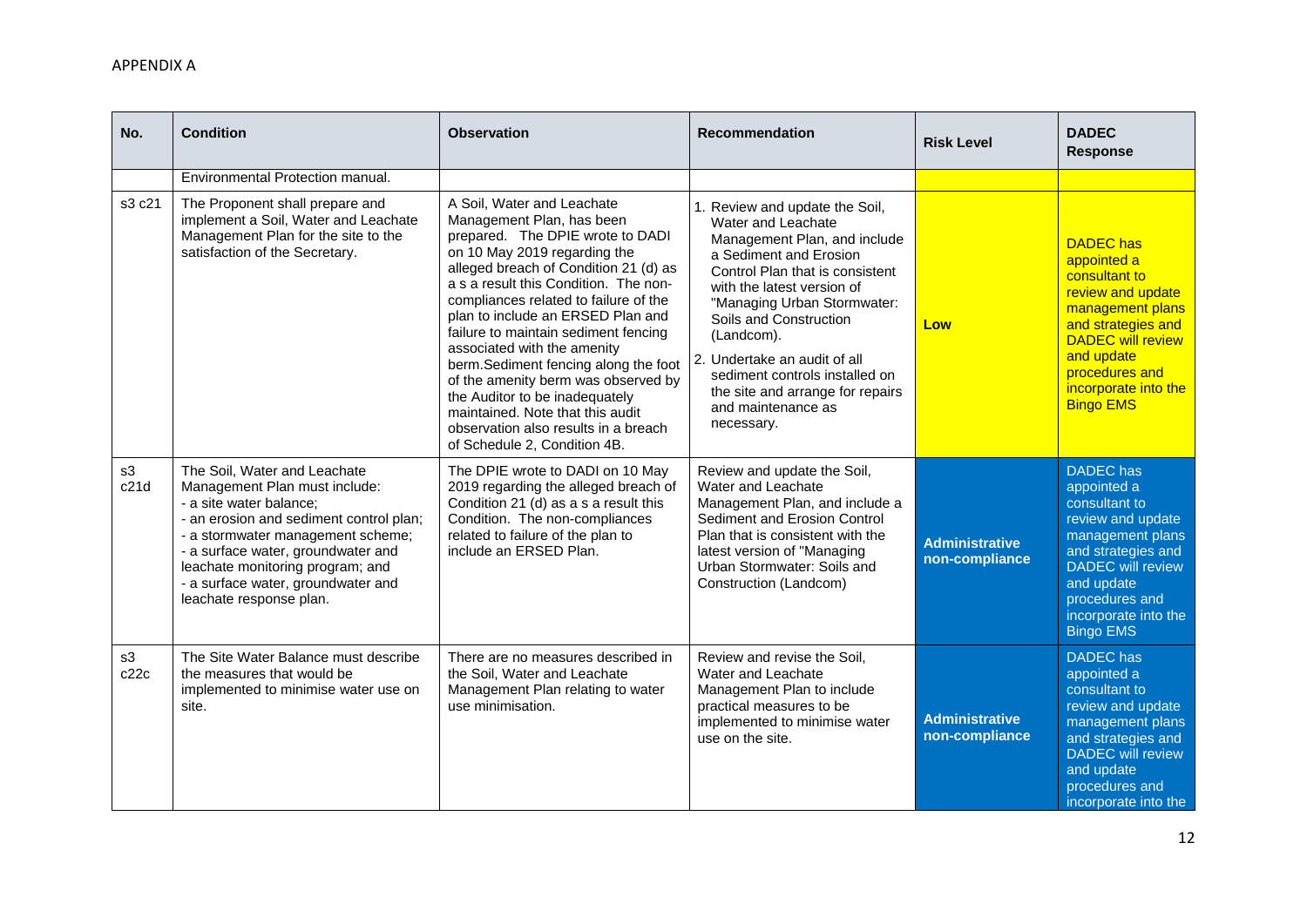| No.        | <b>Condition</b>                                                                                                                                                                 | <b>Observation</b>                                                                                                                                                                                                                                                                                                                                                      | <b>Recommendation</b>                                                                                                                                                                 | <b>Risk Level</b>                       | <b>DADEC</b><br><b>Response</b>                                                                                                                                                                                         |
|------------|----------------------------------------------------------------------------------------------------------------------------------------------------------------------------------|-------------------------------------------------------------------------------------------------------------------------------------------------------------------------------------------------------------------------------------------------------------------------------------------------------------------------------------------------------------------------|---------------------------------------------------------------------------------------------------------------------------------------------------------------------------------------|-----------------------------------------|-------------------------------------------------------------------------------------------------------------------------------------------------------------------------------------------------------------------------|
|            |                                                                                                                                                                                  |                                                                                                                                                                                                                                                                                                                                                                         |                                                                                                                                                                                       |                                         | <b>Bingo EMS</b>                                                                                                                                                                                                        |
| s3<br>c23a | The Erosion and Sediment Control plan<br>must be consistent with the<br>requirements in the latest version of<br>Managing Urban Stormwater: Soils and<br>Construction (Landcom); | The current plan does not include<br>site plans that identify the location of<br>key ERSED controls, water flow<br>paths, discharge points.                                                                                                                                                                                                                             | Review and revise the Soil,<br>Water and Leachate<br>Management Plan to include<br>practical measures to be<br>implemented to minimise water<br>use on the site.                      | <b>Administrative</b><br>non-compliance | <b>DADEC</b> has<br>appointed a<br>consultant to<br>review and update<br>management plans<br>and strategies and<br><b>DADEC</b> will review<br>and update<br>procedures and<br>incorporate into the<br><b>Bingo EMS</b> |
| s3<br>c23b | The Erosion and Sediment Control plan<br>must identify the activities on site that<br>could cause soil erosion and generate<br>sediment.                                         | The current plan does not identify<br>activities that could result in soil<br>erosion. For example, drought and<br>resultant die back of surface<br>vegetation, soil stockpiling and<br>transport etc.                                                                                                                                                                  | Review and revise the Soil,<br>Water and Leachate<br>Management Plan to include all<br>relevant details of activities,<br>events or circumstances that may<br>result in soil erosion. | <b>Administrative</b><br>non-compliance | <b>DADEC</b> has<br>appointed a<br>consultant to<br>review and update<br>management plans<br>and strategies and<br><b>DADEC</b> will review<br>and update<br>procedures and<br>incorporate into the<br><b>Bingo EMS</b> |
| s3<br>c24a | The stormwater management scheme<br>must be consistent with the guidance in<br>the latest version of Managing Urban<br>Stormwater: Council Handbook (DEC);                       | Refer to Schedule 3 Condition 24b.                                                                                                                                                                                                                                                                                                                                      | Refer to Schedule 3 Condition<br>24b.                                                                                                                                                 | <b>Administrative</b><br>non-compliance | <b>Refer to Schedule</b><br>3 Condition 24b.                                                                                                                                                                            |
| s3<br>c24b | The stormwater management scheme<br>must include the detailed plans for the<br>proposed surface water management<br>system.                                                      | Section 4.2 of the current version of<br>the plan claims compliance with this<br>Condition. Specifically, the provision<br>of detailed plans of the surface water<br>system. Reference is made to:<br>1. - Section 3 of the SWLMP - that<br>section does not include a site<br>stormwater plan.<br>2 - Section 5 of the SWLMP - that<br>section does not include a site | Review and revise the Soil,<br>Water and Leachate<br>Management Plan to include<br>detailed plans of the existing site<br>stormwater management system.                               | <b>Administrative</b><br>non-compliance | <b>DADEC</b> has<br>appointed a<br>consultant to<br>review and update<br>management plans<br>and strategies and<br><b>DADEC</b> will review<br>and update<br>procedures and<br>incorporate into the                     |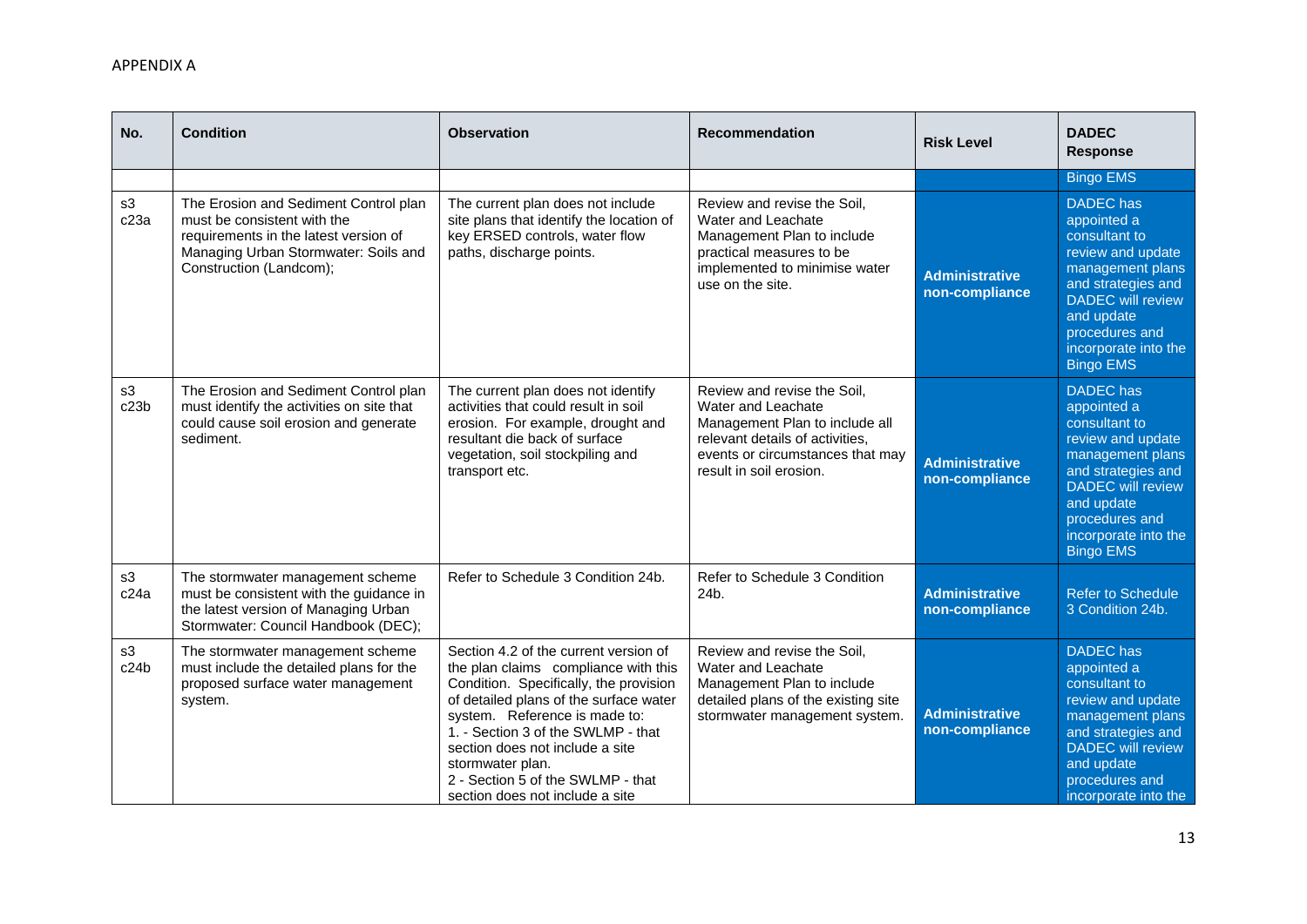| No.                     | <b>Condition</b>                                                                                                                                                                                                                                                                                                                              | <b>Observation</b>                                                                                                                                                                                                                                                                                                                                              | <b>Recommendation</b>                                                                                                                                                                                           | <b>Risk Level</b>                       | <b>DADEC</b><br><b>Response</b>                                                                                                                                                                                         |
|-------------------------|-----------------------------------------------------------------------------------------------------------------------------------------------------------------------------------------------------------------------------------------------------------------------------------------------------------------------------------------------|-----------------------------------------------------------------------------------------------------------------------------------------------------------------------------------------------------------------------------------------------------------------------------------------------------------------------------------------------------------------|-----------------------------------------------------------------------------------------------------------------------------------------------------------------------------------------------------------------|-----------------------------------------|-------------------------------------------------------------------------------------------------------------------------------------------------------------------------------------------------------------------------|
|                         |                                                                                                                                                                                                                                                                                                                                               | stormwater plan.<br>3 - Appendix A of the a document<br>referenced as "Storm" contained in<br>the appendix of the SWLMP. That<br>plan is not contained in the SWLMP.<br>It is noted that the Storm Consulting<br>Report was prepared in 2008 and<br>that the existing stormwater system<br>is likely to have developed since the<br>preparation of the report.  |                                                                                                                                                                                                                 |                                         | <b>Bingo EMS</b>                                                                                                                                                                                                        |
| s3<br>c25a              | The Proponent shall prepare an Interim<br>Stormwater Management Plan for the<br>pre-sort enclosure, to the satisfaction of<br>the Secretary. The plan must be<br>prepared in consultation with Council.                                                                                                                                       | No documentation was available at<br>the time of the audit to verify that a<br>plan had been prepared or that<br>calculation with Council had been<br>undertaken.<br>Assessment: Not Verified.                                                                                                                                                                  | Obtain a copy of the relevant<br>correspondence evidencing<br>consultation during the<br>preparation of the Interim<br>Stormwater Management Plan.                                                              | <b>Administrative</b><br>non-compliance | <b>DADEC</b> will<br>endeavour to<br>source relevant<br>documents /<br>correspondence<br>from the relevant<br>authority or<br>consultant                                                                                |
| s3<br>c27a              | The surface water, groundwater, and<br>leachate monitoring program must be<br>generally consistent with the guidance<br>in benchmark techniques 4, 5, 6, 7 and<br>8 of Appendix A of the EPA's<br><b>Environmental Guidelines for Solid</b><br>Waste Landfills (1996, or the relevant<br>sections of the latest version of the<br>guideline). | Section 5 of the SWLMP describes<br>the Surface water, Groundwater and<br>Leachate Monitoring Plan. Section<br>5.2 of the current version of the plan<br>claims compliance with this<br>Condition. Specifically, reference is<br>made to:<br>1. - Section7 of the SWLMP - that<br>section does not include a site<br>stormwater plan.<br>2-page 41 of the SWLMP | Review and revise the Soil,<br>Water and Leachate<br>Management Plan to ensure that<br>the plan addresses the<br>requirements of the Solid Waste<br>Landfills guidelines.                                       | <b>Administrative</b><br>non-compliance | <b>DADEC</b> has<br>appointed a<br>consultant to<br>review and update<br>management plans<br>and strategies and<br><b>DADEC</b> will review<br>and update<br>procedures and<br>incorporate into the<br><b>Bingo EMS</b> |
| s3<br>c <sub>27</sub> b | The surface water, groundwater, and<br>leachate monitoring program must<br>include:<br>- baseline data;<br>- details of the proposed monitoring<br>network; and<br>- the parameters for testing and<br>respective trigger levels for action under<br>the surface water, groundwater and                                                       | Section 5 of the SWLMP describes<br>the Surface water, Groundwater and<br>Leachate Monitoring Plan. Section<br>5.2 of the current version of the plan<br>claims compliance with this<br>Condition. Specifically, reference is<br>made to:<br>1. - Section 6 of the SWLMP - that<br>section does not provides and details                                        | Review and revise the Soil,<br>Water and Leachate<br>Management Plan to ensure that<br>the plan provides at least a<br>summary of the baseline data<br>and full details of the existing<br>groundwater network. | <b>Administrative</b><br>non-compliance | <b>DADEC</b> has<br>appointed a<br>consultant to<br>review and update<br>management plans<br>and strategies and<br><b>DADEC</b> will review<br>and update<br>procedures and                                             |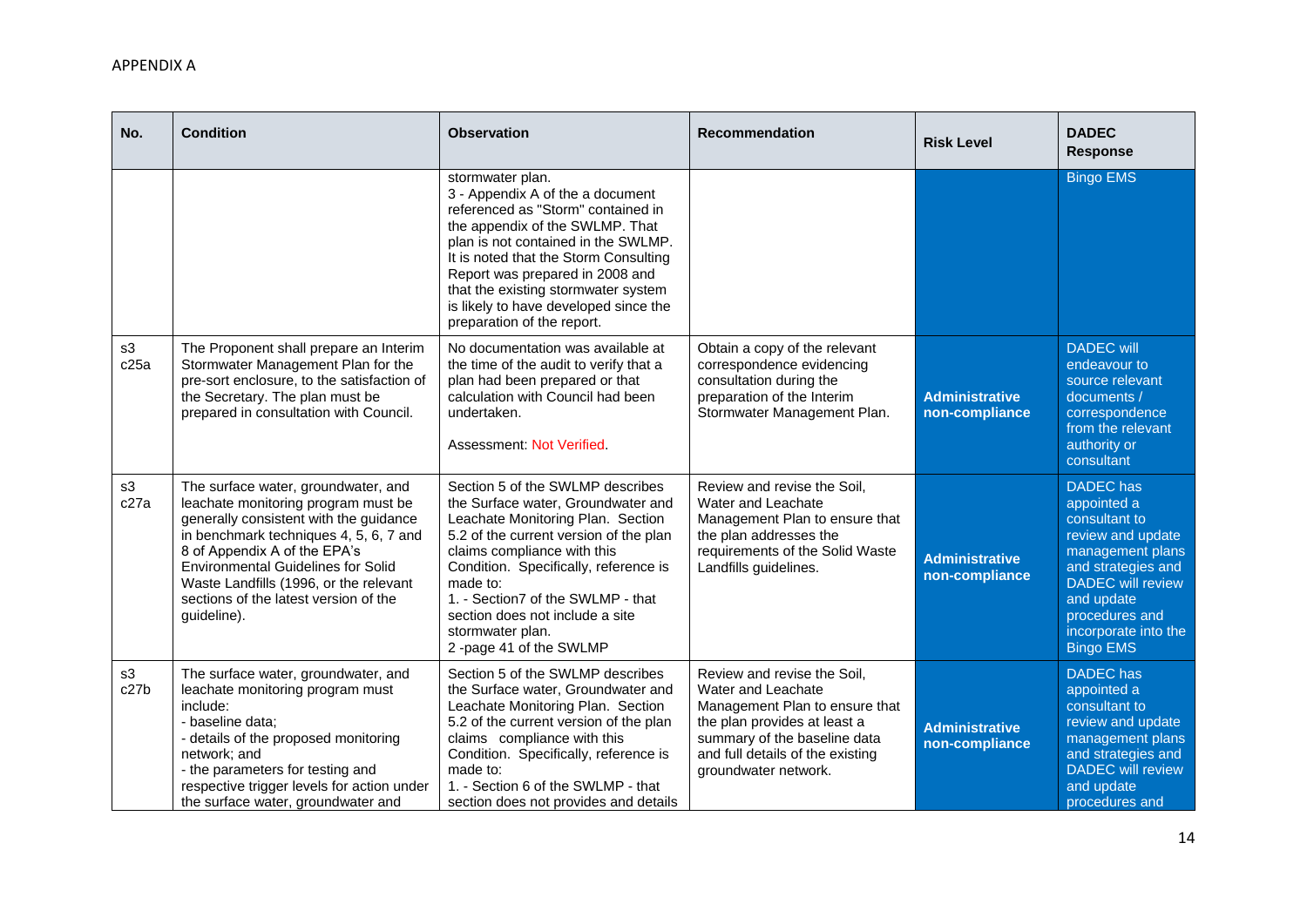| No.        | <b>Condition</b>                                                                                                                                                                                                                     | <b>Observation</b>                                                                                                                                                                                                                                                                                                                                                                                         | <b>Recommendation</b>                                                                                                                                                                                                                                                    | <b>Risk Level</b>                       | <b>DADEC</b><br><b>Response</b>                                                                                                                                                                                         |
|------------|--------------------------------------------------------------------------------------------------------------------------------------------------------------------------------------------------------------------------------------|------------------------------------------------------------------------------------------------------------------------------------------------------------------------------------------------------------------------------------------------------------------------------------------------------------------------------------------------------------------------------------------------------------|--------------------------------------------------------------------------------------------------------------------------------------------------------------------------------------------------------------------------------------------------------------------------|-----------------------------------------|-------------------------------------------------------------------------------------------------------------------------------------------------------------------------------------------------------------------------|
|            | leachate response plan (see below).                                                                                                                                                                                                  | relating to baseline monitoring or the<br>existing water monitoring network.<br>2-page 45 of the SWLMP - there is<br>no Page 45<br>3 - Section 7 (and pages 42, 44 and<br>47) - there are no details of baseline<br>monitoring or the existing<br>groundwater network.                                                                                                                                     |                                                                                                                                                                                                                                                                          |                                         | incorporate into the<br><b>Bingo EMS</b>                                                                                                                                                                                |
| s3<br>c28a | The surface water, groundwater and<br>leachate response plan must include a<br>protocol for the investigation, notification<br>and mitigation of any exceedances of<br>the respective trigger levels.                                | Section 6 of the SWLMP describes<br>the Surface water, Groundwater and<br>Leachate response plan. Specific<br>surface water, groundwater or<br>leachate trigger values are not<br>defined. While it is noted in the<br>report that the EPA will be advised of<br>exceedances, a suitable protocol for<br>the investigation and reporting and<br>mitigation of exceedances is not<br>presented in the plan. | Review and revise the Soil,<br>Water and Leachate<br>Management Plan to ensure that<br>the response plan defines trigger<br>values and provides a protocol<br>for investigation, notification, and<br>mitigation of any exceedances of<br>the respective trigger levels. | <b>Administrative</b><br>non-compliance | <b>DADEC</b> has<br>appointed a<br>consultant to<br>review and update<br>management plans<br>and strategies and<br><b>DADEC</b> will review<br>and update<br>procedures and<br>incorporate into the<br><b>Bingo EMS</b> |
| s3<br>c28b | The surface water, groundwater and<br>leachate response plan must describe<br>the array of measures that could be<br>implemented to respond to any surface<br>or groundwater contamination that may<br>be caused by the development. | No potential measures for the<br>remediation of groundwater<br>contamination have been presented<br>in the response plan.                                                                                                                                                                                                                                                                                  | Review and revise the Soil,<br>Water and Leachate<br>Management Plan to include<br>measures that could be<br>implemented to respond to any<br>surface or groundwater<br>contamination.                                                                                   | <b>Administrative</b><br>non-compliance | <b>DADEC</b> has<br>appointed a<br>consultant to<br>review and update<br>management plans<br>and strategies and<br><b>DADEC</b> will review<br>and update<br>procedures and<br>incorporate into the<br><b>Bingo EMS</b> |
| s3 c32     | The Proponent shall implement all<br>reasonable and feasible measures to<br>minimise the dust generated by the<br>project.                                                                                                           | Refer to Schedule 3 Condition 34.                                                                                                                                                                                                                                                                                                                                                                          | Refer to Schedule 3 Condition<br>34.                                                                                                                                                                                                                                     | <b>Medium</b>                           | <b>Refer to Schedule</b><br>3 Condition 34.                                                                                                                                                                             |
| s3 c33     | The Proponent shall seal all internal<br>haul roads within the operational area of<br>the project (see Operational Area at                                                                                                           | The Auditor inspected the landfill and<br>construction fill (concrete, rock and<br>soil stockpile area. All haul roads to                                                                                                                                                                                                                                                                                  | Ensure that all permanent<br>(operational) internal roads are<br>sealed. Note this                                                                                                                                                                                       | <b>Medium</b>                           | Internal haul roads<br>are subject to an<br>ongoing                                                                                                                                                                     |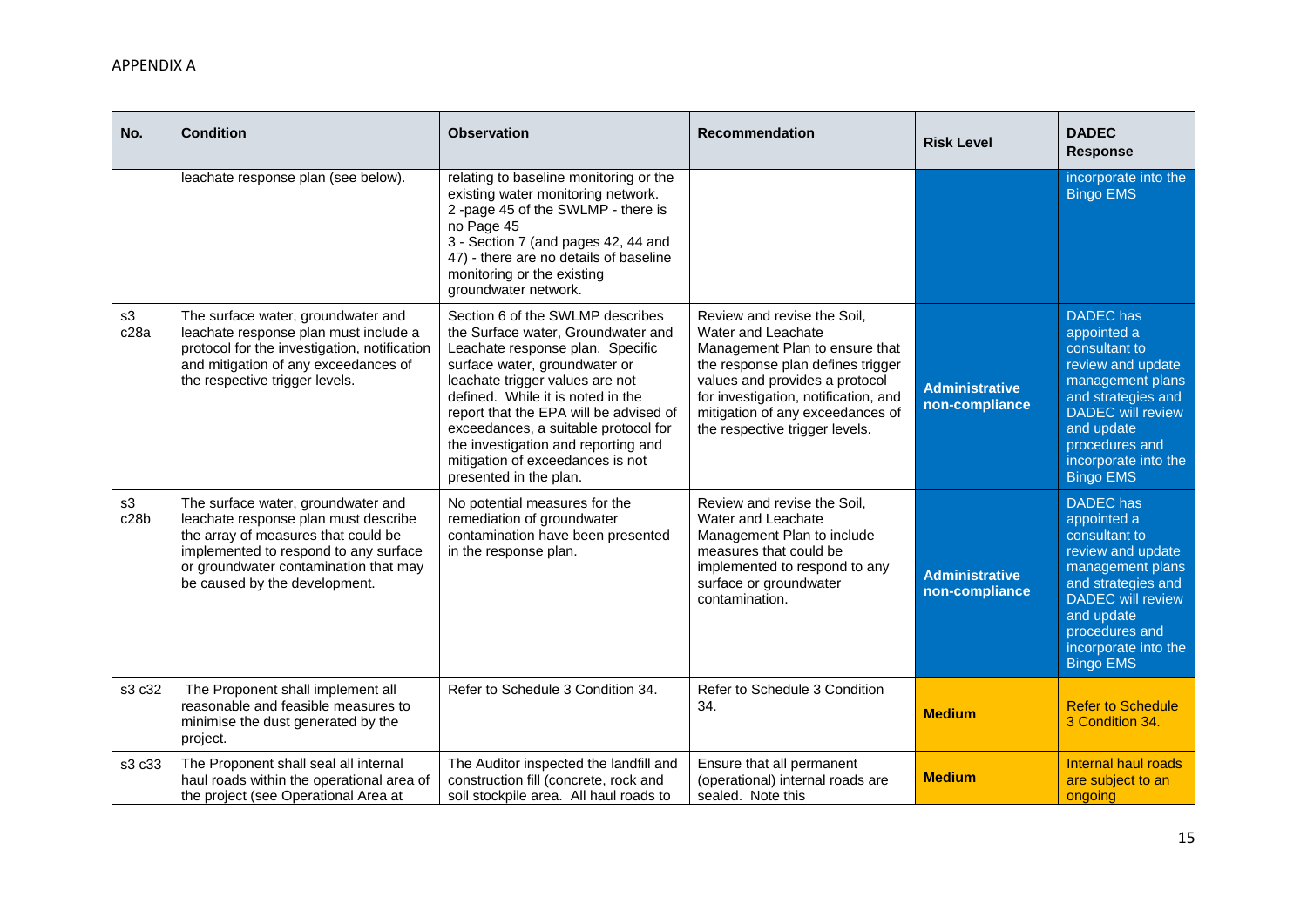| No.    | <b>Condition</b>                                                                                                                                                                                                                                                                                                                  | <b>Observation</b>                                                                                                                                                                                                                                                                                                                                                                                                                                                   | <b>Recommendation</b>                                                                                                                                                                                                          | <b>Risk Level</b>                              | <b>DADEC</b><br><b>Response</b>                                                                                                                                                                                                                                                         |
|--------|-----------------------------------------------------------------------------------------------------------------------------------------------------------------------------------------------------------------------------------------------------------------------------------------------------------------------------------|----------------------------------------------------------------------------------------------------------------------------------------------------------------------------------------------------------------------------------------------------------------------------------------------------------------------------------------------------------------------------------------------------------------------------------------------------------------------|--------------------------------------------------------------------------------------------------------------------------------------------------------------------------------------------------------------------------------|------------------------------------------------|-----------------------------------------------------------------------------------------------------------------------------------------------------------------------------------------------------------------------------------------------------------------------------------------|
|        | Appendix 3), with the exception of haul<br>roads within the quarry void itself.                                                                                                                                                                                                                                                   | the landfill and to the construction fill<br>storage area were sealed. Note that<br>within the fill storage / sorting area<br>the haul roads are not sealed.                                                                                                                                                                                                                                                                                                         | recommendation does not refer<br>to temporary access onto or<br>around fill stockpiles.                                                                                                                                        |                                                | maintenance<br>program and are<br>patched as<br>required pending<br>upgrade works.<br><b>Patching and</b><br>upgrade works will<br>continue                                                                                                                                             |
| s3 c34 | Prior to the commencement of<br>operations, the Proponent shall ensure<br>that water sprays or appropriate dust<br>suppression measures identified in the<br>EA are implemented within the site to<br>provide effective dust suppression to all<br>dust generating activities, including but<br>not limited to dust generated by: | A street sweeper is hired in on an as<br>needs basis. Based however on<br>observations made during the audit,<br>the current program for sweeping of<br>internal paved areas is not effective.<br>The AQGMP states that road<br>sweeping will occur daily. A street<br>sweeper was not observed on site<br>during the Audit.<br>No water sprays are provided on the<br>perimeter berms and the planting of<br>trees has not been undertaken on the<br>amenity berms. | 1. Implement a regular (daily)<br>sweeping / cleaning of paved<br>areas.<br>2. As part of the vegetation<br>planting on the amenity berms<br>include the planting of trees in<br>accordance with the objectives of<br>the EIA. | <b>Medium</b>                                  | Roads are swept<br>as required and at<br>a minimum of 3<br>times a week.<br>The site AQGMP is<br>to be updated<br>subsequent to<br>completion of an<br>AQ audit and will<br>include updates<br>and address the<br>requirements of<br>the MOD 5<br>commencement<br>and MOD 6<br>approval |
| s3 c37 | The Proponent shall prepare and<br>implement an Air Quality, Odour and<br>Green House Gas Management Plan<br>for the project to the satisfaction of the<br>Secretary.                                                                                                                                                             | An Air Quality Odour and<br>Greenhouse Gas Management Plan<br>has been prepared. All the<br>requirements have not been<br>implemented.<br>The plan specifies the requirement<br>for the installation of automated<br>water sprays linked to an<br>anemometer. This control measure<br>has not been implemented.<br>Also refer to dust emission<br>management in Schedule 3                                                                                           | Review the Air Quality Odour and<br>Greenhouse Gas Management<br>Plan and ensure that all<br>commitments made in the plan<br>are implemented or the plan<br>revised to reflect current site<br>practices                       | <b>Administrative</b><br><b>Non-Compliance</b> | <b>DADEC</b> has<br>appointed a<br>consultant to<br>review and update<br>management plans<br>and strategies and<br><b>DADEC</b> will review<br>and update<br>procedures and<br>incorporate into the<br><b>Bingo EMS</b>                                                                 |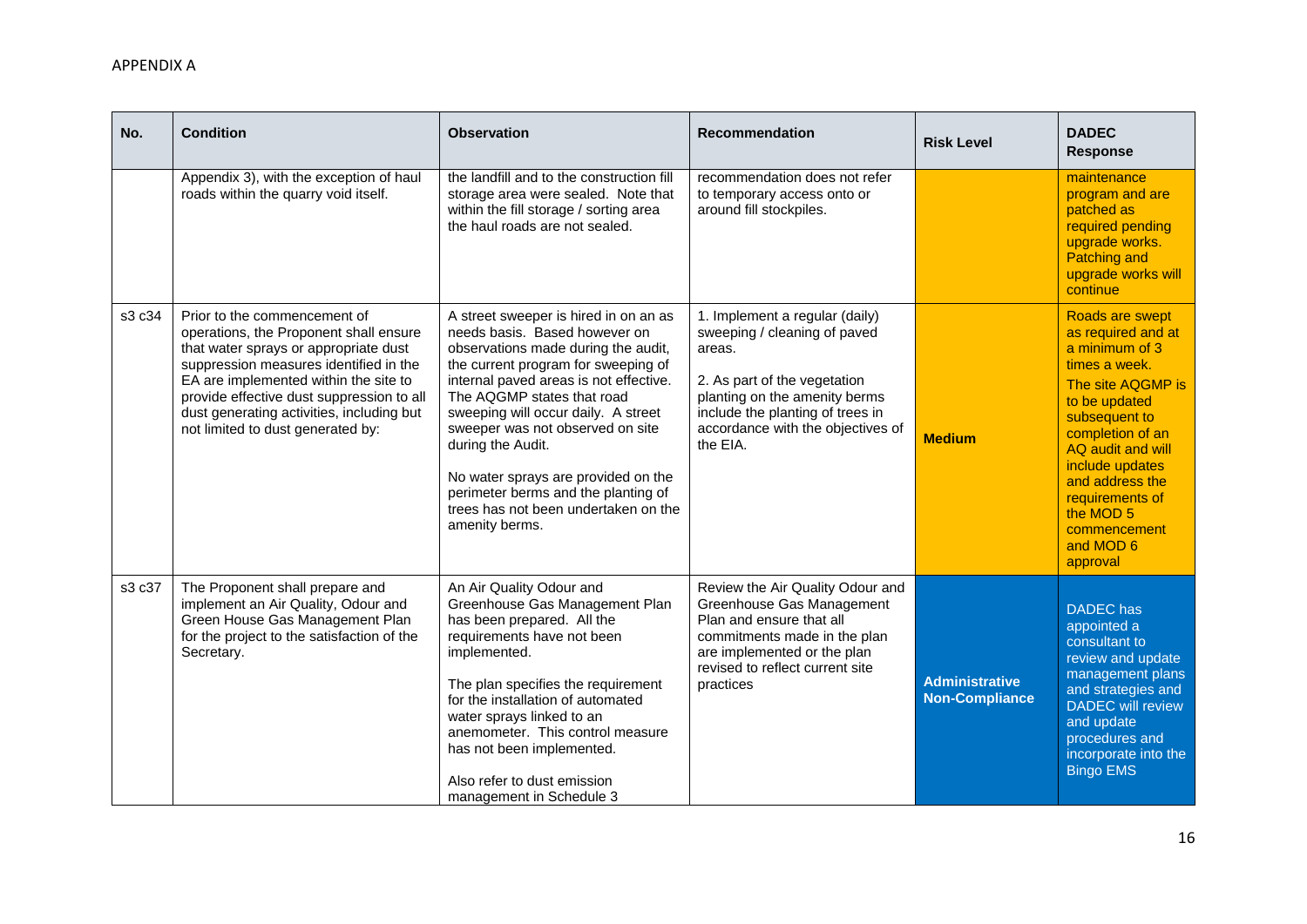| No.        | <b>Condition</b>                                                                                                                                                                                                                                                                                                             | <b>Observation</b>                                                                                                                                                                                                                                                                                         | <b>Recommendation</b>                                                     | <b>Risk Level</b>                              | <b>DADEC</b><br><b>Response</b>                                                                                                                                                                                         |
|------------|------------------------------------------------------------------------------------------------------------------------------------------------------------------------------------------------------------------------------------------------------------------------------------------------------------------------------|------------------------------------------------------------------------------------------------------------------------------------------------------------------------------------------------------------------------------------------------------------------------------------------------------------|---------------------------------------------------------------------------|------------------------------------------------|-------------------------------------------------------------------------------------------------------------------------------------------------------------------------------------------------------------------------|
|            |                                                                                                                                                                                                                                                                                                                              | Condition 35.                                                                                                                                                                                                                                                                                              |                                                                           |                                                |                                                                                                                                                                                                                         |
| s3<br>c37e | The Air Quality, Odour and Green<br>House Gas Management Plan must<br>Identify the number and location of<br>continuous monitoring points for fine<br>particulates (PM10) during each stage<br>of works, ensuring sufficient<br>representation of the relevant sensitive<br>receptors at each stage of the propose<br>works. | Section 2.4 of the AQOGMP includes<br>a plan showing the location of dust<br>deposition gauges, however no<br>information is provided regarding the<br>location of continuous PM10<br>monitoring stations.                                                                                                 | Revise the AQOGMP to include<br>the location of all monitoring<br>points. | <b>Administrative</b><br><b>Non-Compliance</b> | <b>DADEC</b> has<br>appointed a<br>consultant to<br>review and update<br>management plans<br>and strategies and<br><b>DADEC</b> will review<br>and update<br>procedures and<br>incorporate into the<br><b>Bingo EMS</b> |
| s3 c39     | Hours of Operation: The Proponent<br>shall comply with the restrictions in<br>Table 5.                                                                                                                                                                                                                                       | The EPA undertook a compliance<br>audit of the DADI operation at<br>Eastern Creek in December 2018. A<br>review of weighbridge records found<br>that wastes records indicated that<br>wastes had been received outside of<br>the approved hours on over 150<br>occasions during the first half of<br>2018. | Ensure that the facility only<br>operates within the approved<br>hours.   | Low                                            | <b>Compliant</b><br><b>NFA</b><br><b>Hours of operation</b><br>have been revised<br>subsequent to<br><b>MOD 6 approval</b><br>and relevant plans<br>and licences are<br>being amended to<br>reflect this<br>approval    |
| s3<br>c39b | Waste deliveries shall be restricted to<br>the facility's operational hours as<br>defined in condition 39 of Schedule 3.                                                                                                                                                                                                     | The EPA undertook a compliance<br>audit of the DADI operation at<br>Eastern Creek in December 2018. A<br>review of weighbridge records found<br>that wastes records indicated that<br>wastes had been received outside of<br>the approved hours on over 150<br>occasions during the first half of<br>2018. | Ensure that the facility only<br>operates within the approved<br>hours.   | Low                                            | Compliant<br><b>NFA</b><br><b>Hours of operation</b><br>have been revised<br>subsequent to<br><b>MOD 6 approval</b><br>and relevant plans<br>and licences are<br>being amended to<br>reflect this<br>approval           |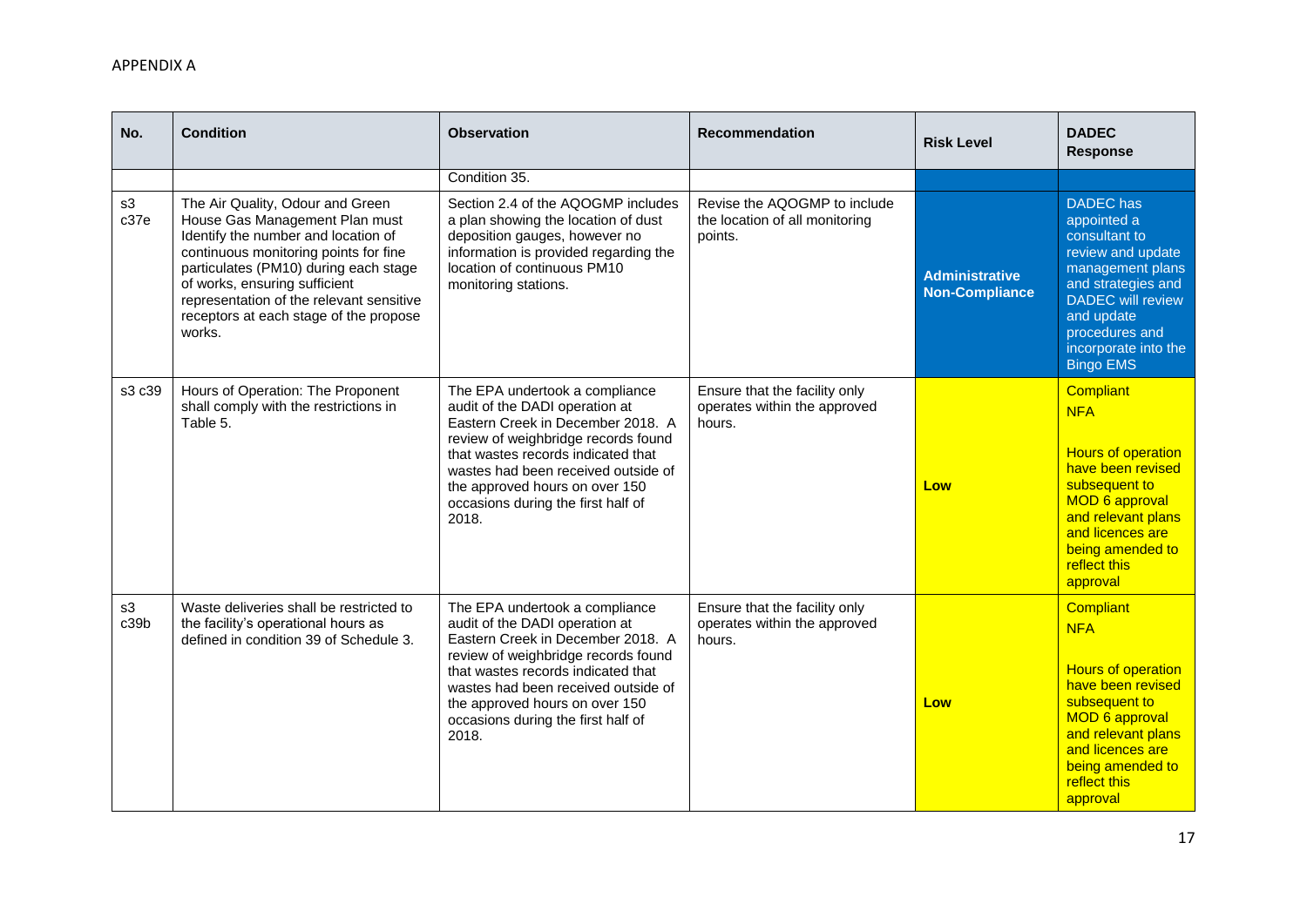| No.        | <b>Condition</b>                                                                                                                                                                                                                                                                                                                                                                                                                                                                                                                                                                                                                                                                                                                                                                 | <b>Observation</b>                                                                                                                                                                                                                                                                                  | <b>Recommendation</b>                                                                                                         | <b>Risk Level</b>                              | <b>DADEC</b><br><b>Response</b>                                                                                                          |
|------------|----------------------------------------------------------------------------------------------------------------------------------------------------------------------------------------------------------------------------------------------------------------------------------------------------------------------------------------------------------------------------------------------------------------------------------------------------------------------------------------------------------------------------------------------------------------------------------------------------------------------------------------------------------------------------------------------------------------------------------------------------------------------------------|-----------------------------------------------------------------------------------------------------------------------------------------------------------------------------------------------------------------------------------------------------------------------------------------------------|-------------------------------------------------------------------------------------------------------------------------------|------------------------------------------------|------------------------------------------------------------------------------------------------------------------------------------------|
| s3<br>c47b | The proponent shall construct at least<br>50 parking spaces for employees and<br>visitors with at least 2% of those spaces<br>provided for disabled drivers, clearly<br>marked and signposted.                                                                                                                                                                                                                                                                                                                                                                                                                                                                                                                                                                                   | Two disabled car space has been<br>reserved on-site.<br>During the EPA inspection of the<br>operations in December 2018, the<br>EPA observed that disabled parking<br>spaces were not clearly marked and<br>signposted.<br>The car spaces were appropriately<br>labelled at the time of this Audit. | No action required as the finding<br>by the EPA regarding the<br>disabled car space had been<br>rectified.                    | <b>Administrative</b><br><b>Non-compliance</b> | Compliant<br><b>NFA</b>                                                                                                                  |
| s3<br>c49a | By 22 November 2014, the Proponent<br>shall contribute toward the acquisition,<br>design and construction of the Precinct<br>Plan Road known as 'Quarry Link Road'<br>between Old Wallgrove Road and<br>Wonderland Drive and Bridge B1<br>forming part of the Quarry Link Road.                                                                                                                                                                                                                                                                                                                                                                                                                                                                                                  | The payment of the contribution was<br>made in 2017.                                                                                                                                                                                                                                                | No action required as the<br>payments required by this<br>condition have been made.                                           | <b>Administrative</b><br>Non-compliance        | Compliant<br><b>NFA</b>                                                                                                                  |
| s3<br>c49c | The final contribution payable by the<br>Proponent under this Condition 49 shall<br>be subject to approval of the Secretary.<br>The Secretary's consideration of an<br>appropriate level of contribution shall be<br>on the basis of a costs base date of<br>March 2010 and considers:<br>i) the level of contribution made by all<br>other landowners within the Eastern<br><b>Creek Precinct Plan:</b><br>ii) the level of contribution against the<br>Land Acquisition (Just Terms<br>Compensation) Act 1991:<br>iii) a independent verification from a<br>quantity surveyor on the cost of the<br>works, whose appointment has been<br>approved by the Secretary:<br>iv) the level of contribution against the<br>Total Operational Area of the project<br>(See Appendix 3): | No documentation confirming the<br>approval of the Secretary of the<br>contribution was available during the<br>audit.                                                                                                                                                                              | Obtain a copy of the<br>correspondence from DPE<br>approving the contribution and<br>retain as evidence for future<br>audits. | <b>Administrative</b><br><b>Non-compliance</b> | <b>DADEC</b> will<br>endeavour to<br>source relevant<br>documents /<br>correspondence<br>from the relevant<br>authority or<br>consultant |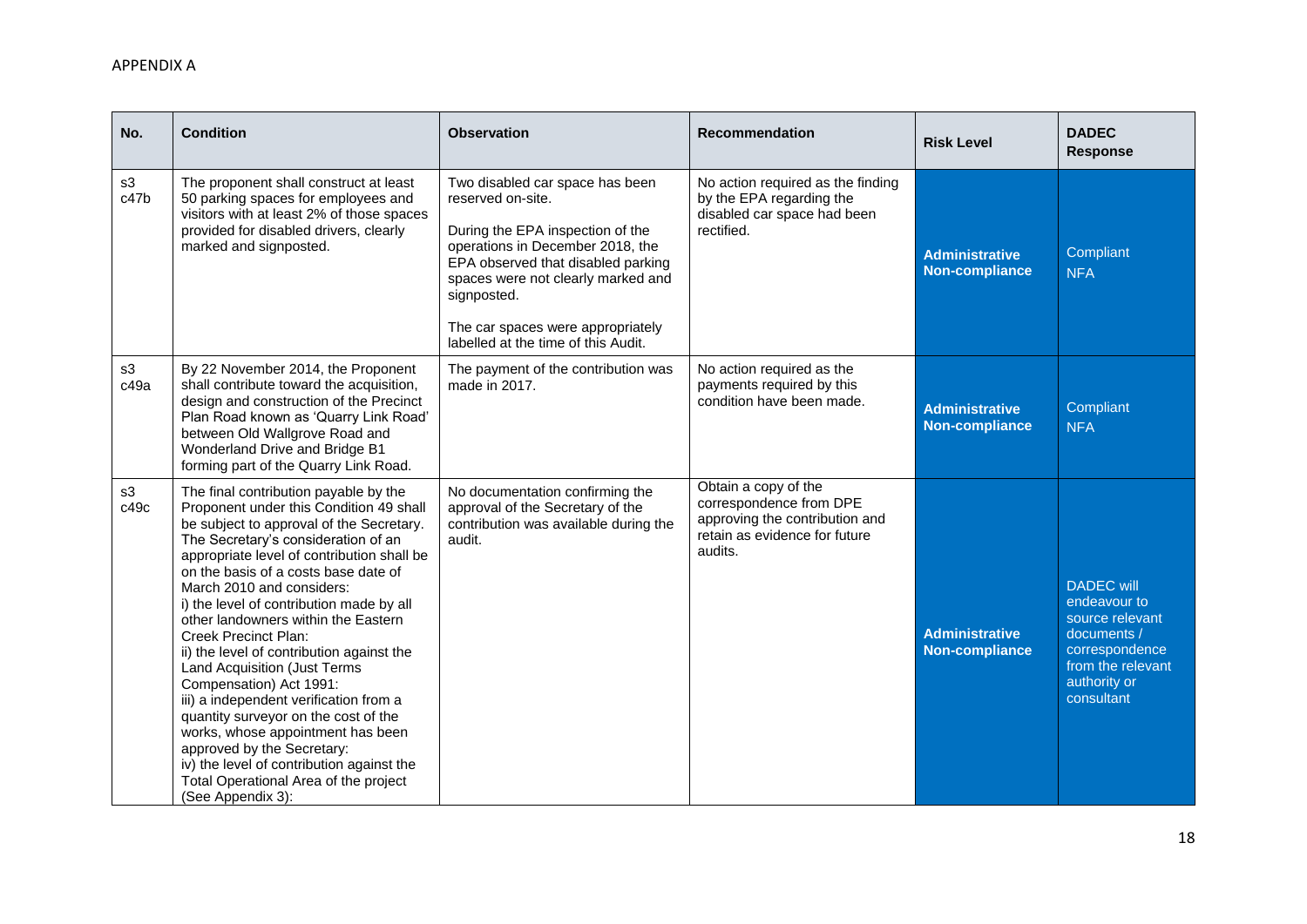| No.    | <b>Condition</b>                                                                                                                                                                                                                                                                                                                                                                                      | <b>Observation</b>                                                                                                                                                                                                                                                                                                                                                                                                                                                                                                                                              | <b>Recommendation</b>                                                                                                                                                                                                                                                   | <b>Risk Level</b>                              | <b>DADEC</b><br><b>Response</b>                                                                                                                                                                                                                                                                                                                                     |
|--------|-------------------------------------------------------------------------------------------------------------------------------------------------------------------------------------------------------------------------------------------------------------------------------------------------------------------------------------------------------------------------------------------------------|-----------------------------------------------------------------------------------------------------------------------------------------------------------------------------------------------------------------------------------------------------------------------------------------------------------------------------------------------------------------------------------------------------------------------------------------------------------------------------------------------------------------------------------------------------------------|-------------------------------------------------------------------------------------------------------------------------------------------------------------------------------------------------------------------------------------------------------------------------|------------------------------------------------|---------------------------------------------------------------------------------------------------------------------------------------------------------------------------------------------------------------------------------------------------------------------------------------------------------------------------------------------------------------------|
|        | v) any submissions made by the<br>Proponent or Council in relation to the<br>contribution.                                                                                                                                                                                                                                                                                                            |                                                                                                                                                                                                                                                                                                                                                                                                                                                                                                                                                                 |                                                                                                                                                                                                                                                                         |                                                |                                                                                                                                                                                                                                                                                                                                                                     |
| s3 c53 | The Proponent shall prepare design<br>details for the visual screens,<br>impervious barriers and amenity berms<br>being implemented for the facility,<br>having regard to adjoining landowners.<br>This design detail must be submitted to<br>the Secretary for approval prior to the<br>commencement of construction or<br>regrading of the amenity berms, visual<br>screens or impervious barriers. | A plan showing the site contours and<br>location of the conservation area is<br>provided in Appendix B of Appendix<br>H of the EMS. The location of the<br>amenity berms is not clear on the<br>provided plan.<br>No documentation (other than the<br>general approval of the EMS)<br>confirming that the plans were<br>submitted to and approved by DPE<br>were available during the audit.<br>Finding: NOT VERIFIED                                                                                                                                           | 1. Update the Appendix H of the<br>EMS with an up to date plan<br>showing the location of the<br>amenity berms and other relevant<br>visual screens.<br>2. Obtain a copy of DPE's<br>approval of the Visual Screening<br>design / plan and retain for future<br>audits. | <b>Administrative</b><br><b>Non-compliance</b> | <b>DADEC</b> has<br>appointed a<br>consultant to<br>review and update<br>management plans<br>and strategies and<br><b>DADEC</b> will review<br>and update<br>procedures and<br>incorporate into the<br><b>Bingo EMS</b><br><b>DADEC</b> will<br>endeavour to<br>source relevant<br>documents /<br>correspondence<br>from the relevant<br>authority or<br>consultant |
| s3 c56 | The Proponent shall not install any<br>signage or fencing on site without the<br>written approval of the Secretary.                                                                                                                                                                                                                                                                                   | <b>NOTE</b> that is the assessment of<br>compliance against this Condition,<br>the Auditor has assumed that<br>"signage" refers to advertising<br>signage, not safety or compliance<br>related signage that would be<br>required to ensure compliance<br>against other sections of the Project<br>Approval. Therefore, signage at<br>entrance gate, for example and<br>security signage on the perimeter<br>fences are not considered under this<br>Condition. Perimeter and other<br>fencing associated with the waste<br>facility is presented in the Fencing | Seek Approvals from DPE and<br>Council for all advertising signage<br>associated with the facility,<br>including signage placed on the<br>MPC building or other structures<br>visible from outside of the facility.                                                     | <b>Administrative</b><br><b>Non-compliance</b> | <b>DADEC</b> will<br>consult with the<br>relevant authorities<br>in relation to<br>signage approval<br>and content<br>requirements                                                                                                                                                                                                                                  |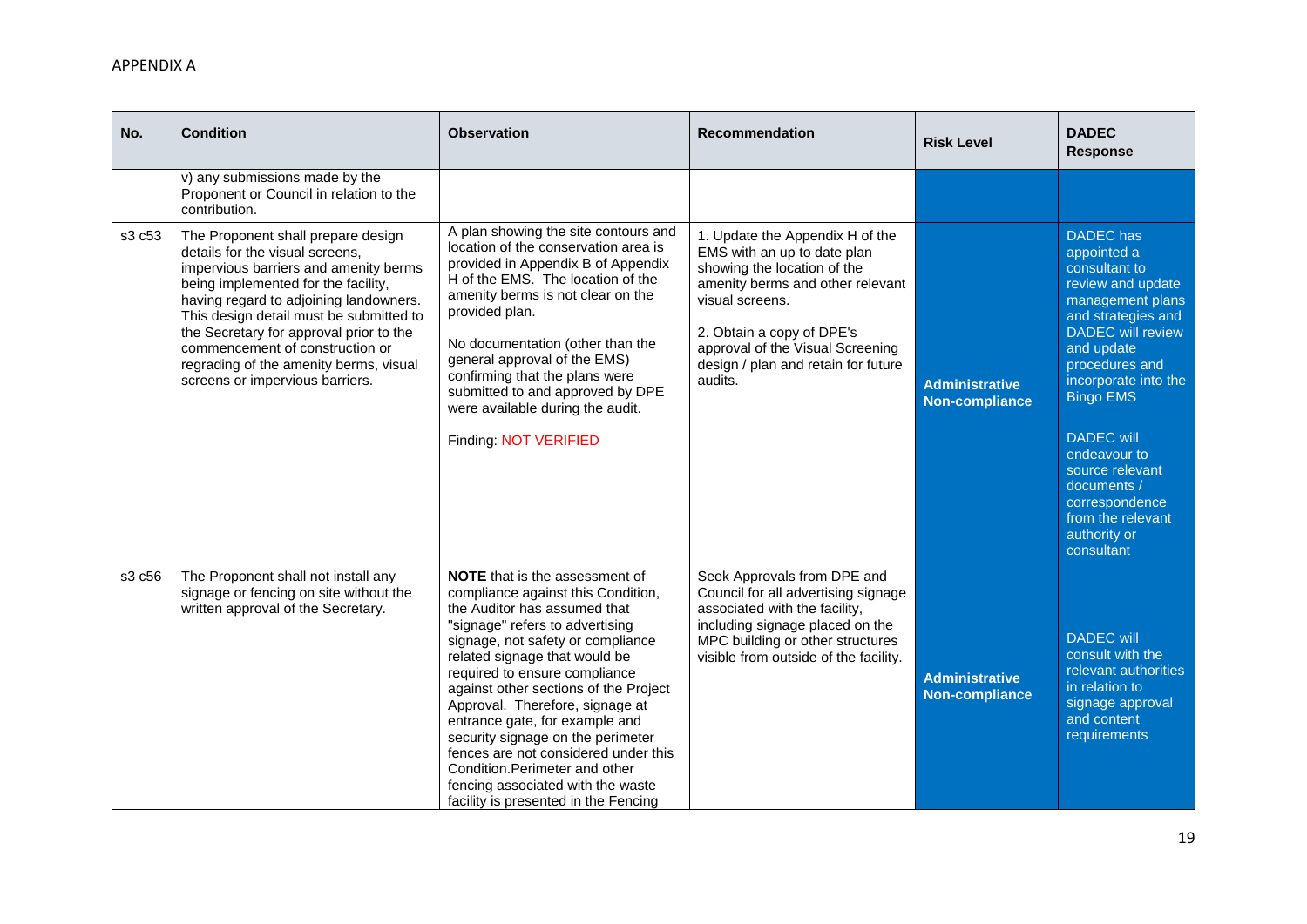| No.        | <b>Condition</b>                                                                                                                                                                                                                                                                                                                                                                                                                                                                                                                                                                                       | <b>Observation</b>                                                                                                                                                                                                                                                                                                                                                                                                                                                                                            | <b>Recommendation</b>                                                                                                                                                                                                          | <b>Risk Level</b>                              | <b>DADEC</b><br><b>Response</b>                                                                                                                                                                                         |
|------------|--------------------------------------------------------------------------------------------------------------------------------------------------------------------------------------------------------------------------------------------------------------------------------------------------------------------------------------------------------------------------------------------------------------------------------------------------------------------------------------------------------------------------------------------------------------------------------------------------------|---------------------------------------------------------------------------------------------------------------------------------------------------------------------------------------------------------------------------------------------------------------------------------------------------------------------------------------------------------------------------------------------------------------------------------------------------------------------------------------------------------------|--------------------------------------------------------------------------------------------------------------------------------------------------------------------------------------------------------------------------------|------------------------------------------------|-------------------------------------------------------------------------------------------------------------------------------------------------------------------------------------------------------------------------|
|            |                                                                                                                                                                                                                                                                                                                                                                                                                                                                                                                                                                                                        | and Security Plan. That plan was<br>approved by DPE as part of the EMS<br>approval.At the time of this audit,<br>advertising signage was observed by<br>the Auditor at the site entrance (refer<br>to Photograph #15).                                                                                                                                                                                                                                                                                        |                                                                                                                                                                                                                                |                                                |                                                                                                                                                                                                                         |
| s3<br>c56a | The proponent shall submit detailed<br>plans of the proposed signage or<br>fencing, which have been prepared in<br>consultation with Council                                                                                                                                                                                                                                                                                                                                                                                                                                                           | Council has not been consulted in<br>relation to the existing site signage.                                                                                                                                                                                                                                                                                                                                                                                                                                   | Seek Approvals from DPE and<br>Council for all advertising signage<br>associated with the facility,<br>including signage placed on the<br>MPC building or other structures<br>visible from outside of the facility.            | <b>Administrative</b><br><b>Non-compliance</b> | <b>DADEC</b> will<br>consult with the<br>relevant authorities<br>in relation to<br>signage approval<br>and content<br>requirements                                                                                      |
| s3<br>c56b | The proponent shall demonstrate that<br>the proposed signage or fencing is<br>consistent with the relevant<br>requirements from Council.                                                                                                                                                                                                                                                                                                                                                                                                                                                               | Council has not been consulted in<br>relation to the existing site signage.                                                                                                                                                                                                                                                                                                                                                                                                                                   | Seek Approvals from DPE and<br>Council for all advertising signage<br>associated with the facility,<br>including signage placed on the<br>MPC building or other structures<br>visible from outside of the facility.            | <b>Administrative</b><br>Non-compliance        | <b>DADEC</b> will<br>consult with the<br>relevant authorities<br>in relation to<br>signage approval<br>and content<br>requirements                                                                                      |
| s3<br>c59c | The Landscape and Vegetation<br>Management Plan must include a<br>Landscape Plan for the project, which<br>identifies screen plantings to minimise<br>visual impacts, particularly on the<br>amenity berms;- detailed plans and<br>procedures to:- restore and maintain the<br>waterways and riparian zones of the<br>Ropes Creek Tributary on the site; -<br>manage weeds in the vicinity of the<br>riparian zones; - integrate works into<br>the proposed landscaping for the rest of<br>the site; - manage impacts on fauna;<br>and - monitor the performance of the<br>proposed restoration works. | Section 1.3 of the Landscape and<br>Vegetation Management Plan details<br>the screen plantings to be<br>undertaken.Section 1.4 discusses the<br>proposed riparian zone rehabilitation<br>works. Section 1.6 states that the<br>"Site Project Manager" will inspect<br>site daily. It is the Auditor's opinion<br>that this action does not constitute<br>"monitoring the performance of the<br>rehabilitation works". That<br>monitoring should be undertaken by<br>a qualified and experienced<br>ecologist. | Commission a qualified and<br>experienced ecologist to inspect<br>the rehabilitation works annually<br>to assess the performance of the<br>rehabilitation works and make<br>recommendations for remedial<br>works as required. | <b>Administrative</b><br>Non-compliance        | <b>DADEC</b> has<br>appointed a<br>consultant to<br>review and update<br>management plans<br>and strategies and<br><b>DADEC</b> will review<br>and update<br>procedures and<br>incorporate into the<br><b>Bingo EMS</b> |
| s3         | The Landscape and Vegetation<br>Management Plan must provide details                                                                                                                                                                                                                                                                                                                                                                                                                                                                                                                                   | Section 1.5 of the Landscape and<br>Vegetation Management Plan                                                                                                                                                                                                                                                                                                                                                                                                                                                | Commission a qualified and<br>experienced ecologist to review                                                                                                                                                                  | <b>Administrative</b>                          | <b>DADEC</b> has<br>appointed a                                                                                                                                                                                         |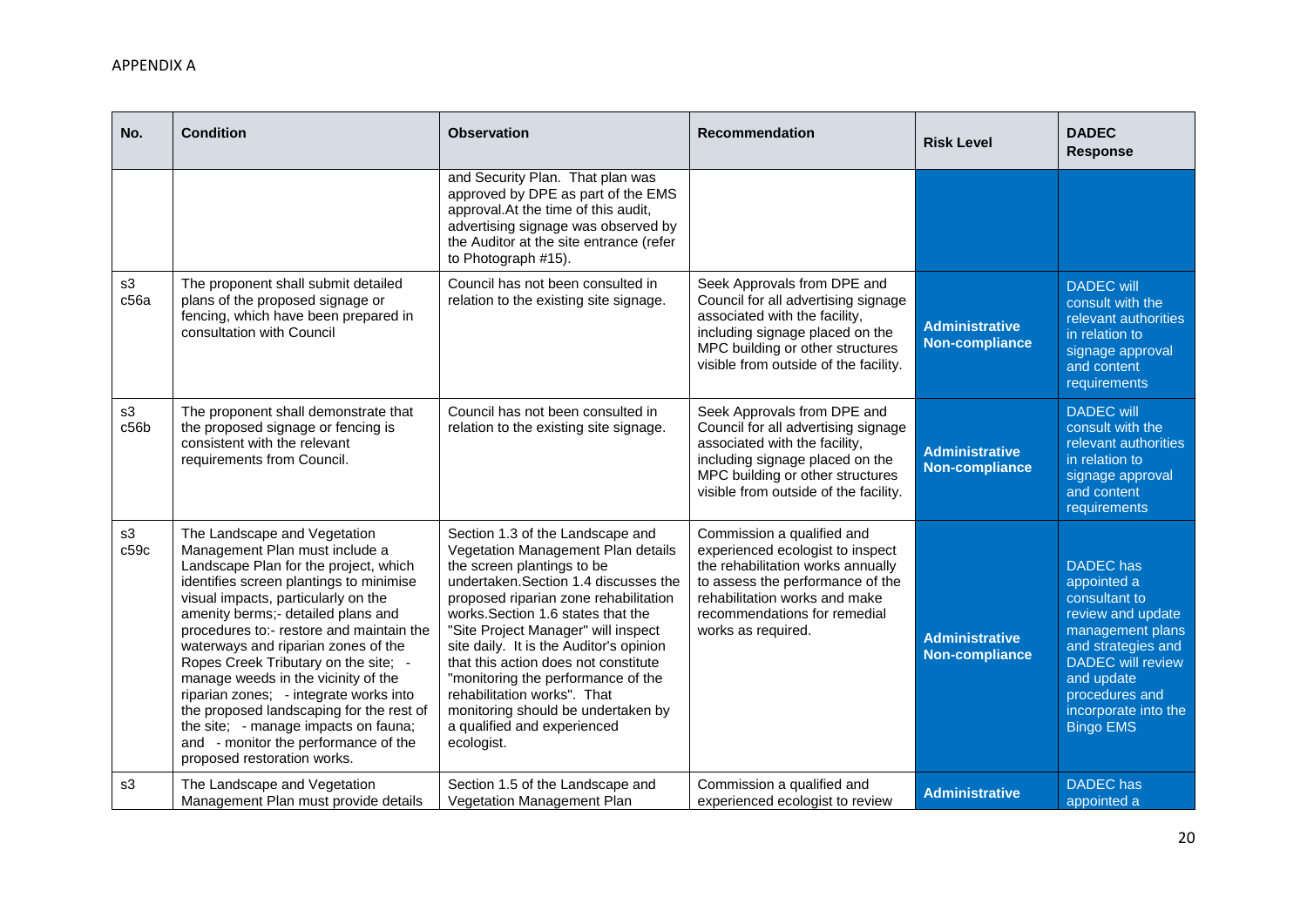| No.              | <b>Condition</b>                                                                                                                                                                                                                                                                                                 | <b>Observation</b>                                                                                                                                                                                                                                           | <b>Recommendation</b>                                                                                                                                                                                                       | <b>Risk Level</b>                              | <b>DADEC</b><br><b>Response</b>                                                                                                                                                                                         |
|------------------|------------------------------------------------------------------------------------------------------------------------------------------------------------------------------------------------------------------------------------------------------------------------------------------------------------------|--------------------------------------------------------------------------------------------------------------------------------------------------------------------------------------------------------------------------------------------------------------|-----------------------------------------------------------------------------------------------------------------------------------------------------------------------------------------------------------------------------|------------------------------------------------|-------------------------------------------------------------------------------------------------------------------------------------------------------------------------------------------------------------------------|
| c <sub>59d</sub> | on how those areas identified as<br>Conservation Areas in the Precinct Plan<br>shall be actively managed for<br>conservation purposes including;<br>- improving the quality of the vegetation<br>in these areas<br>- measure to control pests vermin, and<br>noxious weeds; and<br>- measures to control access. | describes the actions to be taken in<br>relation to managing the<br>Conservation Area. No details are<br>provided in relation to:<br>- improving the quality of the<br>vegetation in these areas<br>- measure to control pests vermin,<br>and noxious weeds; | and revise the Landscape and<br>Vegetation Management Plan to<br>ensure that is satisfies the<br>requirements of the Planning<br>Approval and that the works<br>undertaken meet the objectives<br>of the Planning Approval. | <b>Non-compliance</b>                          | consultant to<br>review and update<br>management plans<br>and strategies and<br><b>DADEC</b> will review<br>and update<br>procedures and<br>incorporate into the<br><b>Bingo EMS</b>                                    |
| s4 c2a           | Landfill Rehabilitation and Closure Plan<br>must be in consultation with EPA, and<br>Council                                                                                                                                                                                                                     | A Landfill Rehabilitation and Closure<br>Plan has been prepared.<br>No documentation was available<br>during the audit to verify that EPA or<br>Council had been consulted during<br>the preparation of the plan.<br>Audit Finding: NOT VERIFIED             | Obtain a copy of the<br>correspondence with EPA and<br>Council relating to the<br>preparation of the Landfill<br><b>Rehabilitation and Closure Plan</b><br>and retain that documentation for<br>future audits.              | <b>Administrative</b><br><b>Non-compliance</b> | <b>DADEC</b> will<br>endeavour to<br>source relevant<br>documents /<br>correspondence<br>from the relevant<br>authority or<br>consultant                                                                                |
| s4 c2c           | Be submitted to the Secretary for<br>approval within 3 years of<br>commencement of operations;                                                                                                                                                                                                                   | A Landfill Rehabilitation and Closure<br>Plan has been prepared.<br>No documentation was available<br>during the audit to verify the Plan has<br>been approved by DPE.<br>Audit Finding: NOT VERIFIED                                                        | Obtain a copy of the<br>correspondence with DPE<br>relating to the approval of the<br>Landfill Rehabilitation and<br>Closure Plan and retain that<br>documentation for future audits.                                       | <b>Administrative</b><br><b>Non-compliance</b> | <b>DADEC</b> will<br>endeavour to<br>source relevant<br>documents /<br>correspondence<br>from the relevant<br>authority or<br>consultant                                                                                |
| s4 c2d           | Define the objectives and criteria for<br>rehabilitation and closure;                                                                                                                                                                                                                                            | The Landfill Rehabilitation and<br>Closure Plan does not contain the<br>information required by this<br>Condition.                                                                                                                                           | Review and revise the Landfill<br>Rehabilitation and Closure Plan<br>to include all of the information<br>required by Schedule 4 Clause 2<br>of the Project Approval.                                                       | <b>Administrative</b><br>Non-compliance        | <b>DADEC</b> has<br>appointed a<br>consultant to<br>review and update<br>management plans<br>and strategies and<br><b>DADEC</b> will review<br>and update<br>procedures and<br>incorporate into the<br><b>Bingo EMS</b> |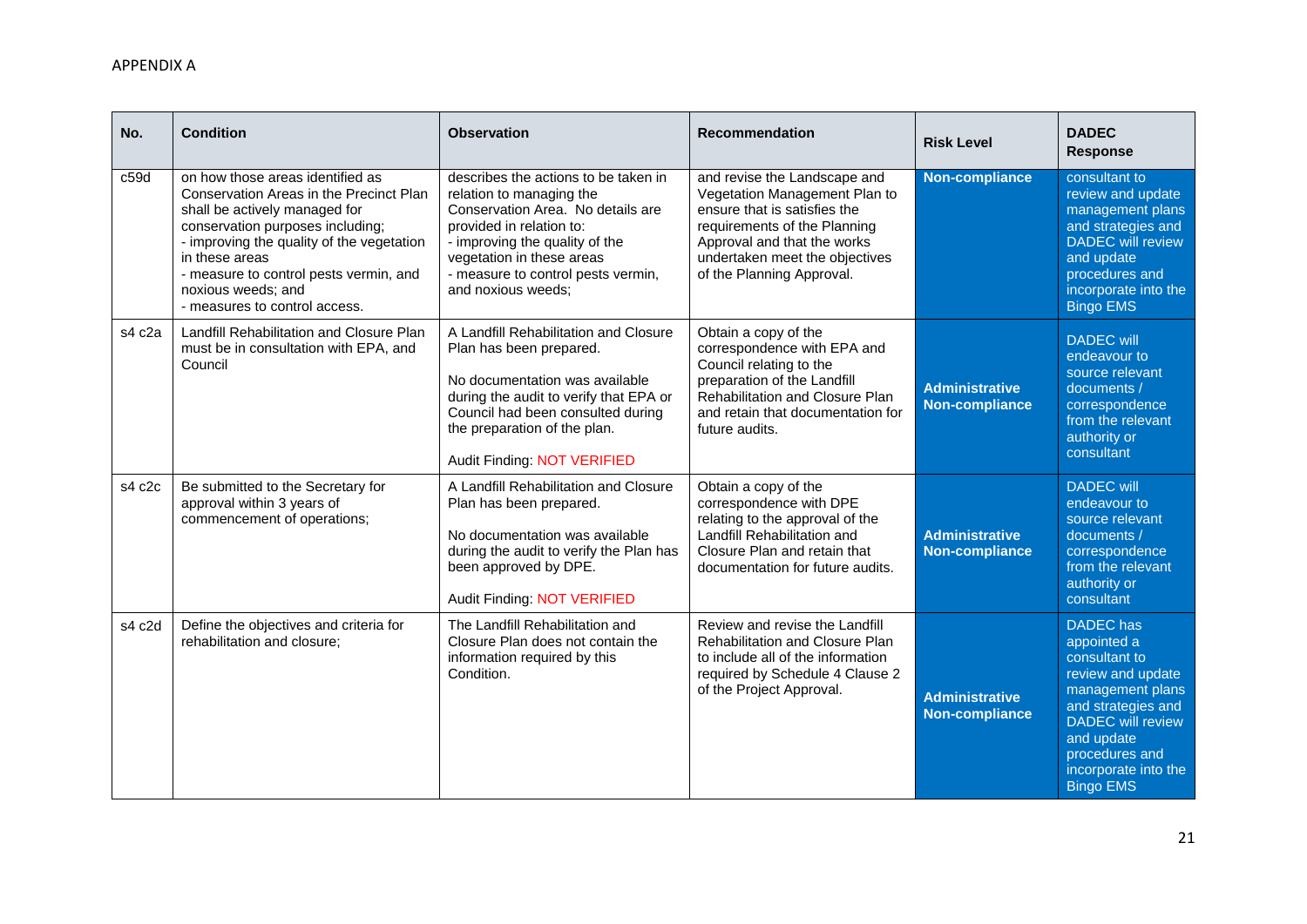| No.        | <b>Condition</b>                                                                                                                              | <b>Observation</b>                                                                                                 | <b>Recommendation</b>                                                                                                                                                        | <b>Risk Level</b>                              | <b>DADEC</b><br><b>Response</b>                                                                                                                                                                                         |
|------------|-----------------------------------------------------------------------------------------------------------------------------------------------|--------------------------------------------------------------------------------------------------------------------|------------------------------------------------------------------------------------------------------------------------------------------------------------------------------|------------------------------------------------|-------------------------------------------------------------------------------------------------------------------------------------------------------------------------------------------------------------------------|
| s4 c2e     | Investigate options for the future use of<br>the site;                                                                                        | The Landfill Rehabilitation and<br>Closure Plan does not contain the<br>information required by this<br>Condition. | Review and revise the Landfill<br><b>Rehabilitation and Closure Plan</b><br>to include all of the information<br>required by Schedule 4 Clause 2<br>of the Project Approval. | <b>Administrative</b><br><b>Non-compliance</b> | <b>DADEC</b> has<br>appointed a<br>consultant to<br>review and update<br>management plans<br>and strategies and<br><b>DADEC</b> will review<br>and update<br>procedures and<br>incorporate into the<br><b>Bingo EMS</b> |
| $s4$ $c2f$ | Describe the measures that would be<br>implemented to achieve the specified<br>objectives and criteria for the<br>rehabilitation and closure; | The Landfill Rehabilitation and<br>Closure Plan does not contain the<br>information required by this<br>Condition. | Review and revise the Landfill<br>Rehabilitation and Closure Plan<br>to include all of the information<br>required by Schedule 4 Clause 2<br>of the Project Approval.        | <b>Administrative</b><br><b>Non-compliance</b> | <b>DADEC</b> has<br>appointed a<br>consultant to<br>review and update<br>management plans<br>and strategies and<br><b>DADEC</b> will review<br>and update<br>procedures and<br>incorporate into the<br><b>Bingo EMS</b> |
| s4 c2g     | Calculate the cost of implementing<br>these measures; and                                                                                     | The Landfill Rehabilitation and<br>Closure Plan does not contain the<br>information required by this<br>Condition. | Review and revise the Landfill<br>Rehabilitation and Closure Plan<br>to include all of the information<br>required by Schedule 4 Clause 2<br>of the Project Approval.        | <b>Administrative</b><br><b>Non-compliance</b> | <b>DADEC</b> has<br>appointed a<br>consultant to<br>review and update<br>management plans<br>and strategies and<br><b>DADEC</b> will review<br>and update<br>procedures and<br>incorporate into the<br><b>Bingo EMS</b> |
| s4 c2h     | Describe how the performance of these<br>measures would be monitored over<br>time.                                                            | The Landfill Rehabilitation and<br>Closure Plan does not contain the<br>information required by this<br>Condition. | Review and revise the Landfill<br><b>Rehabilitation and Closure Plan</b><br>to include all of the information<br>required by Schedule 4 Clause 2                             | <b>Administrative</b><br><b>Non-compliance</b> | <b>DADEC</b> has<br>appointed a<br>consultant to<br>review and update                                                                                                                                                   |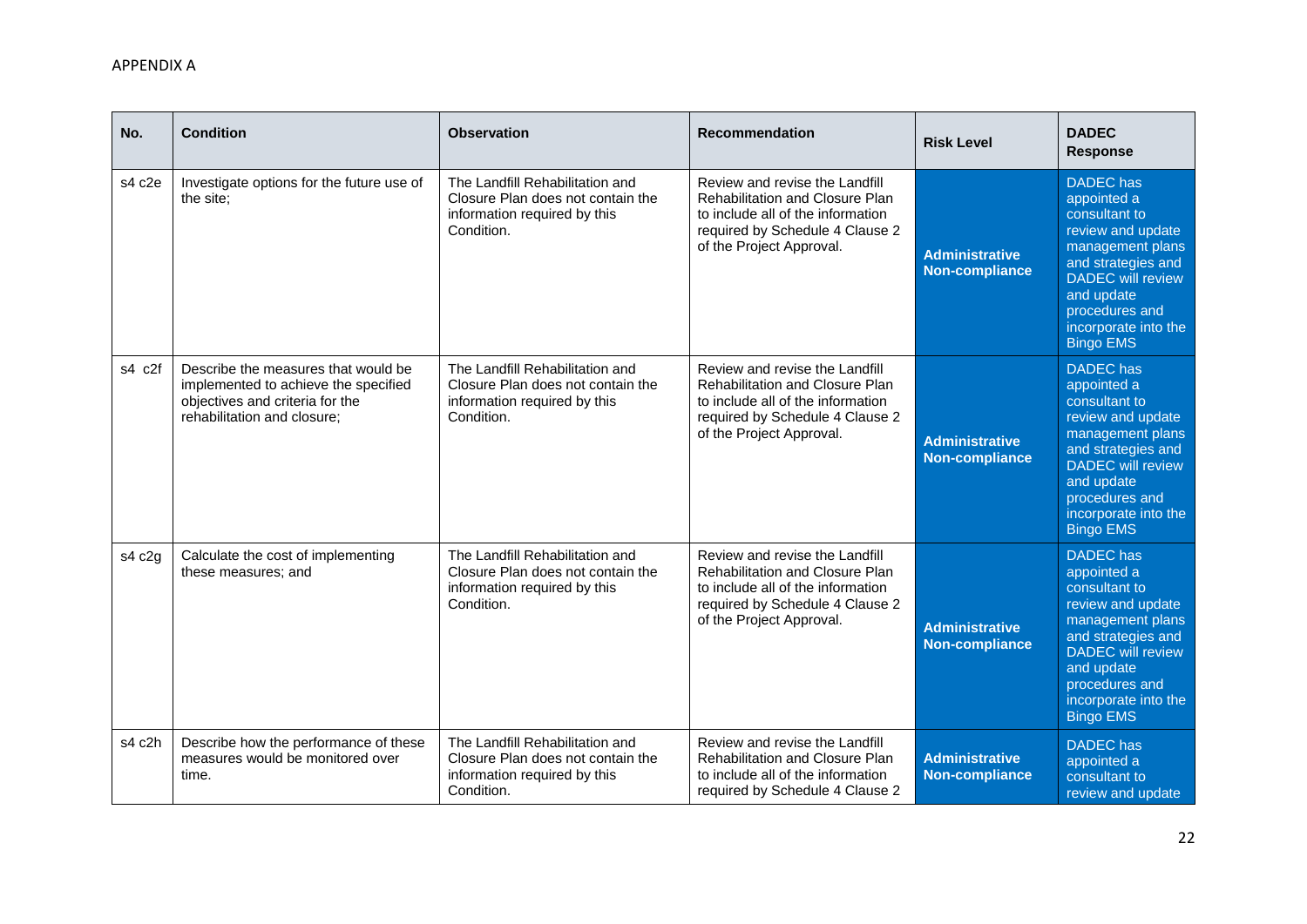| No.    | <b>Condition</b>                                                                                                                              | <b>Observation</b>                                                                                                                                                                                                                                                                                                                                                                                                                                                                                                                                                                                                                  | <b>Recommendation</b>                                                                                                                                                                                                                    | <b>Risk Level</b>                              | <b>DADEC</b><br><b>Response</b>                                                                                                                                                                                         |
|--------|-----------------------------------------------------------------------------------------------------------------------------------------------|-------------------------------------------------------------------------------------------------------------------------------------------------------------------------------------------------------------------------------------------------------------------------------------------------------------------------------------------------------------------------------------------------------------------------------------------------------------------------------------------------------------------------------------------------------------------------------------------------------------------------------------|------------------------------------------------------------------------------------------------------------------------------------------------------------------------------------------------------------------------------------------|------------------------------------------------|-------------------------------------------------------------------------------------------------------------------------------------------------------------------------------------------------------------------------|
|        |                                                                                                                                               |                                                                                                                                                                                                                                                                                                                                                                                                                                                                                                                                                                                                                                     | of the Project Approval.                                                                                                                                                                                                                 |                                                | management plans<br>and strategies and<br><b>DADEC</b> will review<br>and update<br>procedures and<br>incorporate into the<br><b>Bingo EMS</b>                                                                          |
| s5 c1  | The Proponent shall prepare and<br>implement an Environmental<br>Management Strategy for the project<br>to the satisfaction of the Secretary. | While an Environmental<br>Management strategy has been<br>prepared, all elements of the plan<br>have not been implemented. For<br>example, the section 28 of the plan<br>calls for two yearly reviews of the<br>plan by senior management and<br>updating of the plan. This has not<br>occurred.                                                                                                                                                                                                                                                                                                                                    | Ensure that all elements of the<br>plan are implemented.                                                                                                                                                                                 | <b>Administrative</b><br><b>Non-compliance</b> | <b>DADEC</b> has<br>appointed a<br>consultant to<br>review and update<br>management plans<br>and strategies and<br><b>DADEC</b> will review<br>and update<br>procedures and<br>incorporate into the<br><b>Bingo EMS</b> |
| s5 c1c | The Environmental Management<br>Strategy must identify the statutory<br>approvals that apply to the project;                                  | Section 5 (Legal and Other<br>Requirements) presents an overview<br>of the statutory approvals relating to<br>the project. While the approvals<br>framework presented was applicable<br>(e.g. Part 3A) when the EMS was<br>prepared in 2011, those provisions of<br>the EP&A have been superseded.<br>This section of the EMS is therefore<br>out of date.<br>Section 5 also refers to the<br>requirements of the POEO Act and<br>states that an EPL will be applied for.<br>Two EPLs are in place for the facility<br>and should be detailed in this section<br>and referenced appropriately<br>throughout the Plan and Sub-Plans. | The EMS was prepared in 2011<br>and needs to be reviewed and<br>revised to reflect the current<br><b>Statutory Approvals framework</b><br>and should include description of<br>all licences and approvals held<br>under NSW legislation. | <b>Administrative</b><br><b>Non-compliance</b> | <b>DADEC</b> has<br>appointed a<br>consultant to<br>review and update<br>management plans<br>and strategies and<br><b>DADEC</b> will review<br>and update<br>procedures and<br>incorporate into the<br><b>Bingo EMS</b> |
| s5 c1d | The Environmental Management<br>Strategy must describe the role,                                                                              | Section 9 of the EMS lists a range of<br>"Site Personnel". The list does not                                                                                                                                                                                                                                                                                                                                                                                                                                                                                                                                                        | Review the EMS and update,<br>both Section 9 (Site                                                                                                                                                                                       | <b>Administrative</b>                          | <b>DADEC</b> has<br>appointed a                                                                                                                                                                                         |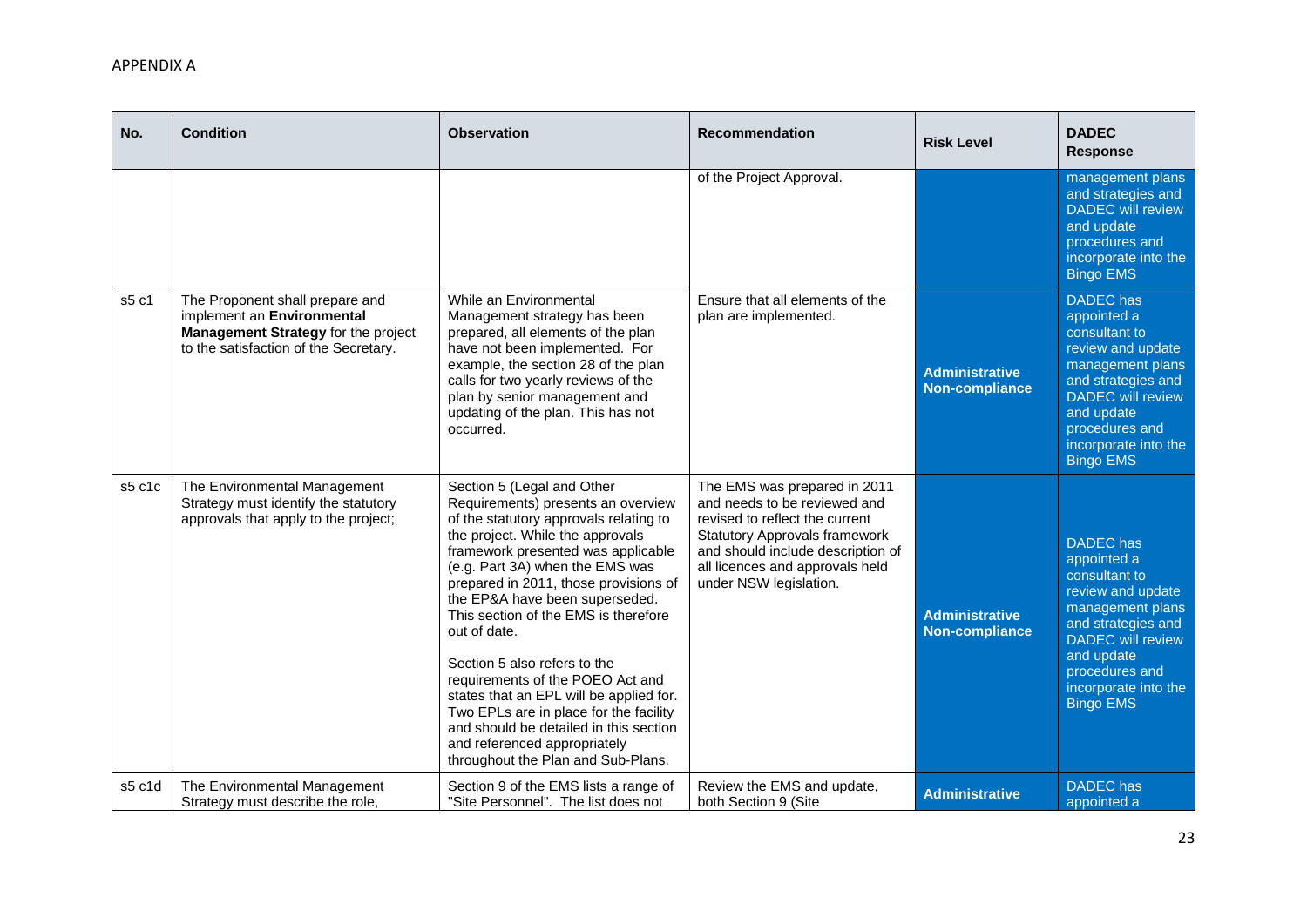| No.    | <b>Condition</b>                                                                                                                                                                                                                                                                                                                                                                                                                                              | <b>Observation</b>                                                                                                                                                                                                                                                                                                                                                                                                                                                                                                                                | <b>Recommendation</b>                                                                                                                                                                                                                                                                                                                                                                                                                                              | <b>Risk Level</b>                              | <b>DADEC</b><br><b>Response</b>                                                                                                                                                                                         |
|--------|---------------------------------------------------------------------------------------------------------------------------------------------------------------------------------------------------------------------------------------------------------------------------------------------------------------------------------------------------------------------------------------------------------------------------------------------------------------|---------------------------------------------------------------------------------------------------------------------------------------------------------------------------------------------------------------------------------------------------------------------------------------------------------------------------------------------------------------------------------------------------------------------------------------------------------------------------------------------------------------------------------------------------|--------------------------------------------------------------------------------------------------------------------------------------------------------------------------------------------------------------------------------------------------------------------------------------------------------------------------------------------------------------------------------------------------------------------------------------------------------------------|------------------------------------------------|-------------------------------------------------------------------------------------------------------------------------------------------------------------------------------------------------------------------------|
|        | responsibility, authority and<br>accountability of all key personnel<br>involved in the environmental<br>management of the project;                                                                                                                                                                                                                                                                                                                           | reflect the current site (and broader<br>organisational, including DADI or<br>Bingo Industries) structure, position<br>titles or roles and responsibilities.<br>References to roles and<br>responsibilities throughout the<br>document need to be reviewed and<br>updated.                                                                                                                                                                                                                                                                        | Management), Section 10 (Roles<br>and Responsibilities) and all<br>other references to roles and<br>responsibilities throughout the<br>document. Note that the EMS<br>should include references to the<br>roles and responsibilities of,<br>where relevant Bingo Industries<br>personnel, in particular the Bingo<br><b>Industries Environment Manager</b><br>who has a significant oversight<br>role in relation to environmental<br>management at this facility. | <b>Non-compliance</b>                          | consultant to<br>review and update<br>management plans<br>and strategies and<br><b>DADEC</b> will review<br>and update<br>procedures and<br>incorporate into the<br><b>Bingo EMS</b>                                    |
| s5 c1e | The Environmental Management<br>Strategy must describe the procedures<br>that would be implemented to:<br>- keep the local community and relevant<br>agencies informed about the operation<br>and environmental performance of the<br>project;<br>- receive, handle, respond to, and<br>record complaints;<br>- resolve any disputes that may arise<br>during the course of the project;<br>- respond to any non-compliance; and<br>- respond to emergencies; | While each of the items required by<br>this Condition are covered in the<br>EMS, the information provided is<br>incorrect or the commitments made<br>have not been implemented. For<br>example,<br>a. The complaints line number in the<br>EMS is disconnected.<br>b. The EMS commits to the<br>establishment of a Community<br><b>Consultative Committee / Residents</b><br>Committee - this has not been<br>established.<br>c. The EMS commits to the issue of<br>a six-monthly newsletter to<br>stakeholders - this has not be<br>implemented. | Review the EMS and update,<br>Section 17, 18, 19 and 20 to<br>reflect current best practice.                                                                                                                                                                                                                                                                                                                                                                       | <b>Administrative</b><br><b>Non-compliance</b> | <b>DADEC</b> has<br>appointed a<br>consultant to<br>review and update<br>management plans<br>and strategies and<br><b>DADEC</b> will review<br>and update<br>procedures and<br>incorporate into the<br><b>Bingo EMS</b> |
| s5 c1f | The Environmental Management<br>Strategy must include:<br>- copies of the various strategies, plans<br>and programs that are required under<br>the conditions of this approval once they<br>have been approved; and<br>- a clear plan depicting all the<br>monitoring currently being carried out                                                                                                                                                             | In the review of compliance against<br>this Condition that Auditor has<br>accepted that a copy of a relevant<br>plan, strategy or program that is<br>loaded onto the facility website is<br>equivalent to that document being<br>"included" in the EMS.                                                                                                                                                                                                                                                                                           | Ensure that copies of all plans,<br>programs and strategies are<br>attached to the EMS.                                                                                                                                                                                                                                                                                                                                                                            | <b>Administrative</b><br>Non-compliance        | <b>DADEC</b> has<br>appointed a<br>consultant to<br>review and update<br>management plans<br>and strategies and<br><b>DADEC</b> will review<br>and update                                                               |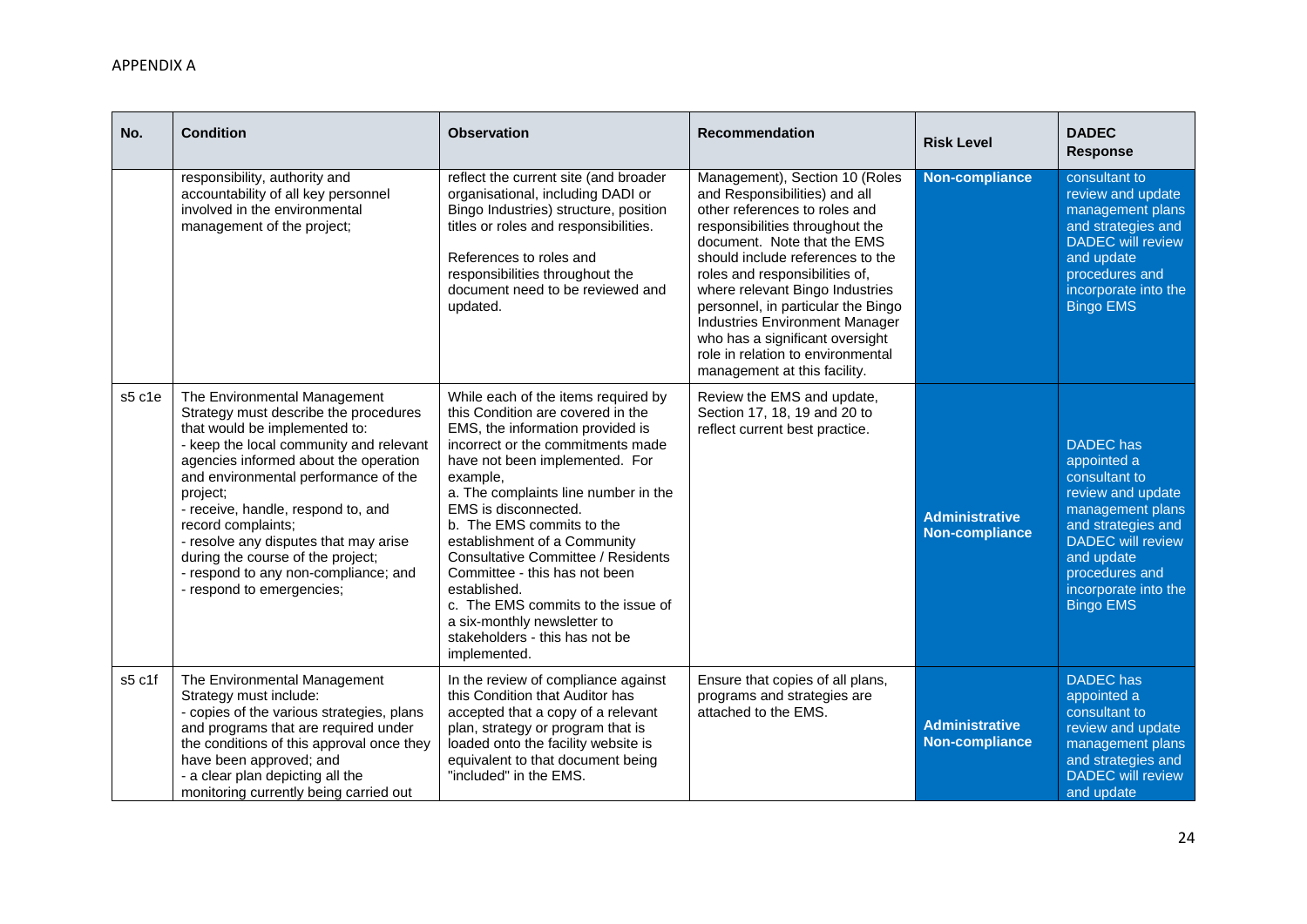| No.    | <b>Condition</b>                                                                                                                                                                                                                                                                                                                                                                                                     | <b>Observation</b>                                                                                                                                                                                                                                                                                                                                                | <b>Recommendation</b>                                                                                          | <b>Risk Level</b>                              | <b>DADEC</b><br><b>Response</b>                                                                                                                                                                                         |
|--------|----------------------------------------------------------------------------------------------------------------------------------------------------------------------------------------------------------------------------------------------------------------------------------------------------------------------------------------------------------------------------------------------------------------------|-------------------------------------------------------------------------------------------------------------------------------------------------------------------------------------------------------------------------------------------------------------------------------------------------------------------------------------------------------------------|----------------------------------------------------------------------------------------------------------------|------------------------------------------------|-------------------------------------------------------------------------------------------------------------------------------------------------------------------------------------------------------------------------|
|        | within the project area.                                                                                                                                                                                                                                                                                                                                                                                             | Nine relevant documents (plans or<br>programs) were loaded on to the<br>facility website. However, the<br>following documents were not<br>"included" in the EMS:<br>a. Emergency & Fire Response Plan<br>b. Interim Stormwater Management<br>Plan<br>c. Landfill Plan<br>d. Noise Monitoring Program.<br>e. Spoil Management Plan.<br>f. Waste Monitoring Program |                                                                                                                |                                                | procedures and<br>incorporate into the<br><b>Bingo EMS</b>                                                                                                                                                              |
| s5 c2a | The Proponent shall ensure that the<br>management plans required under this<br>approval are prepared in accordance<br>with any relevant guidelines, and<br>include detailed baseline data;                                                                                                                                                                                                                           | The Proponent shall ensure that the<br>management plans required under<br>this approval are prepared in<br>accordance with any relevant<br>guidelines, and include                                                                                                                                                                                                | Undertake a detailed review and<br>update of all plans and programs<br>required under the Project<br>Approval. | <b>Administrative</b><br>Non-compliance        | <b>DADEC</b> has<br>appointed a<br>consultant to<br>review and update<br>management plans<br>and strategies and<br><b>DADEC</b> will review<br>and update<br>procedures and<br>incorporate into the<br><b>Bingo EMS</b> |
| s5 c2b | The management must include a<br>description of:<br>- the relevant statutory requirements<br>(including any relevant approval, licence<br>or lease conditions);<br>- any relevant limits or performance<br>measures/criteria;<br>- the specific performance indicators<br>that are proposed to be used to judge<br>the performance of, or guide the<br>implementation of, the project or any<br>management measures; | The following plans required under<br>this Approval do not contain detailed<br>baseline data:a. Noise Monitoring<br>Program;b. Air Quality and<br>Greenhouse Gas Management Plan;<br>andc. Soil, Water and Leachate<br>Management Plan.                                                                                                                           | Undertake a detailed review and<br>update of all plans and programs<br>required under the Project<br>Approval. | <b>Administrative</b><br><b>Non-compliance</b> | <b>DADEC</b> has<br>appointed a<br>consultant to<br>review and update<br>management plans<br>and strategies and<br><b>DADEC</b> will review<br>and update<br>procedures and<br>incorporate into the<br><b>Bingo EMS</b> |
| s5 c2c | The management must include a<br>description of the measures that would<br>be implemented to comply with the                                                                                                                                                                                                                                                                                                         | The following plans required under<br>this Approval do not contain<br>complete information relating to                                                                                                                                                                                                                                                            | Undertake a detailed review and<br>update of all plans and programs<br>required under the Project              | <b>Administrative</b><br><b>Non-compliance</b> | <b>DADEC</b> has<br>appointed a<br>consultant to                                                                                                                                                                        |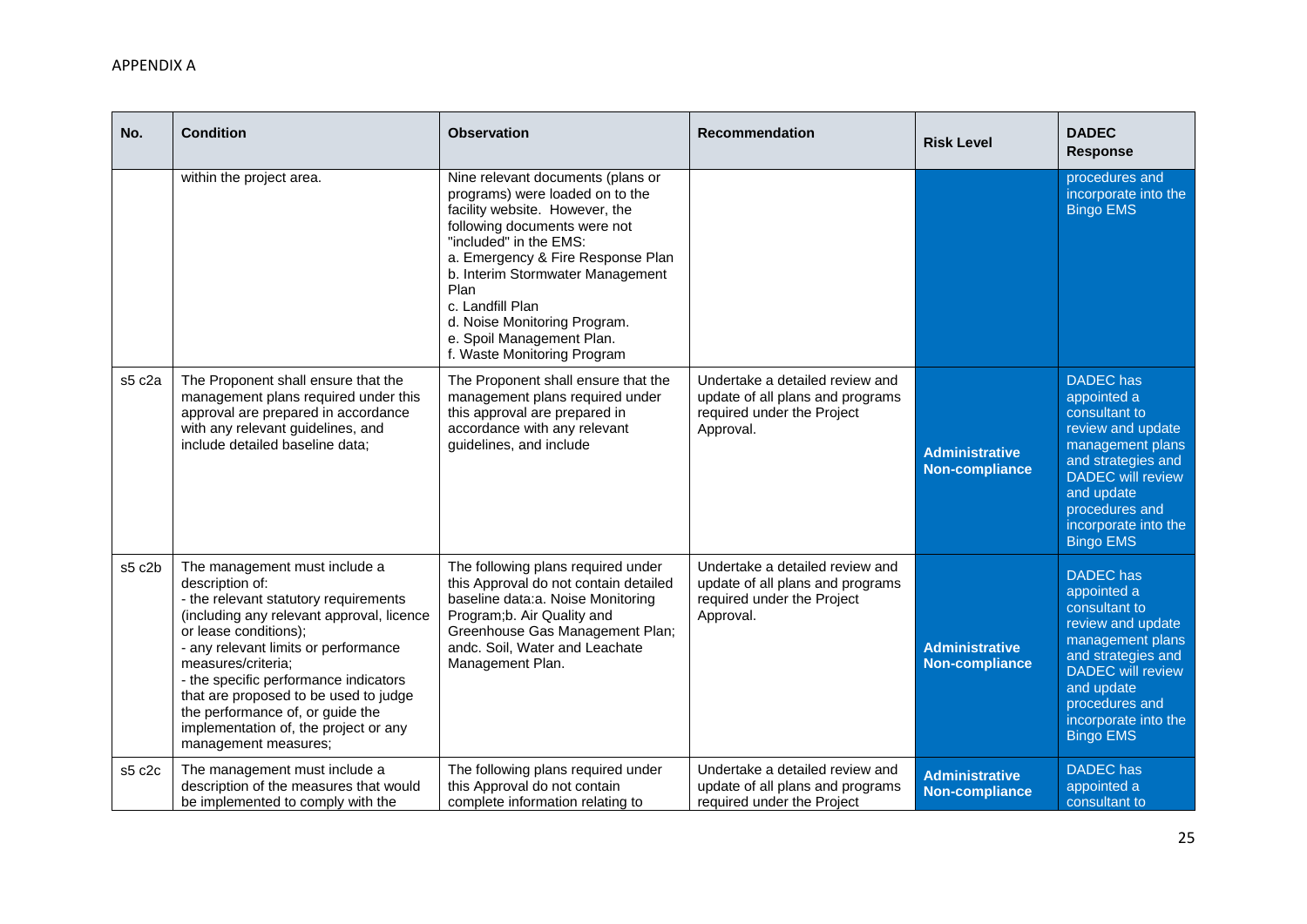| No.    | <b>Condition</b>                                                                                                                                                                                     | <b>Observation</b>                                                                                                                                                                                                                                                                                                                                                                                                                             | <b>Recommendation</b>                                                                                          | <b>Risk Level</b>                              | <b>DADEC</b><br><b>Response</b>                                                                                                                                                                                         |
|--------|------------------------------------------------------------------------------------------------------------------------------------------------------------------------------------------------------|------------------------------------------------------------------------------------------------------------------------------------------------------------------------------------------------------------------------------------------------------------------------------------------------------------------------------------------------------------------------------------------------------------------------------------------------|----------------------------------------------------------------------------------------------------------------|------------------------------------------------|-------------------------------------------------------------------------------------------------------------------------------------------------------------------------------------------------------------------------|
|        | relevant statutory requirements, limits,<br>or performance measures/criteria;                                                                                                                        | legislative requirements:<br>a. Landscape and Vegetation<br>Management Plan;<br>b. Landfill Plan;<br>c. Soil, Water and Leachate<br>Management Plan;<br>d. Air Quality and Greenhouse Gas<br>Management Plan;<br>e. Aboriginal Heritage Management<br>Plan<br>f. Noise Monitoring Program; and the<br>g. Environmental Management<br>Strategy.                                                                                                 | Approval.                                                                                                      |                                                | review and update<br>management plans<br>and strategies and<br><b>DADEC</b> will review<br>and update<br>procedures and<br>incorporate into the<br><b>Bingo EMS</b>                                                     |
| s5 c2d | The management must include a<br>program to monitor and report on the:<br>- impacts and environmental<br>performance of the project;<br>- effectiveness of any management<br>measures (see c above); | The following plans required under<br>this Approval do not contain<br>complete information relating to<br>measures to be implemented to<br>ensure compliance with legislative<br>requirements:<br>a. Landscape and Vegetation<br>Management Plan;<br>b. Landfill Plan;<br>c. Soil, Water and Leachate<br>Management Plan;<br>d. Aboriginal Heritage Management<br>Plan<br>e. Waste Monitoring Program; and<br>the<br>f. Landfill Closure Plan. | Undertake a detailed review and<br>update of all plans and programs<br>required under the Project<br>Approval. | <b>Administrative</b><br><b>Non-compliance</b> | <b>DADEC</b> has<br>appointed a<br>consultant to<br>review and update<br>management plans<br>and strategies and<br><b>DADEC</b> will review<br>and update<br>procedures and<br>incorporate into the<br><b>Bingo EMS</b> |
| s5 c2e | The management must include a<br>contingency plan to manage any<br>unpredicted impacts and their<br>consequences;                                                                                    | The following plans required under<br>this Approval do not contain an<br>appropriate Monitoring Program:<br>a. Conveyer and Chute Management<br>Plan;<br>b. Landfill Plan;<br>c. Landfill Rehabilitation and Closure<br>Plan:<br>e. Landscape and Vegetation                                                                                                                                                                                   | Undertake a detailed review and<br>update of all plans and programs<br>required under the Project<br>Approval. | <b>Administrative</b><br><b>Non-compliance</b> | <b>DADEC</b> has<br>appointed a<br>consultant to<br>review and update<br>management plans<br>and strategies and<br><b>DADEC</b> will review<br>and update<br>procedures and                                             |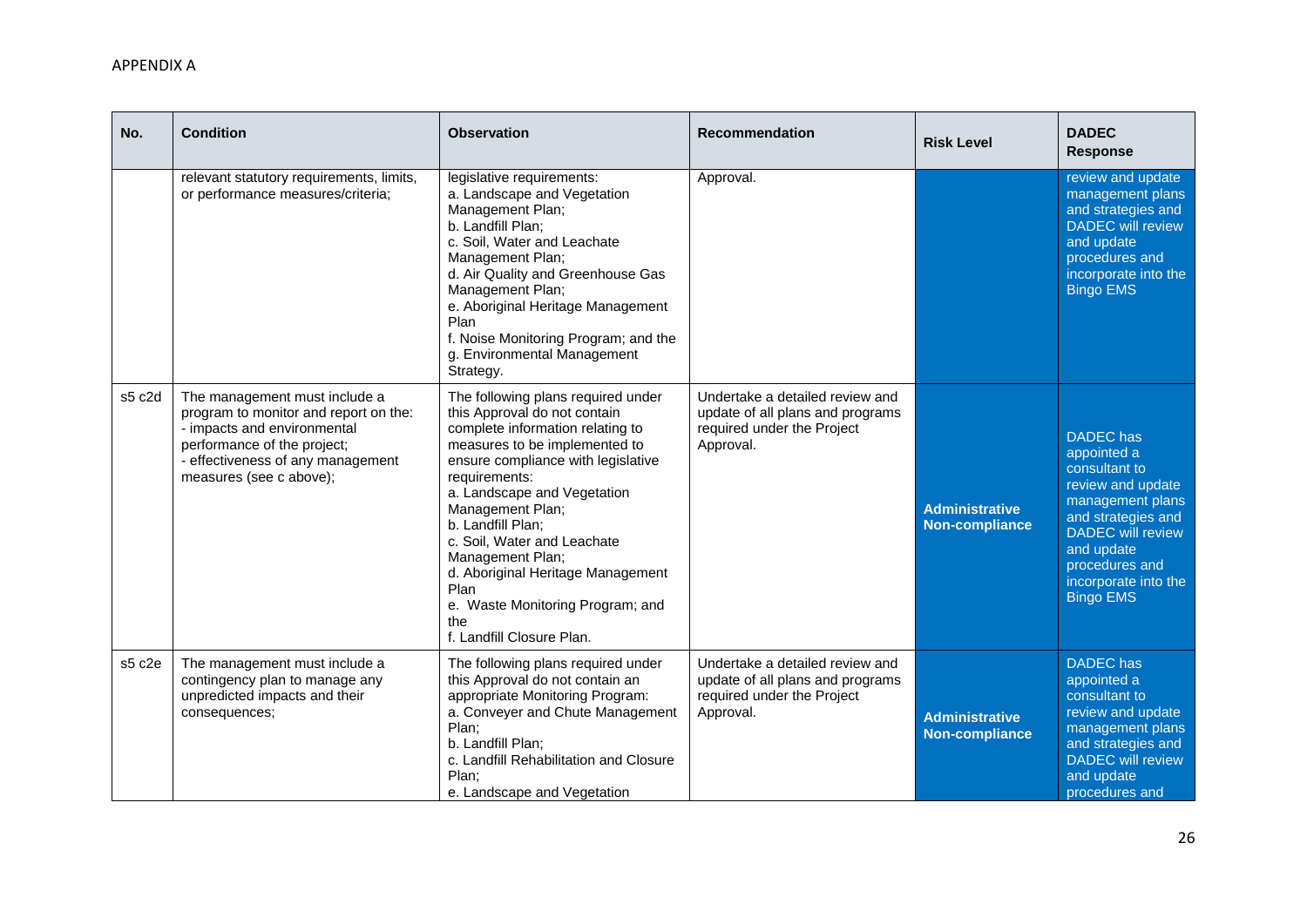| No.    | <b>Condition</b>                                                                                                                                                                                                                                                 | <b>Observation</b>                                                                                                                                                                                                                                                                                                                                                                                                                                                                                  | Recommendation                                                                                                 | <b>Risk Level</b>                              | <b>DADEC</b><br><b>Response</b>                                                                                                                                                                                         |
|--------|------------------------------------------------------------------------------------------------------------------------------------------------------------------------------------------------------------------------------------------------------------------|-----------------------------------------------------------------------------------------------------------------------------------------------------------------------------------------------------------------------------------------------------------------------------------------------------------------------------------------------------------------------------------------------------------------------------------------------------------------------------------------------------|----------------------------------------------------------------------------------------------------------------|------------------------------------------------|-------------------------------------------------------------------------------------------------------------------------------------------------------------------------------------------------------------------------|
|        |                                                                                                                                                                                                                                                                  | Management Plan;<br>f. Soil, Water and Leachate<br>Management Plan;<br>g. Waste Monitoring Program.                                                                                                                                                                                                                                                                                                                                                                                                 |                                                                                                                |                                                | incorporate into the<br><b>Bingo EMS</b>                                                                                                                                                                                |
| s5 c2f | The management must include a<br>program to investigate and implement<br>ways to improve the environmental<br>performance of the project over time;                                                                                                              | The following plans required under<br>this Approval do not contain an<br>appropriate continency plan:<br>a. Conveyer and Chute Management<br>Plan;<br>b. Landfill Plan;<br>c. Landscape and Vegetation<br>Management Plan;<br>d. Soil, Water and Leachate<br>Management Plan;<br>e. Traffic and Transport Management<br>Plan;<br>f. Landfill Rehabilitation and Closure<br>Plan; and the<br>g. Environmental Management<br>Strategy                                                                 | Undertake a detailed review and<br>update of all plans and programs<br>required under the Project<br>Approval. | <b>Administrative</b><br><b>Non-compliance</b> | <b>DADEC</b> has<br>appointed a<br>consultant to<br>review and update<br>management plans<br>and strategies and<br><b>DADEC</b> will review<br>and update<br>procedures and<br>incorporate into the<br><b>Bingo EMS</b> |
| s5 c2g | The management must include a<br>protocol for managing and reporting<br>any:<br>- incidents;<br>- complaints;<br>- non-compliances with statutory<br>requirements; and<br>- exceedances of the impact<br>assessment criteria and/or performance<br>criteria; and | The following plans required under<br>this Approval do not contain an<br>appropriate program to improve<br>environmental performance:<br>a. Landfill Plan;<br>b. Conveyer and Chute Management<br>Plan;<br>c. Landscape and Vegetation<br>Management Plan;<br>d. Noise Monitoring Program;<br>e. Soil, Water and Leachate<br>Management Plan;<br>f. Traffic and Transport Management<br>Plan;<br>g. Landfill Rehabilitation and Closure<br>Plan; and the<br>h. Environmental Management<br>Strategy | Undertake a detailed review and<br>update of all plans and programs<br>required under the Project<br>Approval. | <b>Administrative</b><br><b>Non-compliance</b> | <b>DADEC</b> has<br>appointed a<br>consultant to<br>review and update<br>management plans<br>and strategies and<br><b>DADEC</b> will review<br>and update<br>procedures and<br>incorporate into the<br><b>Bingo EMS</b> |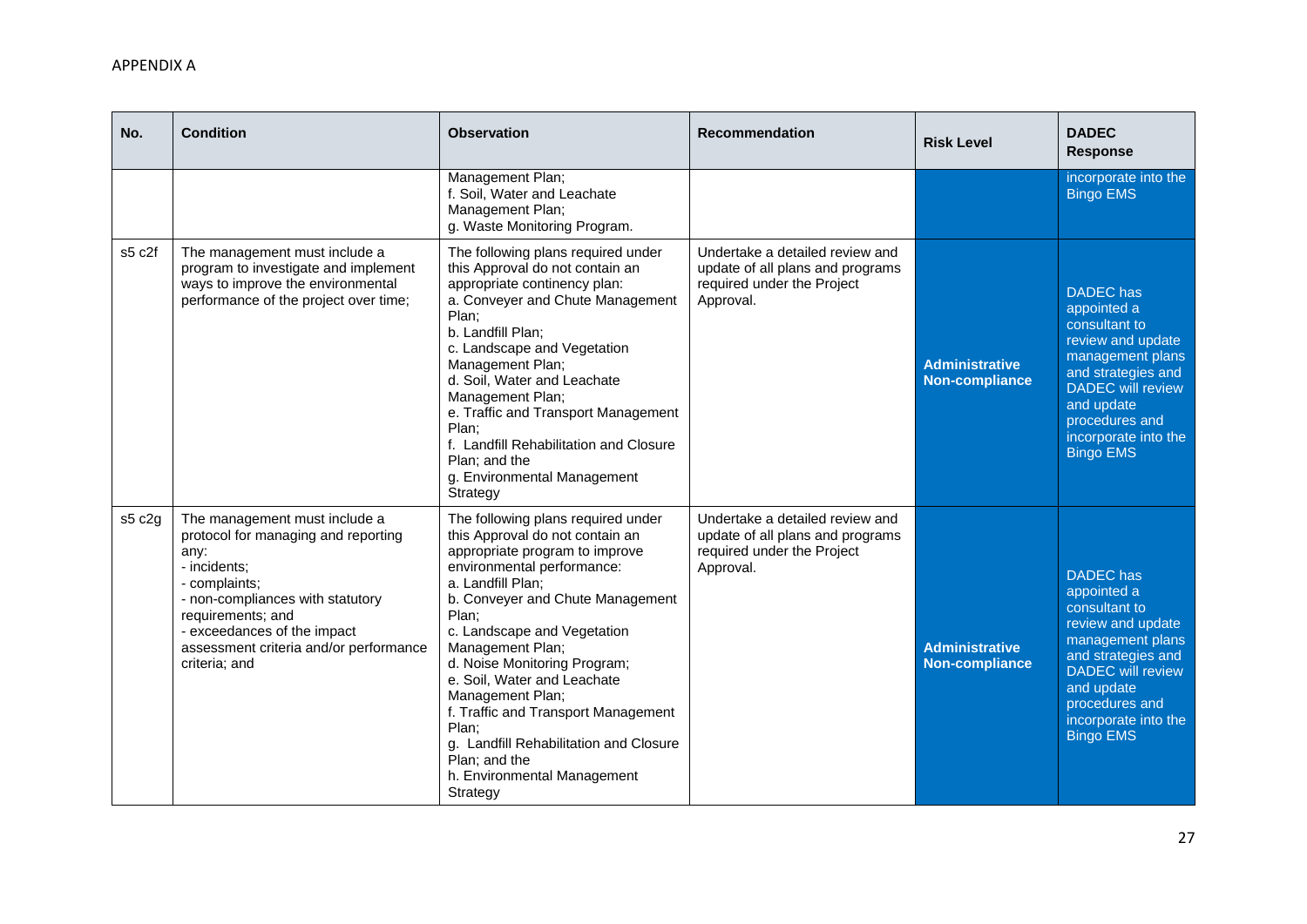| No.    | <b>Condition</b>                                                                                                                                                                                                                                                                                                                                                              | <b>Observation</b>                                                                                                                                                                                                                                                                                                                                                                                                                                                                | <b>Recommendation</b>                                                                                                                    | <b>Risk Level</b>                              | <b>DADEC</b><br><b>Response</b>                                                                                                                                                                                         |
|--------|-------------------------------------------------------------------------------------------------------------------------------------------------------------------------------------------------------------------------------------------------------------------------------------------------------------------------------------------------------------------------------|-----------------------------------------------------------------------------------------------------------------------------------------------------------------------------------------------------------------------------------------------------------------------------------------------------------------------------------------------------------------------------------------------------------------------------------------------------------------------------------|------------------------------------------------------------------------------------------------------------------------------------------|------------------------------------------------|-------------------------------------------------------------------------------------------------------------------------------------------------------------------------------------------------------------------------|
| s5 c2h | The management must include a<br>protocol for periodic review of the plan.                                                                                                                                                                                                                                                                                                    | The following plans required under<br>this Approval do not contain an<br>appropriate monitoring and reporting<br>program:<br>a. Aboriginal Heritage Management<br>Plan<br>b. Landfill Plan;<br>c. Conveyer and Chute Management<br>Plan;<br>d. Landscape and Vegetation<br>Management Plan;<br>e. Traffic and Transport Management<br>Plan:<br>f. Waste Monitoring Program;<br>g. Landfill Rehabilitation and Closure<br>Plan; and the<br>h. Environmental Management<br>Strategy | Undertake a detailed review and<br>update of all plans and programs<br>required under the Project<br>Approval.                           | <b>Administrative</b><br><b>Non-compliance</b> | <b>DADEC</b> has<br>appointed a<br>consultant to<br>review and update<br>management plans<br>and strategies and<br><b>DADEC</b> will review<br>and update<br>procedures and<br>incorporate into the<br><b>Bingo EMS</b> |
| s5 c2i |                                                                                                                                                                                                                                                                                                                                                                               | The following plans required under<br>this Approval do not contain an<br>appropriate plan review and revision<br>program:a. Landfill Plan;b. Conveyer<br>and Chute Management Plan;d.<br>Landscape and Vegetation<br>Management Plan;d. Traffic and<br>Transport Management Plan; e.<br>Waste Monitoring Program; and thef.<br>Landfill Rehabilitation and Closure<br>Plan.                                                                                                       | Undertake a detailed review and<br>update of all plans and programs<br>required under the Project<br>Approval.                           | <b>Administrative</b><br>Non-compliance        | <b>DADEC</b> has<br>appointed a<br>consultant to<br>review and update<br>management plans<br>and strategies and<br><b>DADEC</b> will review<br>and update<br>procedures and<br>incorporate into the<br><b>Bingo EMS</b> |
| s5 c5  | The Proponent shall notify the Secretary<br>and any other relevant agencies of any<br>incident associated with the project as<br>soon as practicable after the Proponent<br>becomes aware of the incident. Within 7<br>days of the date of the incident, the<br>Proponent shall provide the Secretary<br>and any relevant agencies with a<br>detailed report on the incident. | DPE issued a written warning in 2018<br>relating to the failure to report an<br>incident in contravention of this<br>Condition.                                                                                                                                                                                                                                                                                                                                                   | Ensure that all incident and<br>compliance reporting is<br>undertaken in accordance with<br>the timelines specified in this<br>Approval. | <b>Administrative</b><br><b>Non-compliance</b> | Compliant<br><b>NFA</b>                                                                                                                                                                                                 |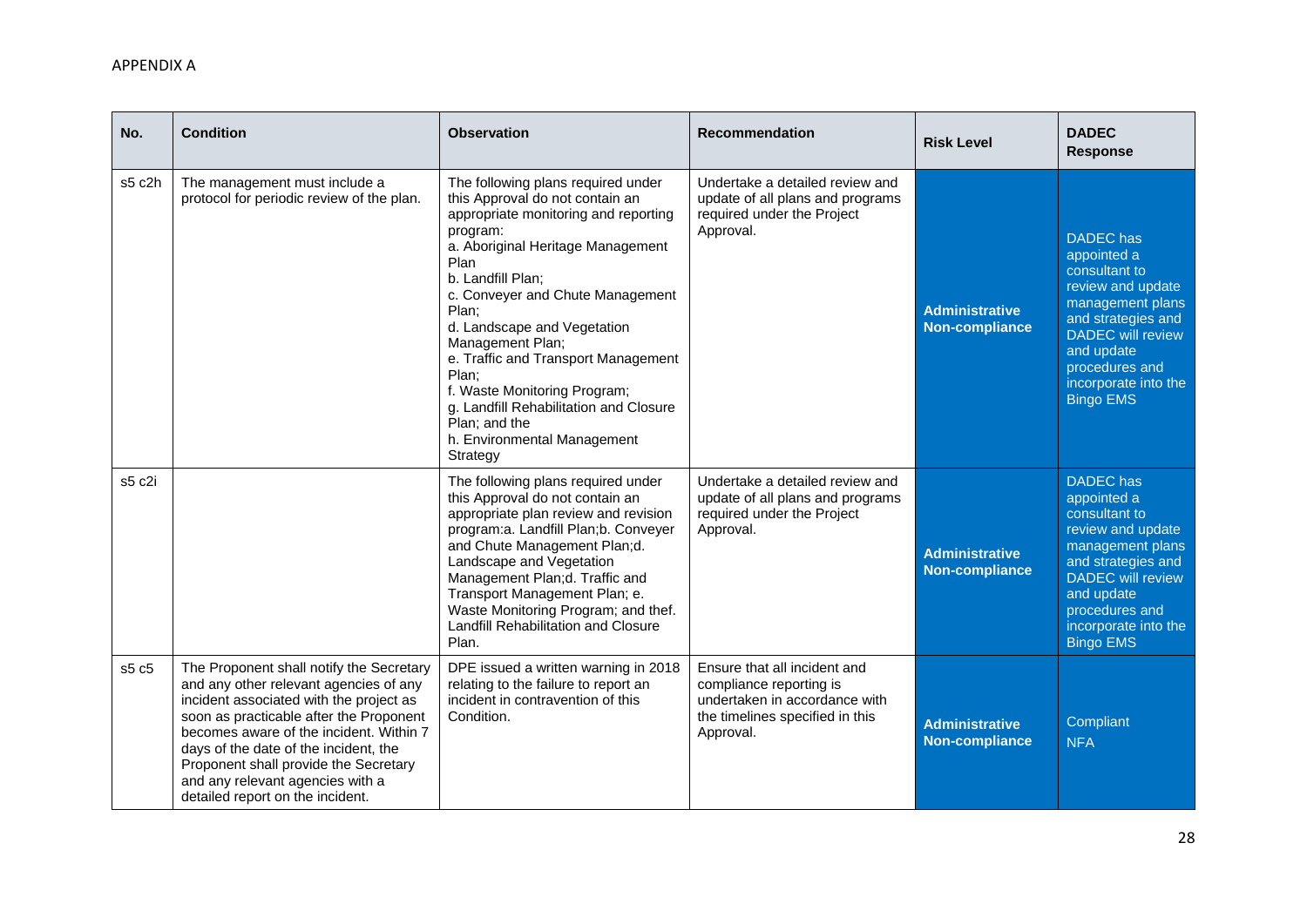| No.    | <b>Condition</b>                                                                                                                                                                                                                                                                                    | <b>Observation</b>                                                                                                                                                                                                                                                                                                                                                                                                                                                                   | <b>Recommendation</b>                                                                                                                                                                                                                       | <b>Risk Level</b>                              | <b>DADEC</b><br><b>Response</b>                                                                                                 |
|--------|-----------------------------------------------------------------------------------------------------------------------------------------------------------------------------------------------------------------------------------------------------------------------------------------------------|--------------------------------------------------------------------------------------------------------------------------------------------------------------------------------------------------------------------------------------------------------------------------------------------------------------------------------------------------------------------------------------------------------------------------------------------------------------------------------------|---------------------------------------------------------------------------------------------------------------------------------------------------------------------------------------------------------------------------------------------|------------------------------------------------|---------------------------------------------------------------------------------------------------------------------------------|
| s5 c6  | The Proponent shall provide regular<br>reporting on the environmental<br>performance of the project on its<br>website, in accordance with the<br>reporting arrangements in any plans or<br>programs approved under the<br>conditions of this approval, and to the<br>satisfaction of the Secretary. | The Genesis Website contains the<br>following monitoring reports:<br>1. Dust Deposition<br>2. Groundwater<br>3. Surface Water<br>Noise monitoring reports have not<br>been uploaded to the website.                                                                                                                                                                                                                                                                                  | Review the reporting<br>requirements in the Project<br>Approval (note this includes<br>environmental performance<br>reporting required under the EPL)<br>and ensure that all relevant<br>monitoring reports are uploaded<br>to the website. | <b>Administrative</b><br><b>Non-compliance</b> | The website is<br>being updated. All<br>required reports,<br>licences, approvals<br>etc will be<br>maintained on the<br>website |
| s5 c7a | The IEA and odour assessment must be<br>conducted by suitably qualified,<br>experienced and independent team of<br>experts (including an odour expert),<br>whose appointment has been endorsed<br>by the Secretary;                                                                                 | While the lead auditor for the 2017<br>Audit was approved, Pitt & Sherry<br>were not approved by DPE as odour<br>experts.                                                                                                                                                                                                                                                                                                                                                            | Ensure that all experts (were<br>required by this Approval) are<br>endorsed by DPIE.                                                                                                                                                        | <b>Administrative</b><br><b>Non-compliance</b> | Compliant<br><b>NFA</b>                                                                                                         |
| s5 c9a | The Proponent shall make a copy of all<br>current statutory approvals publicly<br>available on its website.                                                                                                                                                                                         | The current EPLs and Sydney Water<br>Trade Waste Agreement have not<br>been loaded onto the website.                                                                                                                                                                                                                                                                                                                                                                                 | Ensure that all currently<br>approvals (including licences and<br>permits) are uploaded to the<br>website.                                                                                                                                  | <b>Administrative</b><br>Non-compliance        | The website is<br>being updated. All<br>required reports,<br>licences, approvals<br>etc will be<br>maintained on the<br>website |
| s5 c9b | The Proponent shall make a copy of the<br>current environmental management<br>strategy and associated plans and<br>programs publicly available on its<br>website.                                                                                                                                   | Nine relevant documents (plans or<br>programs) were loaded on to the<br>facility website. However the<br>following documents were not<br>"included" in the EMS or loaded onto<br>the "Management Plans (Currently)"<br>web page.<br>a. Emergency & Fire Response Plan<br>b. Interim Stormwater Management<br>Plan<br>c. Landfill Plan<br>d. Noise Monitoring Program.<br>e. Landscape and Vegetation<br>Management Plan.<br>f. Spoil Management Plan.<br>f. Waste Monitoring Program | Ensure that copies of all plans,<br>programs and strategies are                                                                                                                                                                             | <b>Administrative</b><br><b>Non-compliance</b> | The website is<br>being updated. All<br>required reports,<br>licences, approvals<br>etc will be<br>maintained on the<br>website |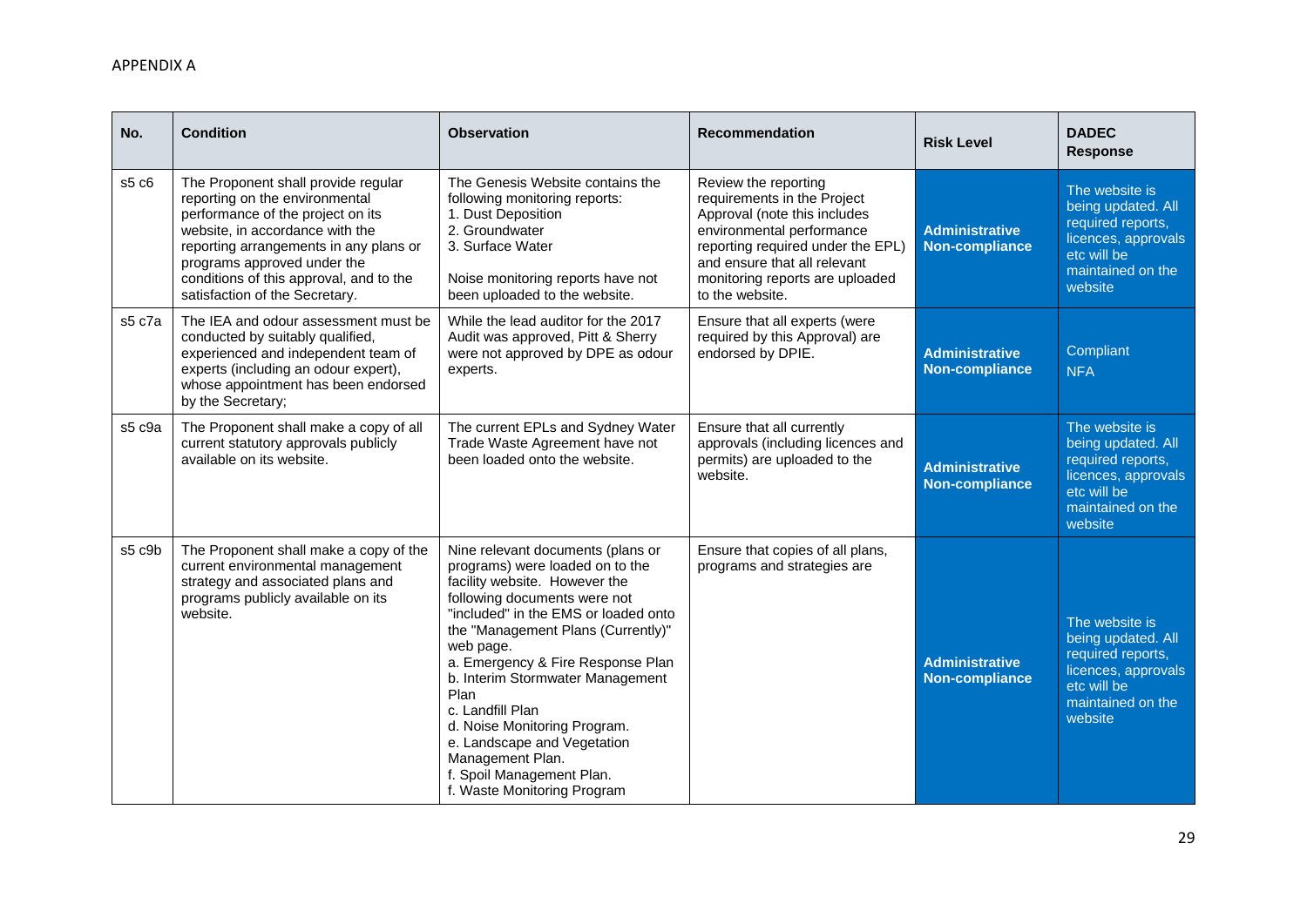| No.                             | <b>Condition</b>                                                                                                                                                                                                                                            | <b>Observation</b>                                                                                                                                                                                                  | <b>Recommendation</b>                                                                                                          | <b>Risk Level</b>                              | <b>DADEC</b><br><b>Response</b>                                                                                                                                                                                         |  |
|---------------------------------|-------------------------------------------------------------------------------------------------------------------------------------------------------------------------------------------------------------------------------------------------------------|---------------------------------------------------------------------------------------------------------------------------------------------------------------------------------------------------------------------|--------------------------------------------------------------------------------------------------------------------------------|------------------------------------------------|-------------------------------------------------------------------------------------------------------------------------------------------------------------------------------------------------------------------------|--|
| s5 c9c                          | The Proponent shall make a summary<br>of the monitoring results of the project,<br>which have been reported in<br>accordance with the various plans and<br>programs approved under the<br>conditions of this approval publicly<br>available on its website. | Monitoring results for, groundwater,<br>surface water and dust deposition<br>have been uploaded to the site,<br>however noise monitoring results are<br>not available on the website.                               | Ensure that all monitoring results<br>(as required under all<br>environmental plans is available<br>on the website.            | <b>Administrative</b><br><b>Non-compliance</b> | The website is<br>being updated. All<br>required reports,<br>licences, approvals<br>etc will be<br>maintained on the<br>website                                                                                         |  |
| s5 c9f                          | The Proponent shall make a copy a<br>copy of any Independent Environmental<br>Audit, and the Proponent's response to<br>the recommendations in any audit<br>publicly available on its website.                                                              | IEA reports for the past 4 audit<br>periods are loaded onto the website,<br>however the Proponents response to<br>those audits have not been<br>uploaded.                                                           | Upload copies of DADI's<br>response to each of the previous<br>IEAs.                                                           | <b>Administrative</b><br><b>Non-compliance</b> | The website is<br>being updated. All<br>required reports,<br>licences, approvals<br>etc will be<br>maintained on the<br>website                                                                                         |  |
| <b>Statement of Commitments</b> |                                                                                                                                                                                                                                                             |                                                                                                                                                                                                                     |                                                                                                                                |                                                |                                                                                                                                                                                                                         |  |
| 3                               | The Construction Environmental<br>Management Plan will:<br>describe all activities to be<br>undertaken on the site during<br>construction and operation;                                                                                                    | Sections 12 to 15 describe the scope<br>of construction works to be<br>undertaken and the scope of the<br>waste management operations. The<br>EMS does not however cover the<br>current (Mod 5) construction works. | The EMS was prepared in 2011<br>and needs to be reviewed and<br>revised to reflect the current<br>construction and operations. | <b>Administrative</b><br><b>Non-compliance</b> | <b>DADEC</b> has<br>appointed a<br>consultant to<br>review and update<br>management plans<br>and strategies and<br><b>DADEC</b> will review<br>and update<br>procedures and<br>incorporate into the<br><b>Bingo EMS</b> |  |
|                                 | describe the work program outlining<br>relevant timeframes that must be<br>met during construction and<br>operation;                                                                                                                                        | Sections 12 to 14 describe the scope<br>of the original construction works but<br>does not however cover the current<br>(Mod 5) construction works.                                                                 | The EMS was prepared in 2011<br>and needs to be reviewed and<br>revised to reflect the current<br>construction and operations. | <b>Administrative</b><br><b>Non-compliance</b> | <b>DADEC</b> has<br>appointed a<br>consultant to<br>review and update<br>management plans<br>and strategies and<br><b>DADEC</b> will review<br>and update<br>procedures and<br>incorporate into the                     |  |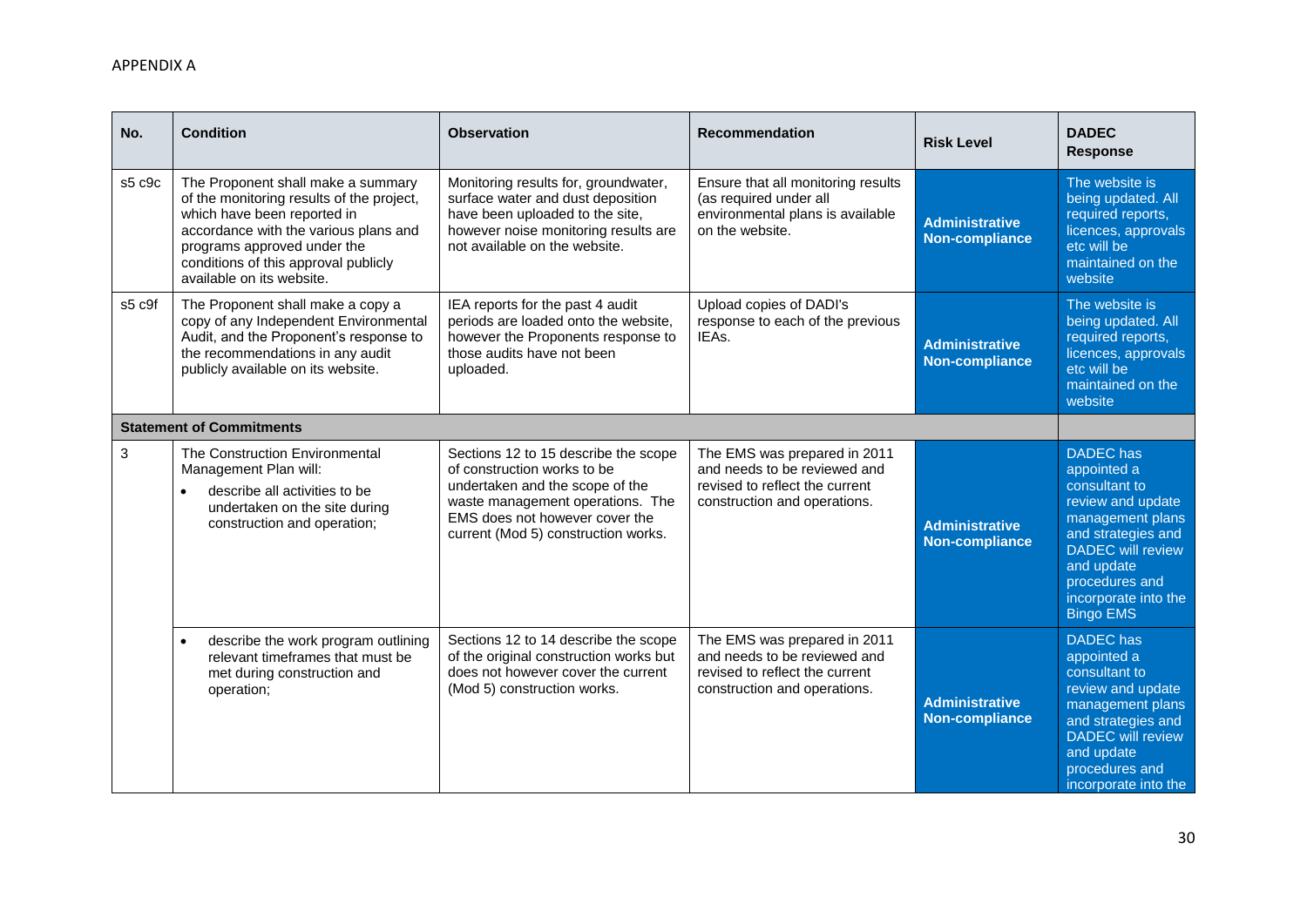| No. | <b>Condition</b>                                                                                                                                                                                  | <b>Observation</b>                                                                                                                                                                                                                                                                                                                                                                                                                                                                                                                                                                                                                  | <b>Recommendation</b>                                                                                                                                                                                                                                                                                                                                                                                                                                                                                                    | <b>Risk Level</b>                              | <b>DADEC</b><br><b>Response</b>                                                                                                                                                                                         |
|-----|---------------------------------------------------------------------------------------------------------------------------------------------------------------------------------------------------|-------------------------------------------------------------------------------------------------------------------------------------------------------------------------------------------------------------------------------------------------------------------------------------------------------------------------------------------------------------------------------------------------------------------------------------------------------------------------------------------------------------------------------------------------------------------------------------------------------------------------------------|--------------------------------------------------------------------------------------------------------------------------------------------------------------------------------------------------------------------------------------------------------------------------------------------------------------------------------------------------------------------------------------------------------------------------------------------------------------------------------------------------------------------------|------------------------------------------------|-------------------------------------------------------------------------------------------------------------------------------------------------------------------------------------------------------------------------|
|     |                                                                                                                                                                                                   |                                                                                                                                                                                                                                                                                                                                                                                                                                                                                                                                                                                                                                     |                                                                                                                                                                                                                                                                                                                                                                                                                                                                                                                          |                                                | <b>Bingo EMS</b>                                                                                                                                                                                                        |
|     | detail statutory and other<br>obligations that must be met during<br>construction and operation,<br>including all approval and<br>agreements required from<br>authorities and other stakeholders; | Section 5 (Legal and Other<br>Requirements) presents an overview<br>of the statutory approvals relating to<br>the project. While the approvals<br>framework presented was applicable<br>(e.g. Part 3A) when the EMS was<br>prepared in 2011, those provisions of<br>the EP&A have been superseded.<br>This section of the EMS is therefore<br>out of date.<br>Section 5 also refers to the<br>requirements of the POEO Act and<br>states that an EPL will be applied for.<br>Two EPLs are in place for the facility<br>and should be detailed in this section<br>and referenced appropriately<br>throughout the Plan and Sub-Plans. | The EMS was prepared in 2011<br>and needs to be reviewed and<br>revised to reflect the current<br><b>Statutory Approvals framework</b><br>and should include description of<br>all licences and approvals held<br>under NSW legislation.                                                                                                                                                                                                                                                                                 | <b>Administrative</b><br><b>Non-compliance</b> | <b>DADEC</b> has<br>appointed a<br>consultant to<br>review and update<br>management plans<br>and strategies and<br><b>DADEC</b> will review<br>and update<br>procedures and<br>incorporate into the<br><b>Bingo EMS</b> |
|     | describe the roles and<br>responsibilities for all relevant<br>personnel involved in construction<br>and operation;                                                                               | Section 9 of the EMS lists a range of<br>"Site Personnel". The list does not<br>reflect the current site (and broader<br>organisational, including DADI or<br>Bingo Industries) structure, position<br>titles or roles and responsibilities.<br>References to roles and<br>responsibilities throughout the<br>document need to be reviewed and<br>updated.                                                                                                                                                                                                                                                                          | Review the EMS and update,<br>both Section 9 (Site<br>Management), Section 10 (Roles<br>and Responsibilities) and all<br>other references to roles and<br>responsibilities throughout the<br>document. Note that the EMS<br>should include references to the<br>roles and responsibilities of,<br>where relevant Bingo Industries<br>personnel, in particular the Bingo<br><b>Industries Environment Manager</b><br>who has a significant oversight<br>role in relation to environmental<br>management at this facility. | <b>Administrative</b><br><b>Non-compliance</b> | <b>DADEC</b> has<br>appointed a<br>consultant to<br>review and update<br>management plans<br>and strategies and<br><b>DADEC</b> will review<br>and update<br>procedures and<br>incorporate into the<br><b>Bingo EMS</b> |
|     | detail the environmental<br>management procedures,<br>monitoring and reporting to be<br>implemented during the                                                                                    | While each of the items required by<br>this Condition are covered in the<br>EMS, the information provided is<br>incorrect or the commitments made                                                                                                                                                                                                                                                                                                                                                                                                                                                                                   | Review the EMS and update,<br>Section 17, 18, 19 and 20 to<br>reflect current best practice.                                                                                                                                                                                                                                                                                                                                                                                                                             | <b>Administrative</b><br><b>Non-compliance</b> | DADEC has<br>appointed a<br>consultant to<br>review and update                                                                                                                                                          |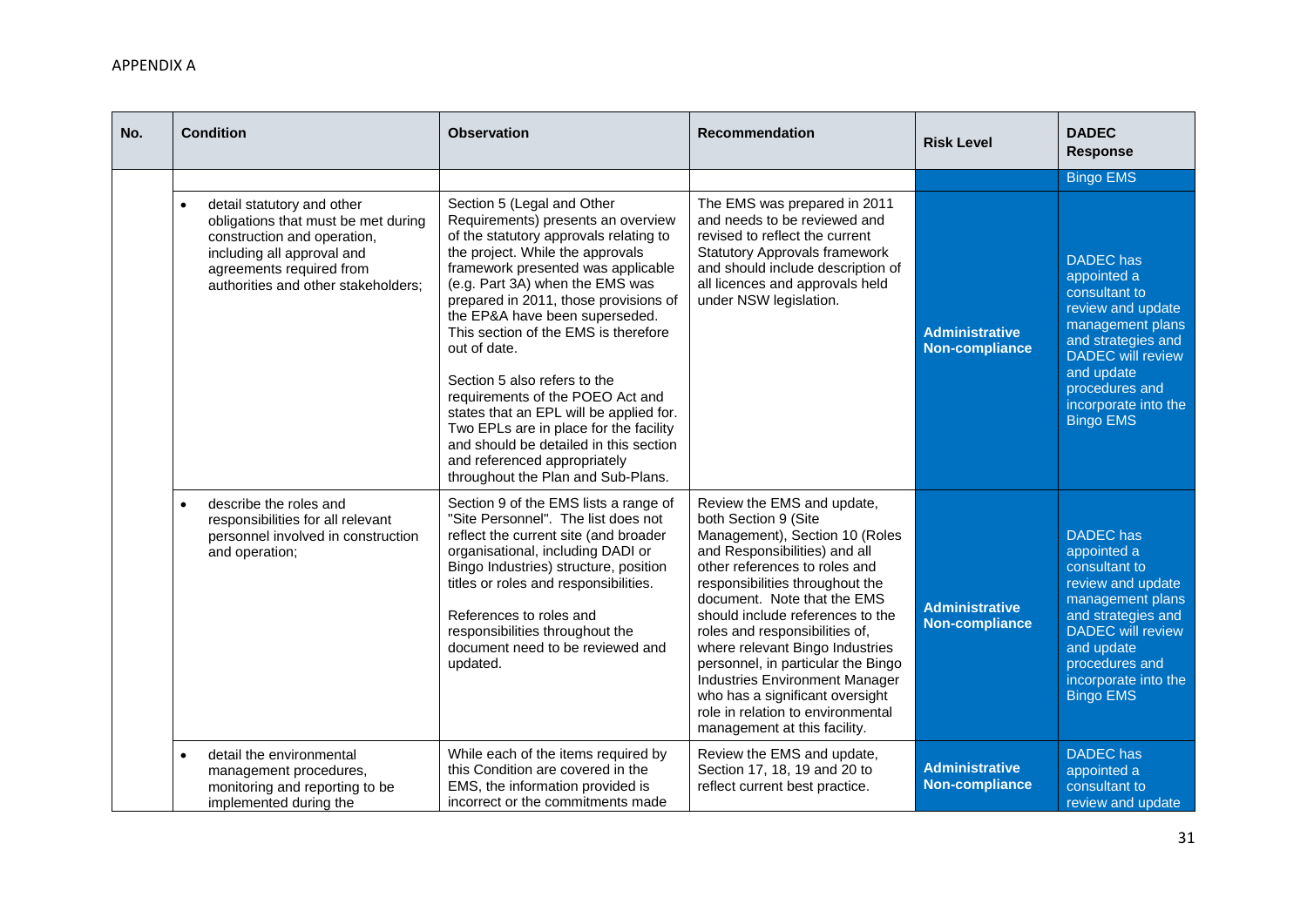| No.   | <b>Condition</b>                                                                                                                                                                                                                                     | <b>Observation</b>                                                                                                                                                                                                                                                                                                                                                                                                                                                                                                                           | Recommendation                                                                                                      | <b>Risk Level</b>                              | <b>DADEC</b><br><b>Response</b>                                                                                                                                                                                         |
|-------|------------------------------------------------------------------------------------------------------------------------------------------------------------------------------------------------------------------------------------------------------|----------------------------------------------------------------------------------------------------------------------------------------------------------------------------------------------------------------------------------------------------------------------------------------------------------------------------------------------------------------------------------------------------------------------------------------------------------------------------------------------------------------------------------------------|---------------------------------------------------------------------------------------------------------------------|------------------------------------------------|-------------------------------------------------------------------------------------------------------------------------------------------------------------------------------------------------------------------------|
|       | construction and operation phases<br>and timing and triggers for their<br>implementation;                                                                                                                                                            | have not been implemented. For<br>example,<br>a. The complaints line number in the<br>EMS is disconnected.<br>b. The EMS commits to the<br>establishment of a Community<br><b>Consultative Committee / Residents</b><br>Committee - this has not been<br>established.<br>c. The EMS commits to the issue of<br>a six-monthly newsletter to<br>stakeholders - this has not been<br>implemented.                                                                                                                                               |                                                                                                                     |                                                | management plans<br>and strategies and<br><b>DADEC</b> will review<br>and update<br>procedures and<br>incorporate into the<br><b>Bingo EMS</b>                                                                          |
|       | detail procedures for community<br>$\bullet$<br>consultation and complaints<br>handling during construction and<br>operation                                                                                                                         | While each of the items required by<br>this Condition are covered in the<br>EMS, the information provided is<br>incorrect or the commitments made<br>have not been implemented. For<br>example,<br>a. The complaints line number in the<br>EMS is disconnected.<br>b. The EMS commits to the<br>establishment of a Community<br>Consultative Committee / Residents<br>Committee - this has not been<br>established.<br>c. The EMS commits to the issue of<br>a six-monthly newsletter to<br>stakeholders - this has not been<br>implemented. | Review the EMS and update,<br>Section 17, 18, 19 and 20 to<br>reflect current best practice.                        | <b>Administrative</b><br><b>Non-compliance</b> | <b>DADEC</b> has<br>appointed a<br>consultant to<br>review and update<br>management plans<br>and strategies and<br><b>DADEC</b> will review<br>and update<br>procedures and<br>incorporate into the<br><b>Bingo EMS</b> |
| 4.1.1 | <b>Prepare an Erosion and Sediment</b><br><b>Control plan and a Stormwater</b><br>Management Plan prepared in<br>accordance with DECC (2006)<br>Managing Urban Stormwater:<br>Harvesting for Reuse guidelines and will<br>be adhered to and include: | Detailed stormwater management<br>plan has been prepared for the<br>development, however a construction<br>phase specific ERSED plan has not<br>been sighted by the Auditor.<br>Assessment; NOT VERIFIED.                                                                                                                                                                                                                                                                                                                                    | Prepare an erosion and sediment<br>control plan in accordance with<br>the requirements of the Planning<br>Approval. | <b>Administrative</b><br><b>Non-compliance</b> | <b>DADEC</b> has<br>appointed a<br>consultant to<br>review and update<br>management plans<br>and strategies and<br><b>DADEC</b> will review<br>and update                                                               |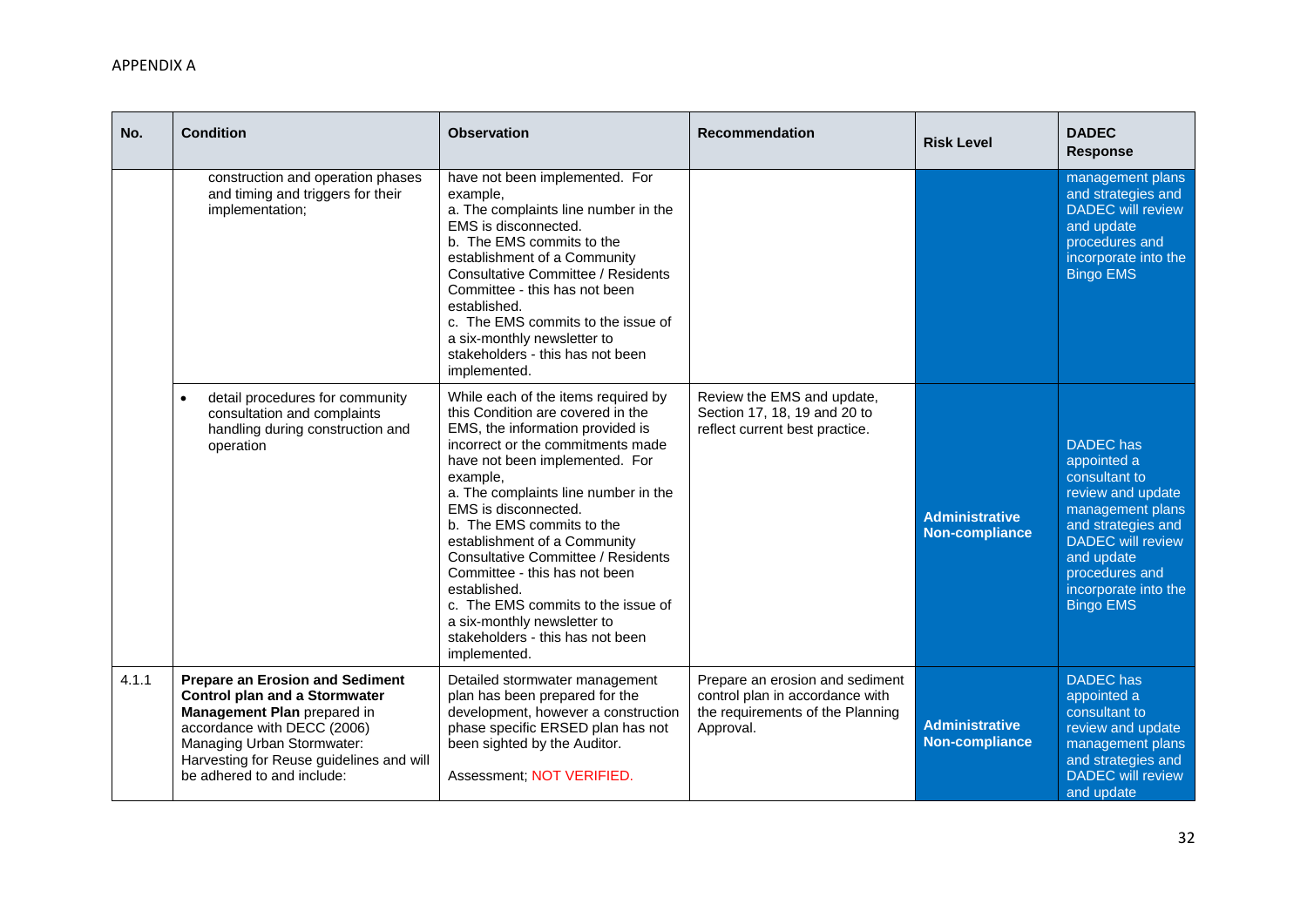| No. | <b>Condition</b>                                                                                                                                                 | <b>Observation</b>                                                                                                                                                                                        | <b>Recommendation</b>                                                                                               | <b>Risk Level</b>                              | <b>DADEC</b><br><b>Response</b>                                                                                                                                                                                         |
|-----|------------------------------------------------------------------------------------------------------------------------------------------------------------------|-----------------------------------------------------------------------------------------------------------------------------------------------------------------------------------------------------------|---------------------------------------------------------------------------------------------------------------------|------------------------------------------------|-------------------------------------------------------------------------------------------------------------------------------------------------------------------------------------------------------------------------|
|     |                                                                                                                                                                  |                                                                                                                                                                                                           |                                                                                                                     |                                                | procedures and<br>incorporate into the<br><b>Bingo EMS</b>                                                                                                                                                              |
|     | • Installation of temporary erosion and<br>sediment control structures and<br>sediment fences to prevent the<br>movement of sediment from<br>construction areas: | Detailed stormwater management<br>plan has been prepared for the<br>development, however a construction<br>phase specific ERSED plan has not<br>been sighted by the Auditor.<br>Assessment; NOT VERIFIED. | Prepare an erosion and sediment<br>control plan in accordance with<br>the requirements of the Planning<br>Approval. | <b>Administrative</b><br><b>Non-compliance</b> | <b>DADEC</b> has<br>appointed a<br>consultant to<br>review and update<br>management plans<br>and strategies and<br><b>DADEC</b> will review<br>and update<br>procedures and<br>incorporate into the<br><b>Bingo EMS</b> |
|     | • Minimisation of time excavated<br>surfaces are left exposed;                                                                                                   | Detailed stormwater management<br>plan has been prepared for the<br>development, however a construction<br>phase specific ERSED plan has not<br>been sighted by the Auditor.<br>Assessment; NOT VERIFIED. | Prepare an erosion and sediment<br>control plan in accordance with<br>the requirements of the Planning<br>Approval. | <b>Administrative</b><br><b>Non-compliance</b> | <b>DADEC</b> has<br>appointed a<br>consultant to<br>review and update<br>management plans<br>and strategies and<br><b>DADEC</b> will review<br>and update<br>procedures and<br>incorporate into the<br><b>Bingo EMS</b> |
|     | • Restriction of traffic to defined internal<br>roads:                                                                                                           | Detailed stormwater management<br>plan has been prepared for the<br>development, however a construction<br>phase specific ERSED plan has not<br>been sighted by the Auditor.<br>Assessment; NOT VERIFIED. | Prepare an erosion and sediment<br>control plan in accordance with<br>the requirements of the Planning<br>Approval. | <b>Administrative</b><br><b>Non-compliance</b> | <b>DADEC</b> has<br>appointed a<br>consultant to<br>review and update<br>management plans<br>and strategies and<br><b>DADEC</b> will review<br>and update<br>procedures and<br>incorporate into the<br><b>Bingo EMS</b> |
|     | • Ensuring any chemical (diesel for                                                                                                                              | Detailed stormwater management                                                                                                                                                                            | Prepare an erosion and sediment                                                                                     | Administrative                                 | <b>DADEC</b> has                                                                                                                                                                                                        |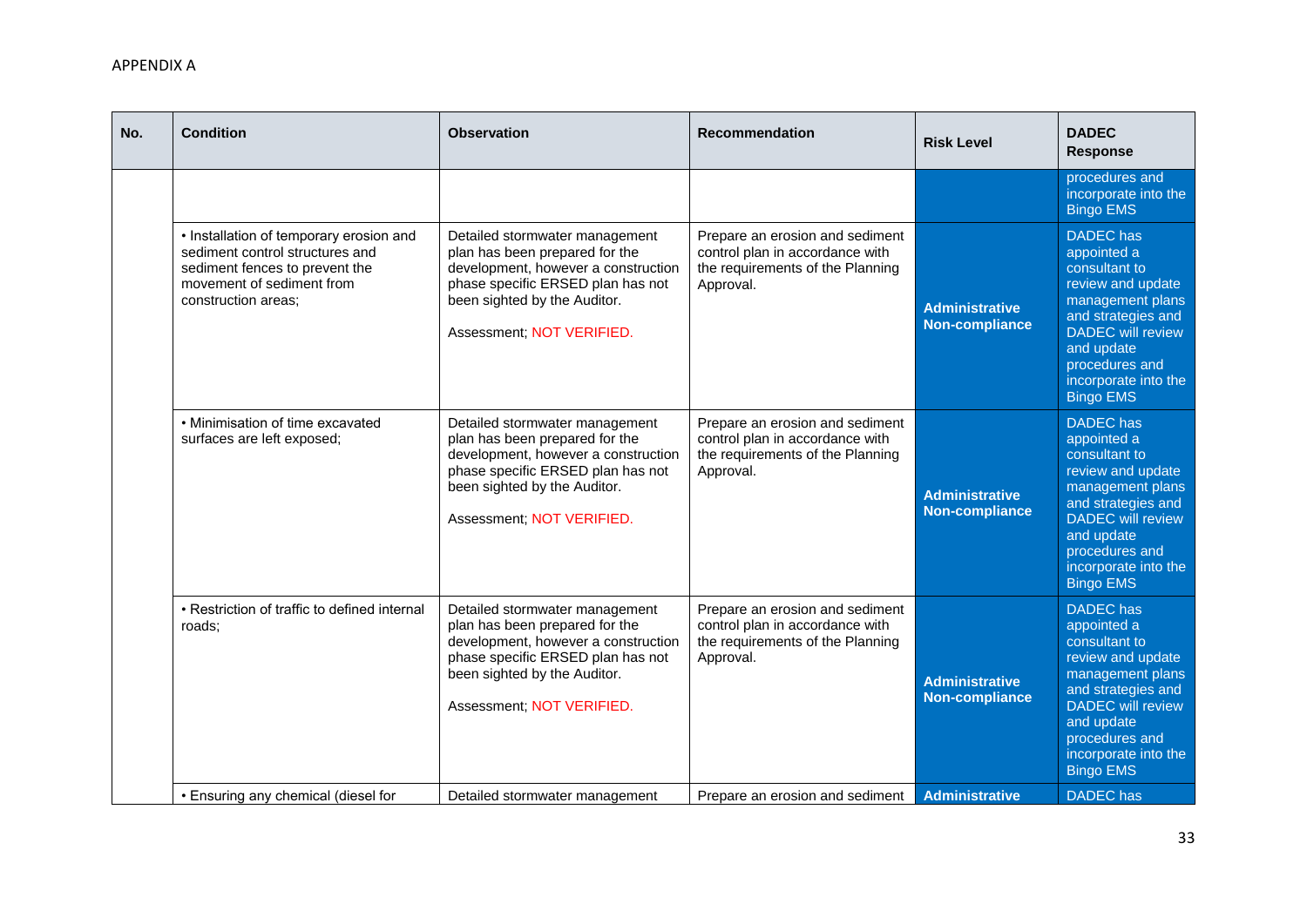| No.   | <b>Condition</b>                                                                                                                                                                                                                                                                            | <b>Observation</b>                                                                                                                                                                                        | <b>Recommendation</b>                                                                                                   | <b>Risk Level</b>                              | <b>DADEC</b><br><b>Response</b>                                                                                                                                                                                         |
|-------|---------------------------------------------------------------------------------------------------------------------------------------------------------------------------------------------------------------------------------------------------------------------------------------------|-----------------------------------------------------------------------------------------------------------------------------------------------------------------------------------------------------------|-------------------------------------------------------------------------------------------------------------------------|------------------------------------------------|-------------------------------------------------------------------------------------------------------------------------------------------------------------------------------------------------------------------------|
|       | operating machinery) are stored on site<br>and appropriately bunded in sealed<br>containers:                                                                                                                                                                                                | plan has been prepared for the<br>development, however a construction<br>phase specific ERSED plan has not<br>been sighted by the Auditor.<br>Assessment; NOT VERIFIED.                                   | control plan in accordance with<br>the requirements of the Planning<br>Approval.                                        | <b>Non-compliance</b>                          | appointed a<br>consultant to<br>review and update<br>management plans<br>and strategies and<br><b>DADEC</b> will review<br>and update<br>procedures and<br>incorporate into the<br><b>Bingo EMS</b>                     |
|       | • Regular inspection and maintenance<br>of erosion / siltation control devices to<br>ensure effectiveness for the entire<br>construction period;                                                                                                                                            | Detailed stormwater management<br>plan has been prepared for the<br>development, however a construction<br>phase specific ERSED plan has not<br>been sighted by the Auditor.<br>Assessment; NOT VERIFIED. | Prepare an erosion and sediment<br>control plan in accordance with<br>the requirements of the Planning<br>Approval.     | <b>Administrative</b><br><b>Non-compliance</b> | <b>DADEC</b> has<br>appointed a<br>consultant to<br>review and update<br>management plans<br>and strategies and<br><b>DADEC</b> will review<br>and update<br>procedures and<br>incorporate into the<br><b>Bingo EMS</b> |
|       | • regular inspection of the stormwater<br>treatment measures and site drainage<br>system (including sumps, pipelines,<br>pumps, bunds, tanks, oil/ water<br>separators, sediment traps and<br>storages), during the construction<br>period with maintenance works<br>triggered as required; | Detailed stormwater management<br>plan has been prepared for the<br>development, however a construction<br>phase specific ERSED plan has not<br>been sighted by the Auditor.<br>Assessment; NOT VERIFIED. | Prepare an erosion and sediment<br>control plan in accordance with<br>the requirements of the Planning<br>Approval.     | <b>Administrative</b><br><b>Non-compliance</b> | <b>DADEC</b> has<br>appointed a<br>consultant to<br>review and update<br>management plans<br>and strategies and<br><b>DADEC</b> will review<br>and update<br>procedures and<br>incorporate into the<br><b>Bingo EMS</b> |
| 5.1.3 | An OSD basin and Gross Pollutant Trap<br>Cleaning Program to be implemented to<br>provide more frequent monitoring as<br>site settles from development. The<br>Cleaning Program will include:<br>• sediment and weed removal from the                                                       | The SWLMP does not include a<br>program for the cleaning and<br>maintenance of OSD basins and<br>gross pollutant traps. A specific<br>maintenance and monitoring<br>checklist for the stormwater          | Revise the SWLP to include a<br>program for the cleaning and<br>maintenance of OSD basins and<br>gross pollutant traps. | <b>Administrative</b><br><b>Non-compliance</b> | <b>DADEC</b> has<br>appointed a<br>consultant to<br>review and update<br>management plans<br>and strategies and                                                                                                         |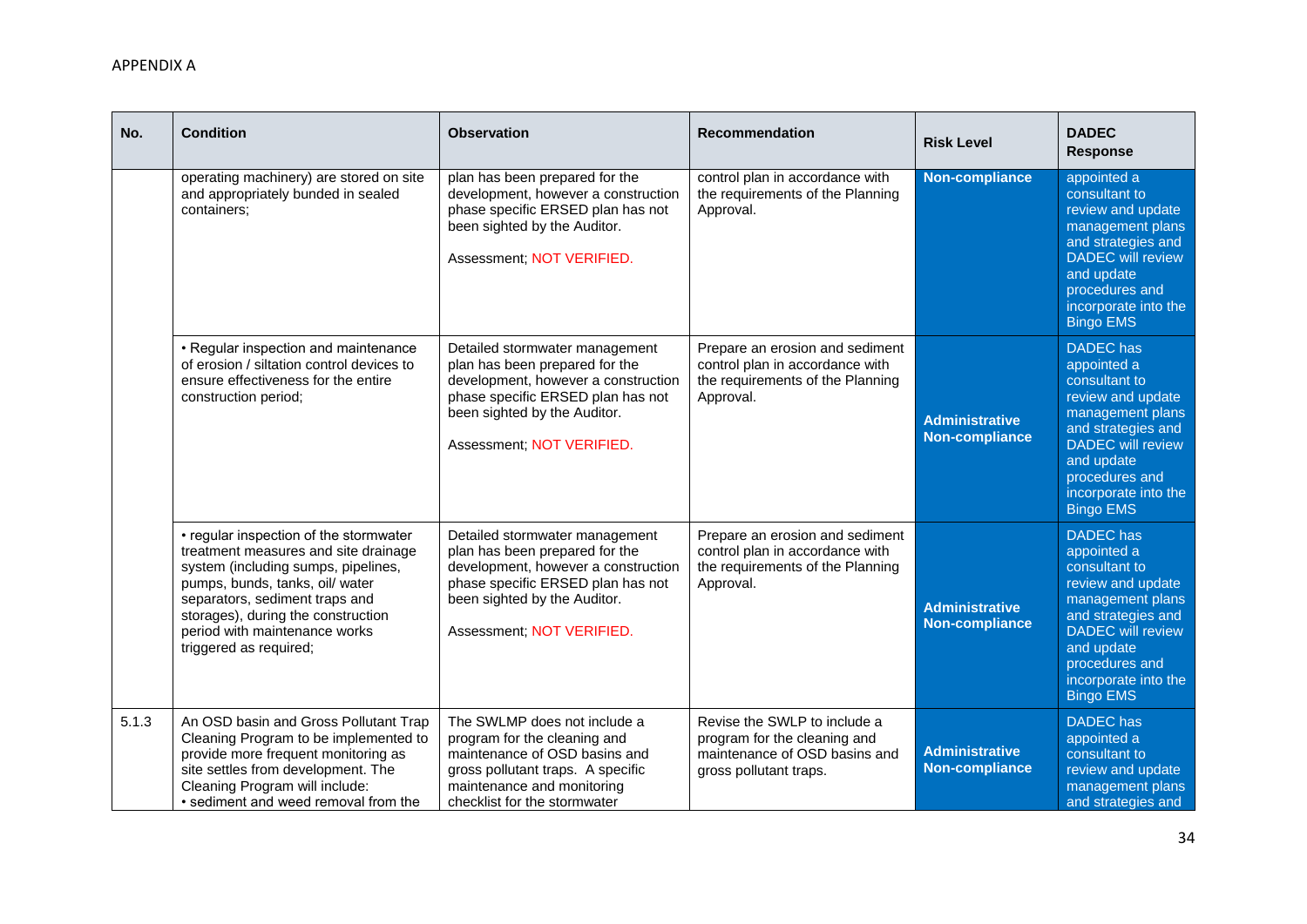| No.   | <b>Condition</b>                                                                                                                                                                                                                                                                                                                                                                                                                                                                                                                               | <b>Observation</b>                                                                                                                                                                                                                                                                   | <b>Recommendation</b>                                                                                                                                                                     | <b>Risk Level</b>                              | <b>DADEC</b><br>Response                                                                                                                                                                            |
|-------|------------------------------------------------------------------------------------------------------------------------------------------------------------------------------------------------------------------------------------------------------------------------------------------------------------------------------------------------------------------------------------------------------------------------------------------------------------------------------------------------------------------------------------------------|--------------------------------------------------------------------------------------------------------------------------------------------------------------------------------------------------------------------------------------------------------------------------------------|-------------------------------------------------------------------------------------------------------------------------------------------------------------------------------------------|------------------------------------------------|-----------------------------------------------------------------------------------------------------------------------------------------------------------------------------------------------------|
|       | OSD basin and its associated sediment<br>control/stilling basin; and<br>• checking integrity of in-pit stormwater<br>basin, plus sediment removal.<br>A maintenance and monitoring check-<br>sheet shall be developed that allows for<br>the data entry, location of stormwater<br>management devices on-site (e.g.<br>based on a map with numbered<br>locations), type of monitoring (visual,<br>water<br>sampling, etc), outcome (e.g. all clear,<br>device needs cleaning), actions taken,<br>and any follow up required.                   | management system has not been<br>developed and implemented.<br>It is noted however that routine<br>inspections by DADI do include the<br>stormwater management system and<br>that at the time of the audit that no<br>deficiencies in management of these<br>devices were apparent. |                                                                                                                                                                                           |                                                | <b>DADEC</b> will review<br>and update<br>procedures and<br>incorporate into the<br><b>Bingo EMS</b>                                                                                                |
| 5.1.5 | Diesel fuel will be stored in bunded<br>above ground double skin diesel fuel<br>tanks located near the workshop. The<br>tanks will be designed and<br>manufactured in accordance with<br>AS1940 and AS1692.<br>Any refueling facilities or fuel/ chemical<br>(including oil and lubricant) storages,<br>are to be located in covered, bunded<br>areas or self-bunded storage<br>containers, designed to prevent the<br>entry of stormwater and capable of<br>containing the<br>full storage volume of the container plus<br>an additional 10%. | In general fuels, oils and gases are<br>stored appropriately, however oil<br>storage for the plant maintenance<br>workshop does not meet the EPA's<br>standards. Oil drums are stored<br>inside transport containers that are<br>not provided with appropriate<br>bunding.           | Audit the storage of all fuels, oils<br>and chemicals, develop a plan for<br>storage and access to those<br>materials and provide<br>appropriately designed bunded<br>storage facilities. | Low                                            | An internal audit is<br>being undertaken.<br>If any storage or<br>other requirements<br>are identified<br>during the audit<br>they will be<br>managed as<br>monitored as site<br>corrective actions |
| 5.5.5 | Normal hours of operation between 6am<br>to 10pm, with landfilling operations<br>further restricted to the hours between<br>6am and 6pm (receivable material<br>would only occur after 10pm on<br>occasion). A public notice shall be<br>posted on the site fence informing the                                                                                                                                                                                                                                                                | The signage at the site entry does<br>not includes the hours of operation                                                                                                                                                                                                            | Add information relating to the<br>hours of operations onto the site<br>entrance signage.                                                                                                 | <b>Administrative</b><br><b>Non-compliance</b> | <b>DADEC</b> will<br>consult with the<br>relevant authorities<br>in relation to<br>signage approval<br>and content<br>requirements                                                                  |